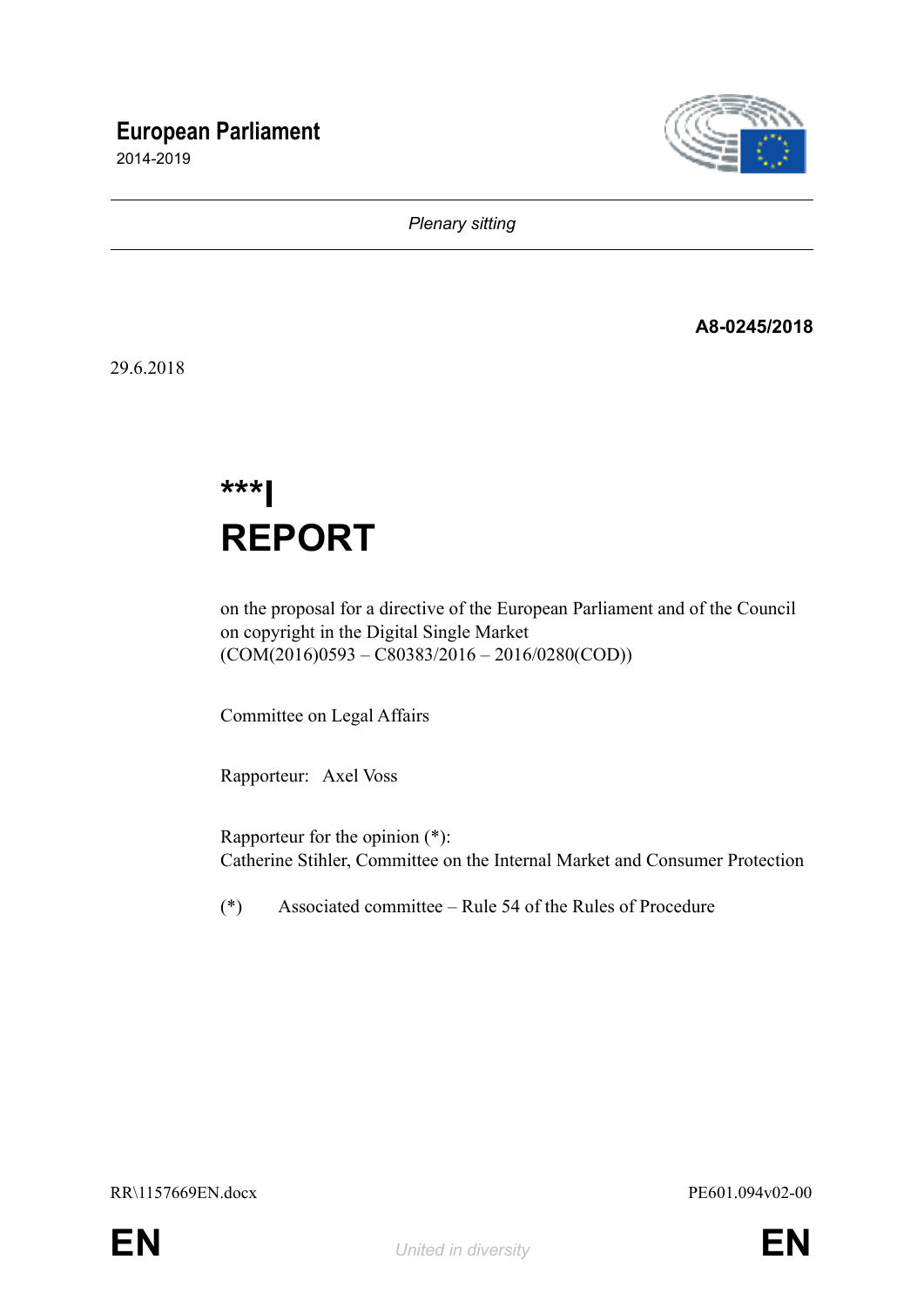### *Symbols for procedures*

- \* Consultation procedure<br>\*\*\* Consent procedure
- \*\*\* Consent procedure<br>\*\*\*I Ordinary legislative
- \*\*\*I Ordinary legislative procedure (first reading)<br>\*\*\*II Ordinary legislative procedure (second reading)
- \*\*\*II Ordinary legislative procedure (second reading)
- Ordinary legislative procedure (third reading)

(The type of procedure depends on the legal basis proposed by the draft act.)

### *Amendments to a draft act*

### **Amendments by Parliament set out in two columns**

Deletions are indicated in *bold italics* in the left-hand column. Replacements are indicated in *bold italics* in both columns. New text is indicated in *bold italics* in the right-hand column.

The first and second lines of the header of each amendment identify the relevant part of the draft act under consideration. If an amendment pertains to an existing act that the draft act is seeking to amend, the amendment heading includes a third line identifying the existing act and a fourth line identifying the provision in that act that Parliament wishes to amend.

### **Amendments by Parliament in the form of a consolidated text**

New text is highlighted in *bold italics*. Deletions are indicated using either the symbol or strikeout. Replacements are indicated by highlighting the new text in *bold italics* and by deleting or striking out the text that has been replaced.

By way of exception, purely technical changes made by the drafting departments in preparing the final text are not highlighted.

**EN**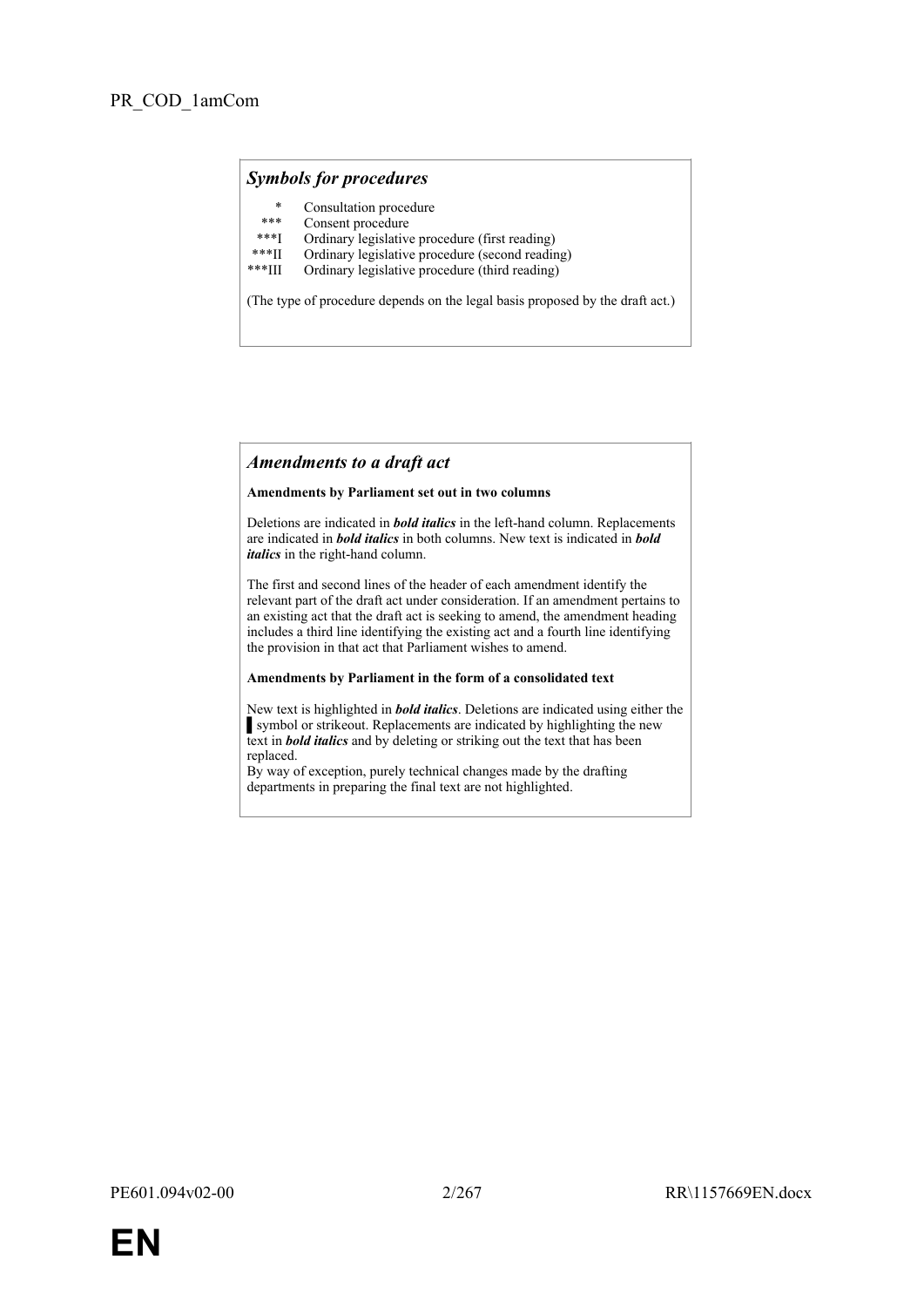# **CONTENTS**

**Page** 

Generating Table of Contents for Word Import ...

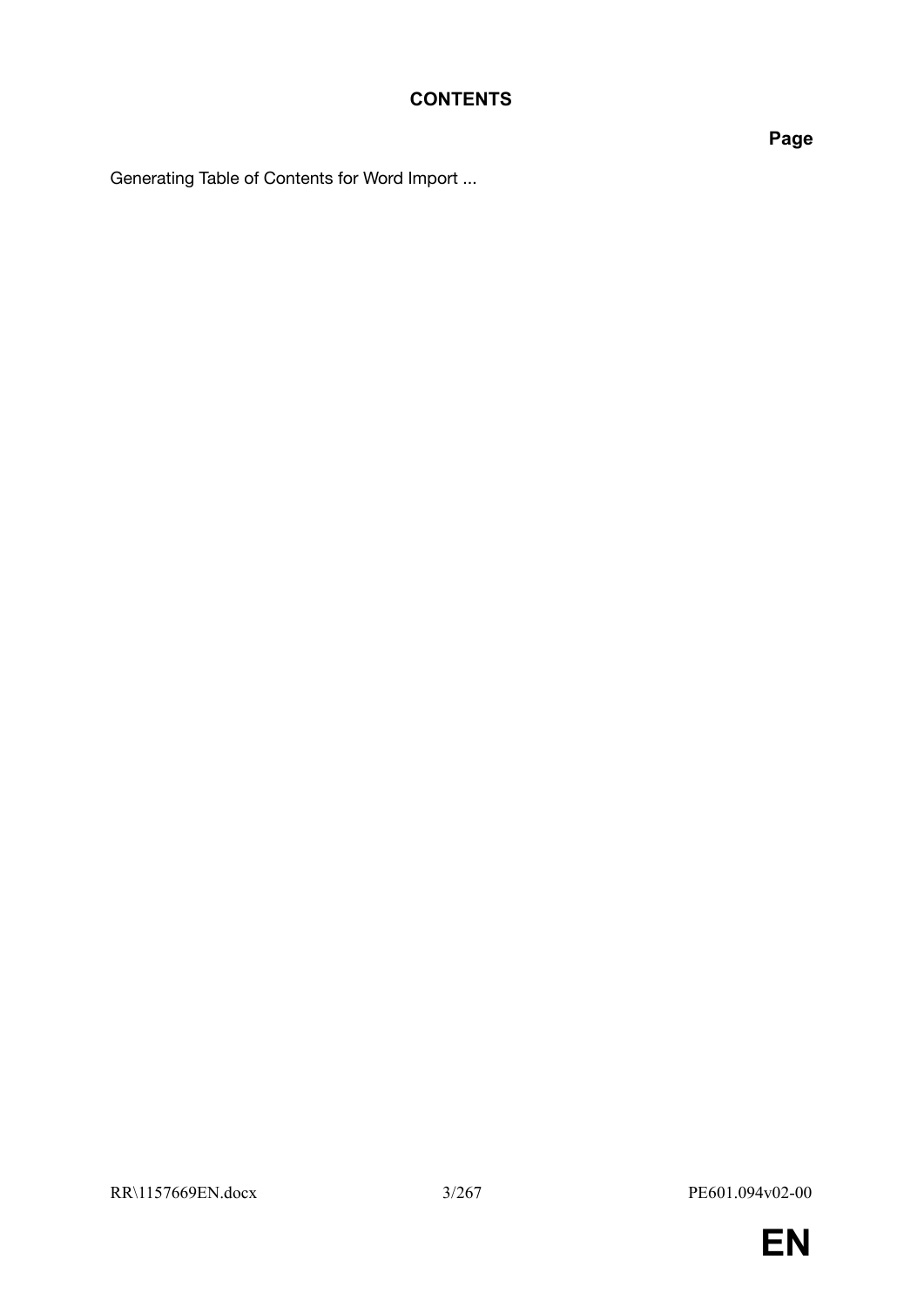# **EN**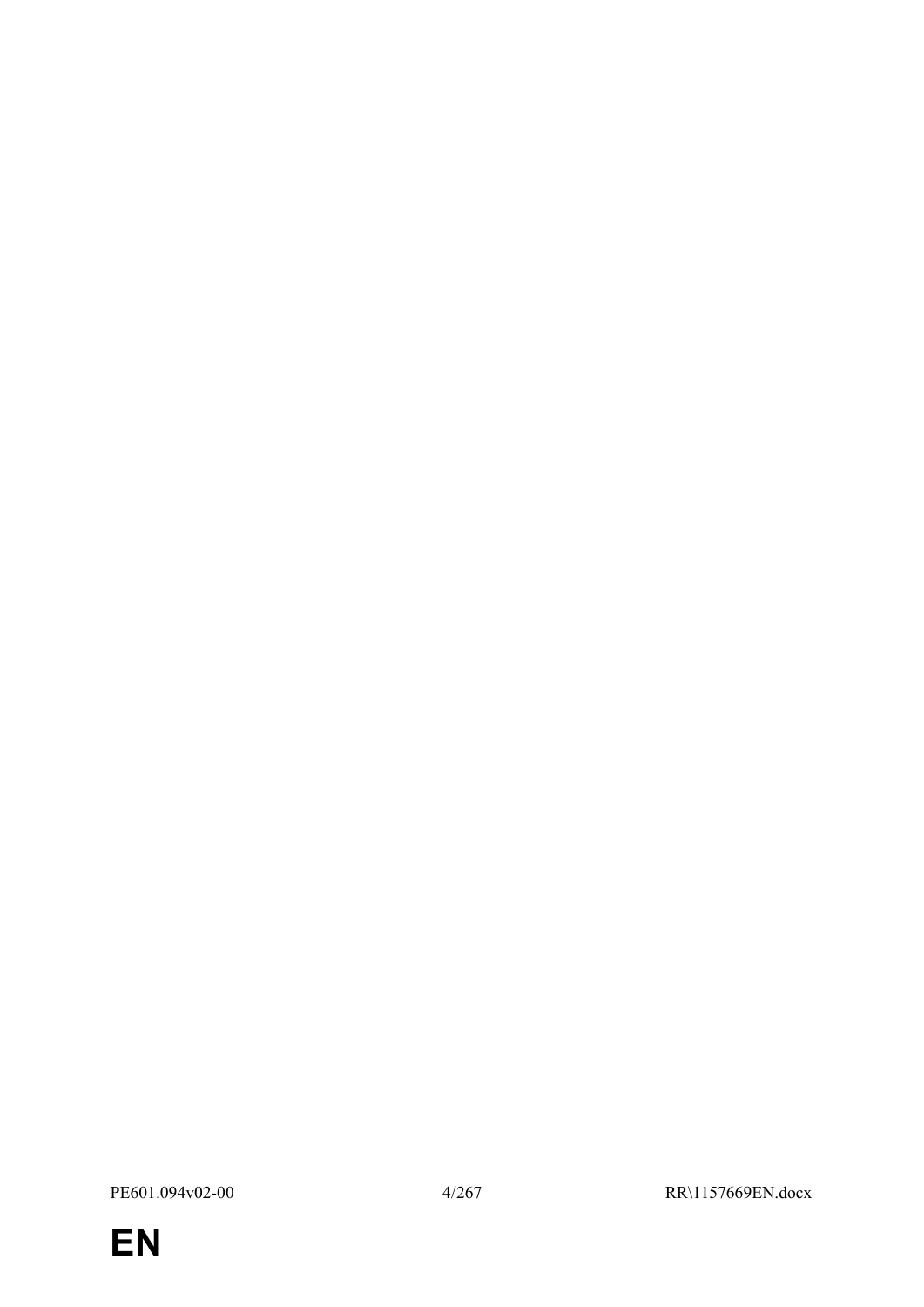# **DRAFT EUROPEAN PARLIAMENT LEGISLATIVE RESOLUTION**

# **on the proposal for a directive of the European Parliament and of the Council on copyright in the Digital Single Market (COM(2016)0593 – C80383/2016 – 2016/0280(COD))**

# **(Ordinary legislative procedure: first reading)**

# *The European Parliament*,

- having regard to the Commission proposal to Parliament and the Council (COM(2016)0593),
- having regard to Article 294(2) and Article 114 of the Treaty on the Functioning of the European Union, pursuant to which the Commission submitted the proposal to Parliament (C80383/2016),
- having regard to Article 294(3) of the Treaty on the Functioning of the European Union,
- having regard to the opinion of the European Economic and Social Committee of 25 January 2017<sup>1</sup>,
- having regard to the opinion of the Committee of the Regions of  $8$  February 2017<sup>2</sup>.
- having regard to Rule 59 of its Rules of Procedure,
- having regard to the report of the Committee on Legal Affairs and the opinions of the Committee on the Internal Market and Consumer Protection, the Committee on Industry, Research and Energy, the Committee on Culture and Education and the Committee on Civil Liberties, Justice and Home Affairs (A8-0245/2018),
- 1. Adopts its position at first reading hereinafter set out;
- 2. Calls on the Commission to refer the matter to Parliament again if it replaces, substantially amends or intends to substantially amend its proposal;
- 3. Instructs its President to forward its position to the Council, the Commission and the national parliaments.

# **Amendment 1**

# **Proposal for a directive Recital 2**



<sup>&</sup>lt;sup>1</sup> Not yet published in the Official Journal.

<sup>&</sup>lt;sup>2</sup> Not yet published in the Official Journal. RR\1157669EN.docx 5/267 PE601.094v02-00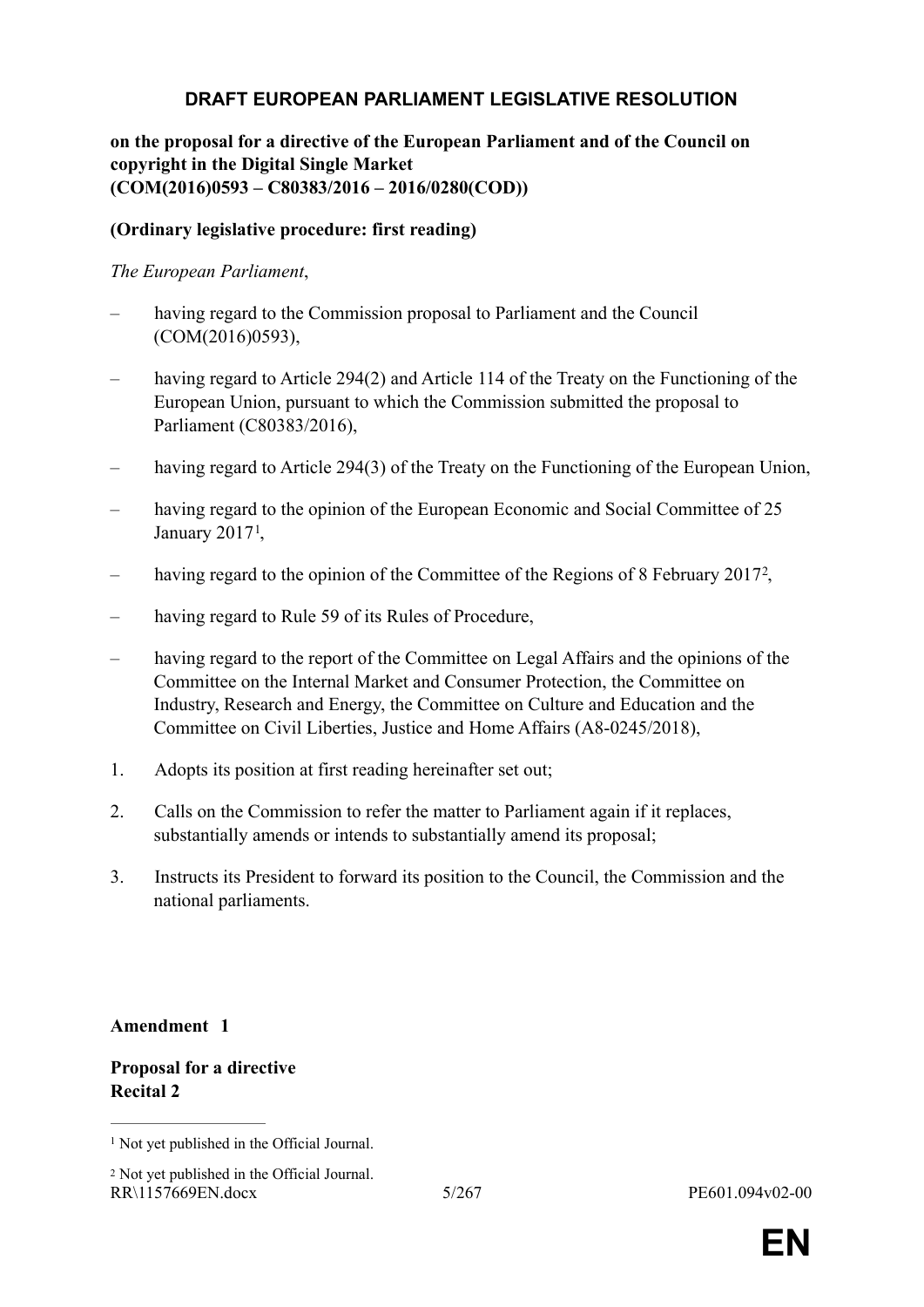### *Text proposed by the Commission Amendment*

(2) The directives which have been adopted in the area of copyright and related rights provide for a high level of protection for rightholders and create a framework wherein the exploitation of works and other protected subject-matter can take place. This harmonised legal framework contributes to the good functioning of *the* internal market; it stimulates innovation, creativity, investment and production of new content, also in the digital environment. The protection provided by this legal framework also contributes to the Union's objective of respecting and promoting cultural diversity while at the same time bringing the European common cultural heritage to the fore. Article 167(4) of the Treaty on the Functioning of the European Union requires the Union to take cultural aspects into account in its action.

(2) The directives which have been adopted in the area of copyright and related rights *contribute to the functioning of the internal market,* provide for a high level of protection for rightholders*, facilitate the clearance of rights* and create a framework wherein the exploitation of works and other protected subject-matter can take place. This harmonised legal framework contributes to the good functioning of *a truly integrated* internal market; it stimulates innovation, creativity, investment and production of new content, also in the digital environment*, with a view to avoiding fragmentation of the internal market*. The protection provided by this legal framework also contributes to the Union's objective of respecting and promoting cultural diversity while at the same time bringing the European common cultural heritage to the fore. Article 167(4) of the Treaty on the Functioning of the European Union requires the Union to take cultural aspects into account in its action.

**Amendment 2** 

**Proposal for a directive Recital 3**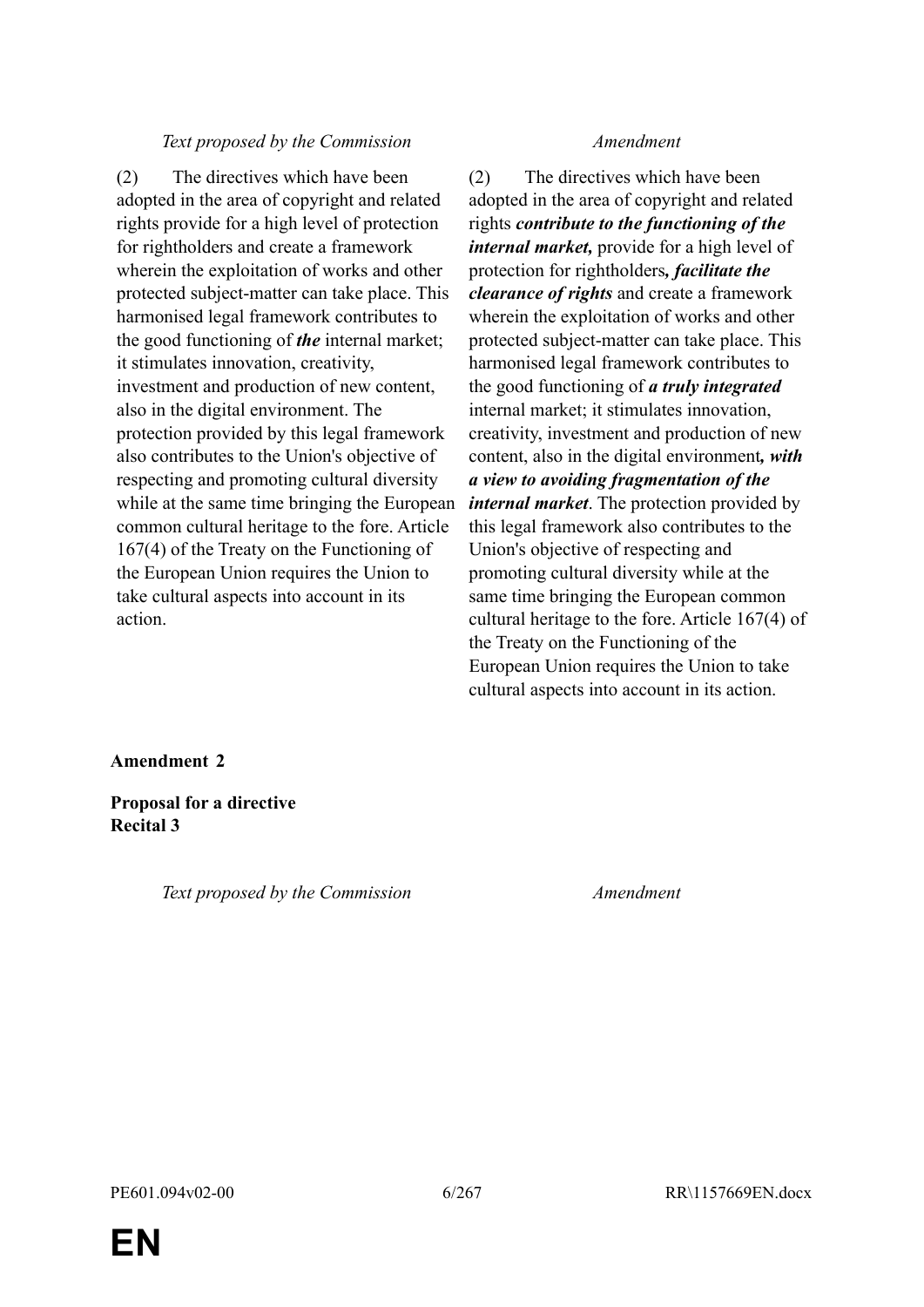(3) Rapid technological developments continue to transform the way works and other subject-matter are created, produced, distributed and exploited. New business models and new actors continue to emerge. The objectives and the principles laid down by the Union copyright framework remain sound. However, legal uncertainty remains, for both rightholders and users, as regards certain uses, including cross-border uses, of works and other subject-matter in the digital environment. As set out in the Communication of the Commission entitled 'Towards a modern, more European copyright framework'26 , in some areas it is necessary to adapt and supplement the current Union copyright framework. This Directive provides for rules to adapt certain exceptions and limitations to digital and cross-border environments, as well as measures to facilitate certain licensing practices as regards the dissemination of outof-commerce works and the online availability of audiovisual works on videoon-demand platforms with a view to ensuring wider access to content. In order to achieve a well-functioning marketplace for copyright, there should also be rules on *rights in publications, on* the use of works and other subject-matter *by* online service *providers storing and giving access to user uploaded content* and on the transparency of authors' and performers' contracts.

(3) Rapid technological developments continue to transform the way works and other subject-matter are created, produced, distributed and exploited*, and relevant legislation needs to be future proof so as not to restrict technological development*.

New business models and new actors continue to emerge. The objectives and the principles laid down by the Union copyright framework remain sound. However, legal uncertainty remains, for both rightholders and users, as regards certain uses, including cross-border uses, of works and other subject-matter in the digital environment. As set out in the Communication of the Commission entitled 'Towards a modern, more European copyright framework'26, in some areas it is necessary to adapt and supplement the current Union copyright framework. This Directive provides for rules to adapt certain exceptions and limitations to digital and cross-border environments, as well as measures to facilitate certain licensing practices as regards the dissemination of out-of-commerce works and the online availability of audiovisual works on video-on-demand platforms with a view to ensuring wider access to content. In order to achieve a well-functioning *and fair* marketplace for copyright, there should also be rules on *the exercise and enforcement of*  the use of works and other subject-matter *on* online service *providers' platforms* and on the transparency of authors' and performers' contracts *and of the accounting linked with the exploitation of protected works in accordance with those contracts*.

26 COM(2015) 626 final. 26 COM(2015) 626 final.

**Amendment 3** 

### **Proposal for a directive Recital 4**

RR\1157669EN.docx 7/267 PE601.094v02-00

 $\mathcal{L}_\text{max}$  , and the contract of the contract of the contract of the contract of the contract of the contract of

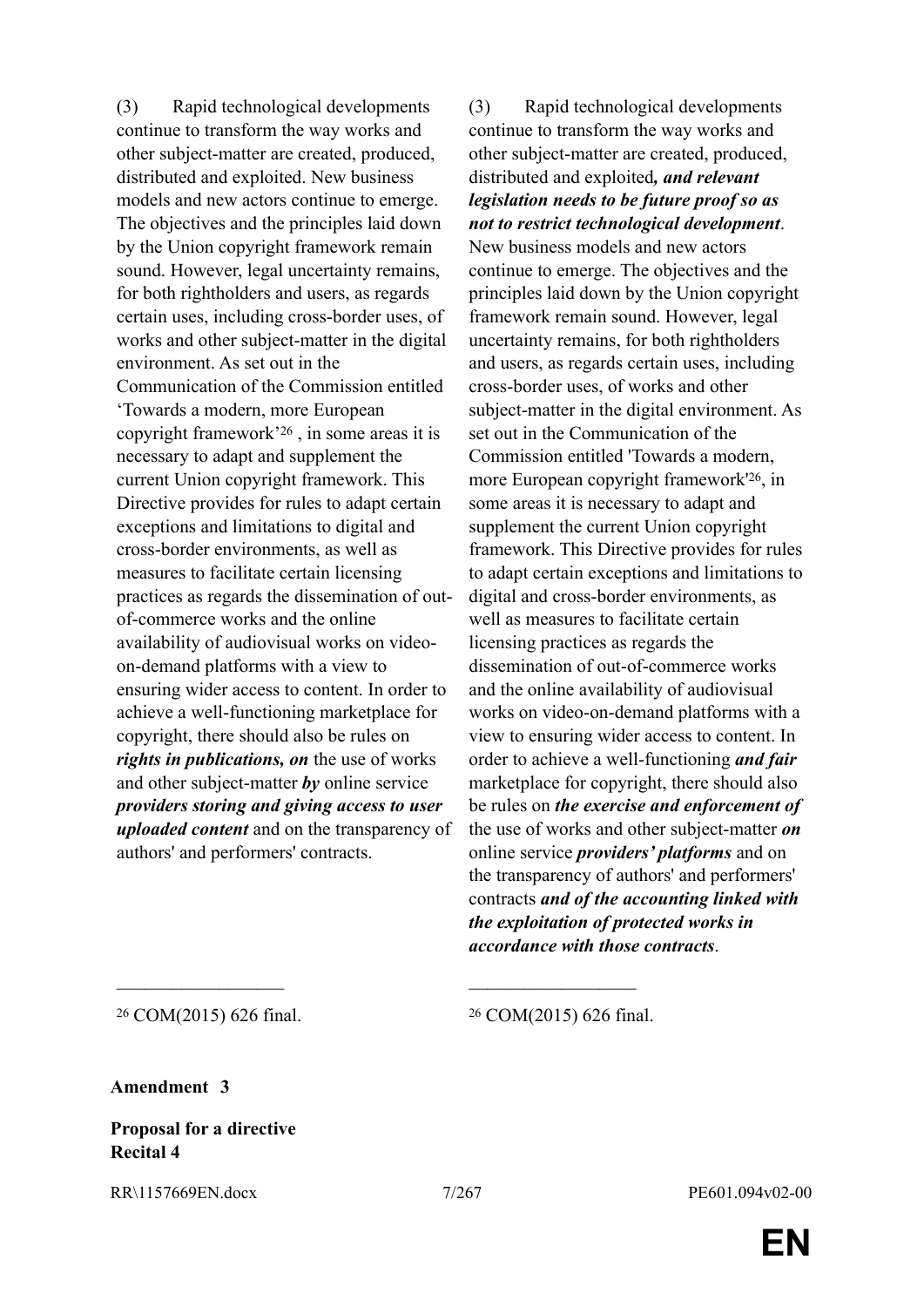# *Text proposed by the Commission Amendment*

(4) This Directive is based upon, and complements, the rules laid down in the Directives currently in force in this area, in particular Directive 96/9/EC of the European Parliament and of the Council<sup>27</sup>, Directive 2001/29/EC of the European Parliament and of the Council28 , Directive 2006/115/EC of the European Parliament and of the Council29 , Directive 2009/24/EC of the European Parliament and of the Council30 , Directive 2012/28/EU of the European Parliament and of the Council<sup>31</sup> and Directive 2014/26/EU of the European Parliament and of the Council<sup>32</sup>.

 $\mathcal{L}_\text{max}$  , and the contract of the contract of the contract of the contract of the contract of the contract of

28 Directive 2001/29/EC of the European Parliament and of the Council of 22 May 2001 on the harmonisation of certain aspects of copyright and related rights in the information society (OJ L 167, 22.6.2001, p.  $10-19$ ).

29 Directive 2006/115/EC of the European Parliament and of the Council of 12 December 2006 on rental right and lending right and on certain rights related to copyright in the field of intellectual property (OJ L 376, 27.12.2006, p. 28–35).

(4) This Directive is based upon, and complements, the rules laid down in the Directives currently in force in this area, in particular Directive 96/9/EC of the European Parliament and of the Council<sup>27</sup>, Directive *2000/31/EC of the European Parliament and of the Council 27a, Directive* 2001/29/ EC of the European Parliament and of the Council28 , Directive 2006/115/EC of the European Parliament and of the Council29 , Directive 2009/24/EC of the European Parliament and of the Council<sup>30</sup>, Directive 2012/28/EU of the European Parliament and of the Council31 and Directive 2014/26/EU of the European Parliament and of the Council<sup>32</sup>.

27 Directive 96/9/EC of the European Parliament and of the Council of 11 March 1996 on the legal protection of databases (OJ L 77, 27.3.1996, p. 20–28).

*27a Directive 2000/31/EC of the European Parliament and of the Council of 8 June 2000 on certain legal aspects of information society services, in particular electronic commerce, in the Internal Market (Directive on electronic commerce) (OJ L 178, 17.7.2000, p. 1).*

28 Directive 2001/29/EC of the European Parliament and of the Council of 22 May 2001 on the harmonisation of certain aspects of copyright and related rights in the information society (OJ L 167, 22.6.2001, p.  $10-19$ ).

29 Directive 2006/115/EC of the European Parliament and of the Council of 12 December 2006 on rental right and lending right and on certain rights related to copyright in the field of intellectual property (OJ L 376, 27.12.2006, p. 28–35).

<sup>27</sup> Directive 96/9/EC of the European Parliament and of the Council of 11 March 1996 on the legal protection of databases (OJ L 77, 27.3.1996, p. 20–28).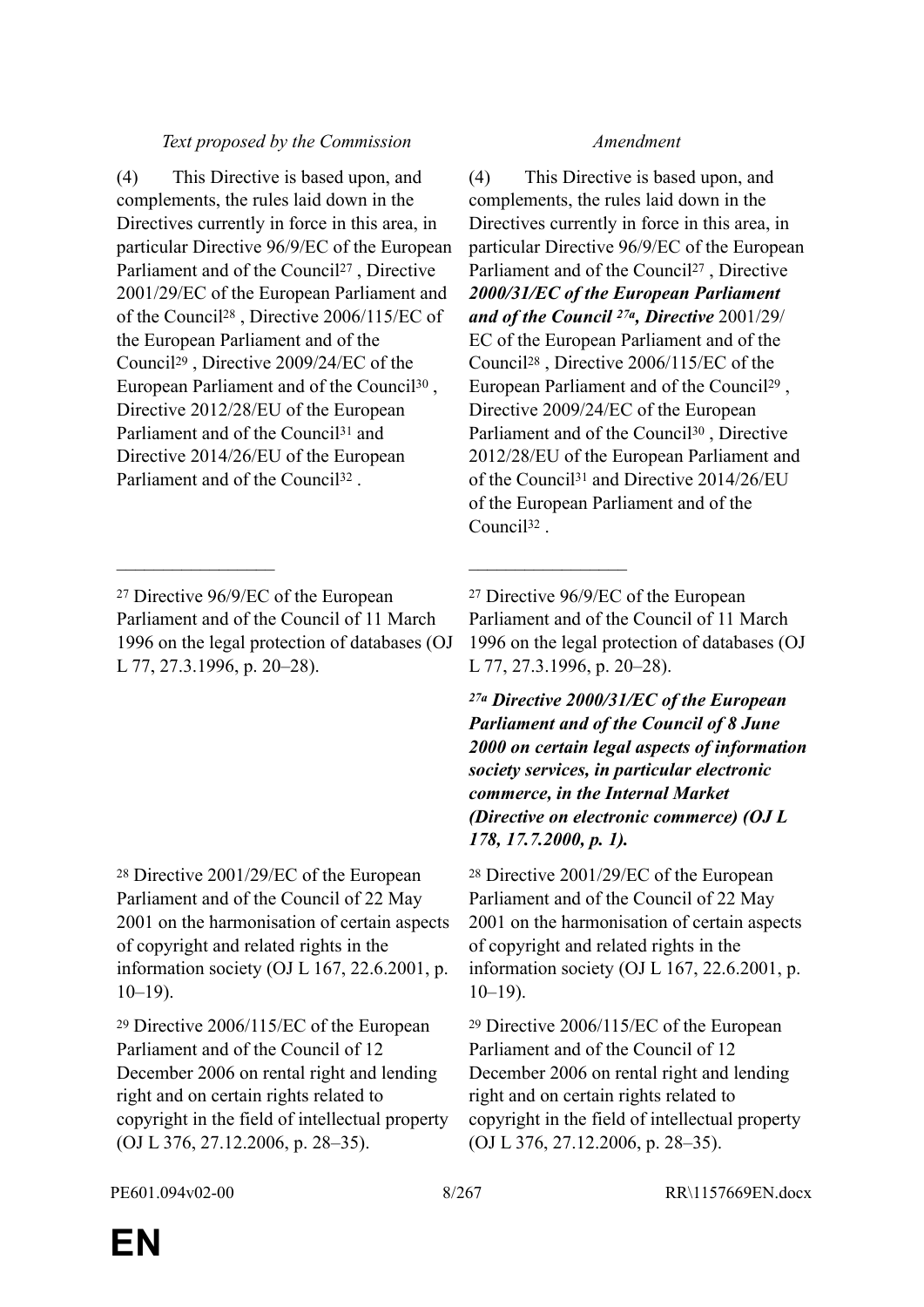30 Directive 2009/24/EC of the European Parliament and of the Council of 23 April 2009 on the legal protection of computer programs (OJ L 111, 5.5.2009, p. 16–22).

31 Directive 2012/28/EU of the European Parliament and of the Council of 25 October 2012 on certain permitted uses of orphan works (OJ L 299, 27.10.2012, p. 5–12).

32 Directive 2014/26/EU of the European Parliament and of the Council of 26 February 2014 on collective management of copyright and related rights and multi-territorial licensing of rights in musical works for online use in the internal market (OJ L 84, 20.3.2014, p. 72–98).

30 Directive 2009/24/EC of the European Parliament and of the Council of 23 April 2009 on the legal protection of computer programs (OJ L 111, 5.5.2009, p. 16–22).

31 Directive 2012/28/EU of the European Parliament and of the Council of 25 October 2012 on certain permitted uses of orphan works (OJ L 299, 27.10.2012, p. 5–12).

32 Directive 2014/26/EU of the European Parliament and of the Council of 26 February 2014 on collective management of copyright and related rights and multi-territorial licensing of rights in musical works for online use in the internal market (OJ L 84, 20.3.2014, p. 72–98).

**Amendment 4** 

**Proposal for a directive Recital 5** 

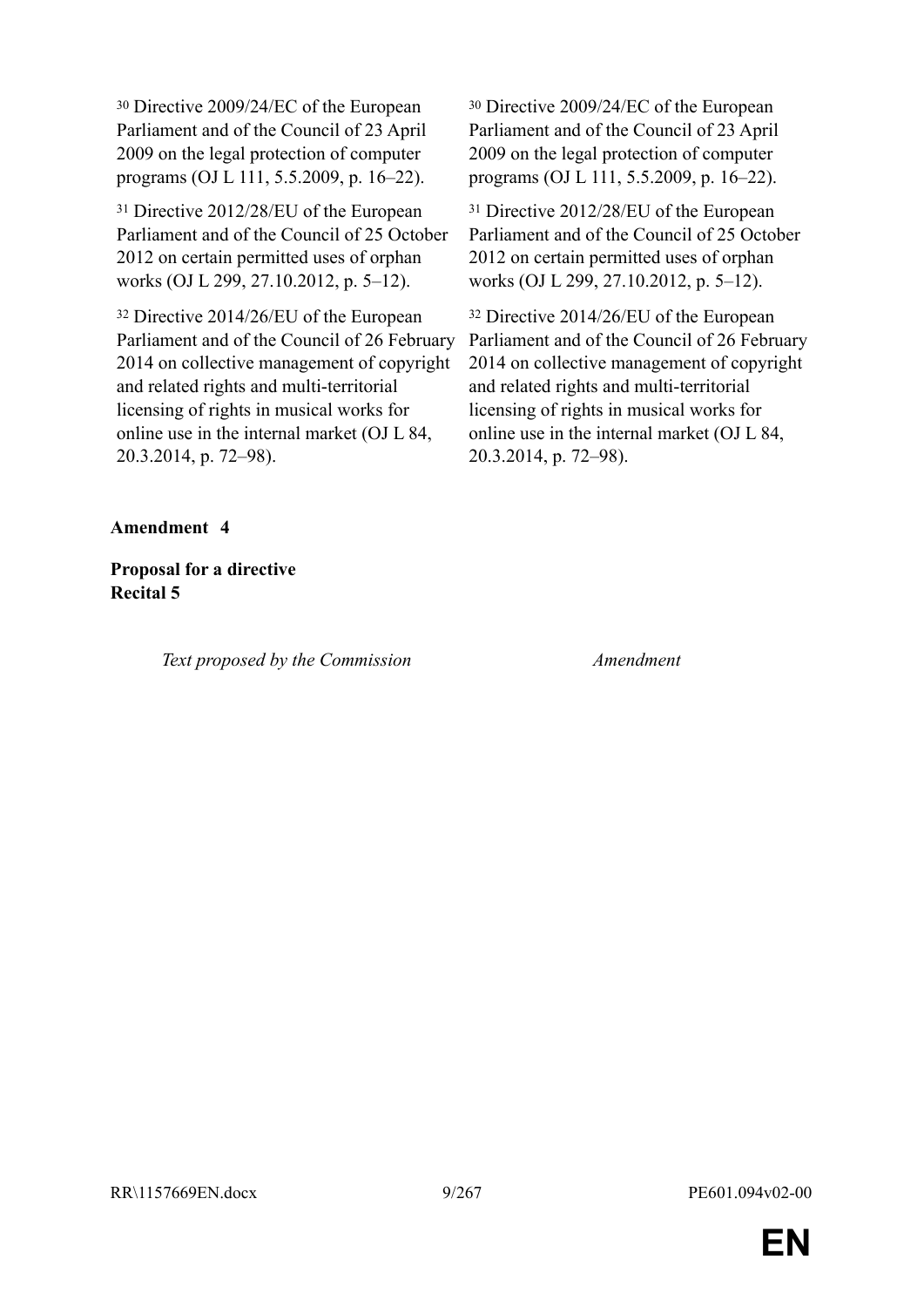(5) In the fields of research, education and preservation of cultural heritage, digital technologies permit new types of uses that are not clearly covered by the current Union rules on exceptions and limitations. In addition, the optional nature of exceptions and limitations provided for in Directives 2001/29/EC, 96/9/EC and 2009/24/EC in these fields may negatively impact the functioning of the internal market. This is particularly relevant as regards cross-border uses, which are becoming increasingly important in the digital environment. Therefore, the existing exceptions and limitations in Union law that are relevant for scientific research, teaching and preservation of cultural heritage should be reassessed in the light of those new uses. Mandatory exceptions or limitations for uses of text and data mining technologies in the field of scientific research, illustration for teaching in the digital environment and for preservation of cultural heritage should be introduced. For uses not covered by the exceptions or the limitation provided for in this Directive, the exceptions and limitations existing in Union law should continue to apply. Directives 96/9/EC and 2001/29/EC should be adapted.

(5) In the fields of research, *innovation,* education and preservation of cultural heritage, digital technologies permit new types of uses that are not clearly covered by the current Union rules on exceptions and limitations. In addition, the optional nature of exceptions and limitations provided for in Directives 2001/29/EC, 96/9/EC and 2009/24/EC in these fields may negatively impact the functioning of the internal market. This is particularly relevant as regards crossborder uses, which are becoming increasingly important in the digital environment. Therefore, the existing exceptions and limitations in Union law that are relevant for *innovation,* scientific research, teaching and preservation of cultural heritage should be reassessed in the light of those new uses. Mandatory exceptions or limitations for uses of text and data mining technologies in the field of *innovation and* scientific research, illustration for teaching in the digital environment and for preservation of cultural heritage should be introduced. For uses not covered by the exceptions or the limitation provided for in this Directive, the exceptions and limitations existing in Union law should continue to apply*. Therefore, existing wellfunctioning exceptions in those fields should be allowed to continue to be available in Member States, as long as they do not restrict the scope of the exceptions or limitations provided for in this Directive*. Directives 96/9/EC and 2001/29/EC should be adapted.

**Amendment 5** 

**Proposal for a directive Recital 6** 

*Text proposed by the Commission Amendment*

**EN**

PE601.094v02-00 10/267 RR\1157669EN.docx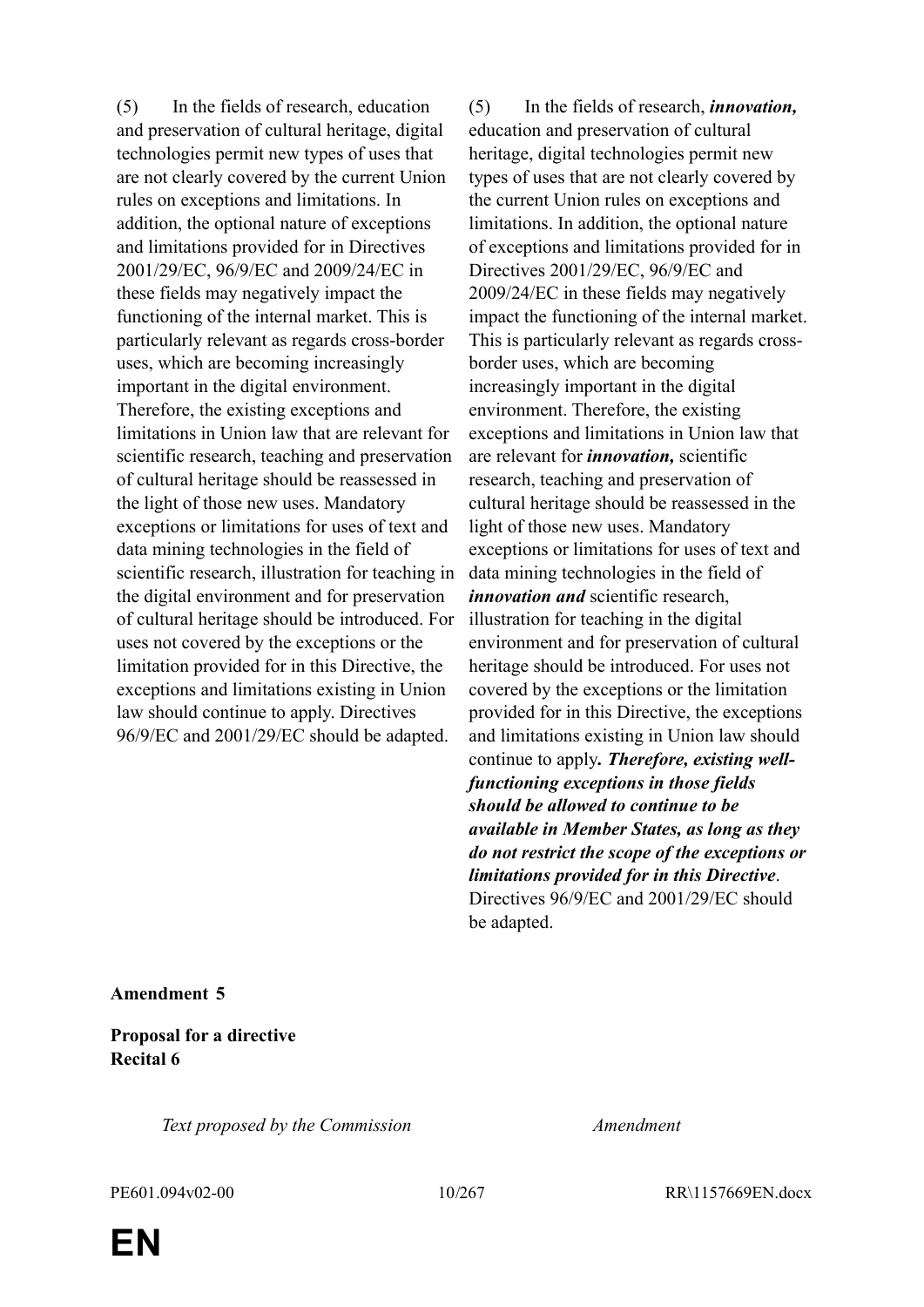(6) The exceptions and the *limitation* set out in this Directive seek to achieve a fair balance between the rights and interests of authors and other rightholders on the one hand, and of users on the other. They can be applied only in certain special cases which do not conflict with the normal exploitation of the works or other subject-matter and do not unreasonably prejudice the legitimate interests of the rightholders.

(6) The exceptions and the *limitations* set out in this Directive seek to achieve a fair balance between the rights and interests of authors and other rightholders on the one hand, and of users on the other. They can be applied only in certain special cases which do not conflict with the normal exploitation of the works or other subject-matter and do not unreasonably prejudice the legitimate interests of the rightholders.

## **Amendment 6**

**Proposal for a directive Recital 8** 

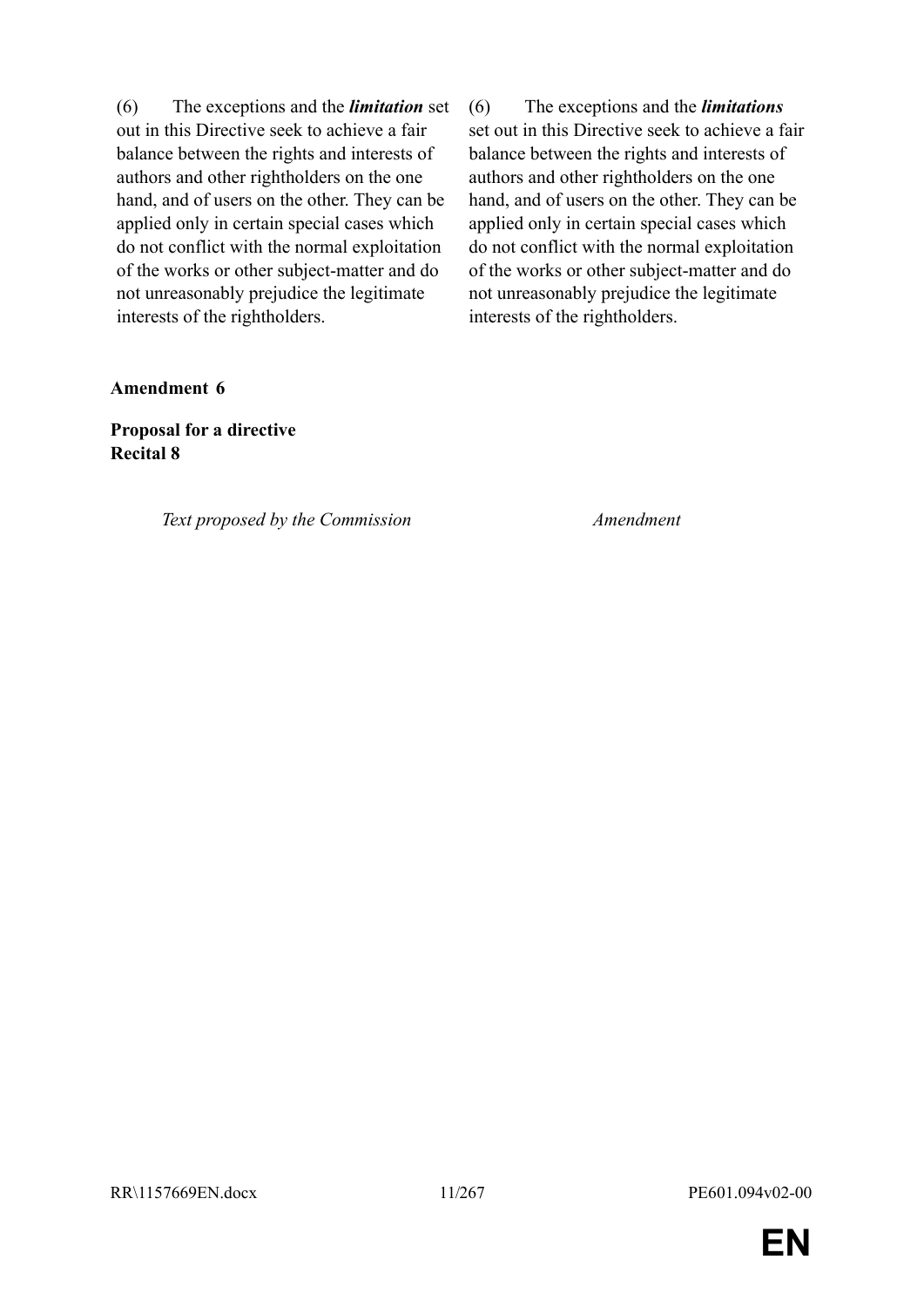(8) New technologies enable the automated computational analysis of information in digital form, such as text, sounds, images or data, generally known as text and data mining. *Those technologies allow researchers to process* large amounts of information to gain new knowledge and discover new trends*.* Whilst text and data mining technologies are prevalent across the digital economy, there is widespread acknowledgment that text and data mining can in particular benefit the research community and in so doing encourage innovation. However, in the Union, research organisations such as universities and research institutes are confronted with legal uncertainty as to the extent to which they can perform text and data mining of content. In certain instances, text and data mining may involve acts protected by copyright and/or by the *sui generis* database right, notably the reproduction of works or other subjectmatter and/or the extraction of contents from a database. Where there is no exception or limitation which applies, an authorisation to undertake such acts would be required from rightholders. Text and data mining may also be carried out in relation to mere facts or data which are not protected by copyright and in such instances no authorisation would be required.

(8) New technologies enable the automated computational analysis of information in digital form, such as text, sounds, images or data, generally known as text and data mining. *Text and data mining allows the reading and analysis of* large amounts of *digitally stored* information to gain new knowledge and discover new trends*.* Whilst text and data mining technologies are prevalent across the digital economy, there is widespread acknowledgment that text and data mining can in particular benefit the research community and in so doing encourage innovation. However, in the Union, research organisations such as universities and research institutes are confronted with legal uncertainty as to the extent to which they can perform text and data mining of content. In certain instances, text and data mining may involve acts protected by copyright and/or by the *sui generis* database right, notably the reproduction of works or other subjectmatter and/or the extraction of contents from a database. Where there is no exception or limitation which applies, an authorisation to undertake such acts would be required from rightholders. Text and data mining may also be carried out in relation to mere facts or data which are not protected by copyright and in such instances no authorisation would be required.

**Amendment 7** 

**Proposal for a directive Recital 8 a (new)** 

*Text proposed by the Commission Amendment*

**EN**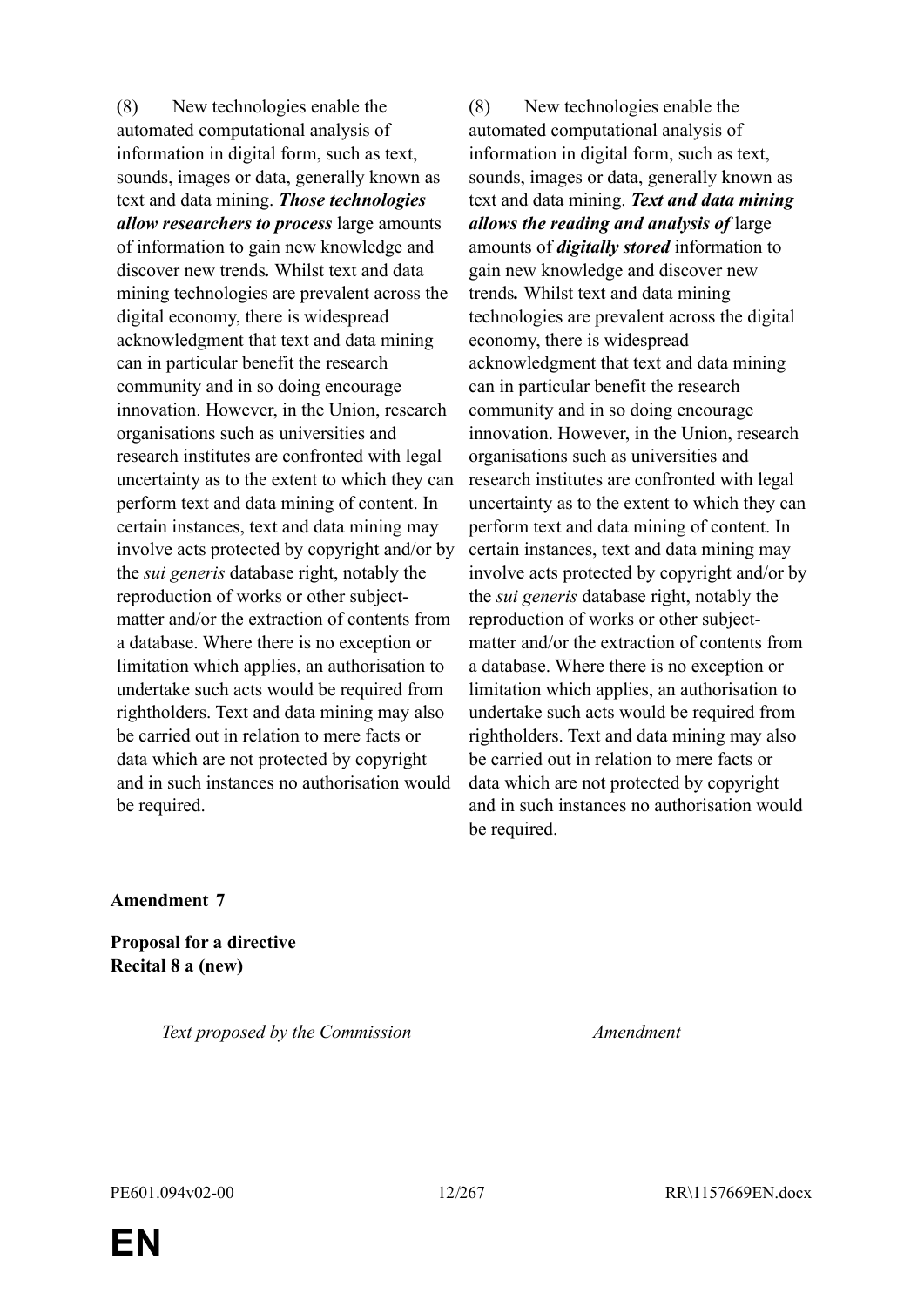*(8a) For text and data mining to occur, it is in most cases necessary first to access information and then to reproduce it. It is generally only after that information is normalised that it can be processed through text and data mining. Once there is lawful access to information, it is when that information is being normalised that a copyright-protected use takes place, since this leads to a reproduction by changing the format of the information or by extracting it from a database into a format that can be subjected to text and data mining. The copyright-relevant processes in the use of text and data mining technology is consequently not the text and data mining process itself which consists of a reading and analysis of digitally stored, normalised information, but the process of accessing and the process by which information is normalised to enable its automated computational analysis, insofar as this process involves extraction from a database or reproductions. The exceptions for text and data mining purposes provided for in this Directive should be understood as referring to such copyright-relevant processes necessary to enable text and data mining. Where existing copyright law has been inapplicable to uses of text and data mining, such uses should remain unaffected by this Directive.*

**Amendment 8** 

**Proposal for a directive Recital 10** 

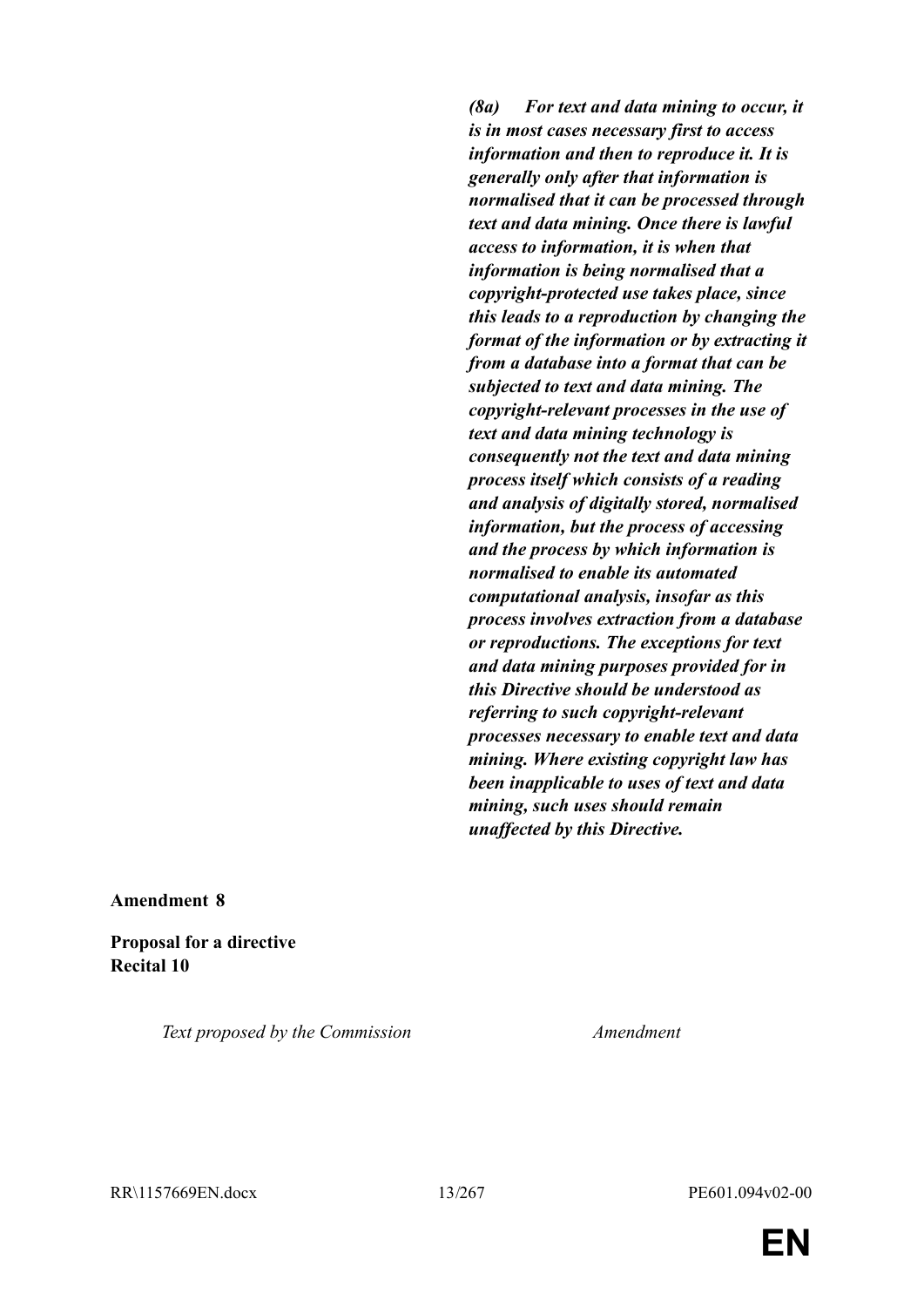(10) This legal uncertainty should be addressed by providing for a mandatory exception to the right of reproduction and also to the right to prevent extraction from a database. The new exception should be without prejudice to the existing mandatory exception on temporary acts of reproduction laid down in Article 5(1) of Directive 2001/29, which should continue to apply to text and data mining techniques which do not involve the making of copies going beyond the scope of that exception. *Research organisations should also benefit from the exception when they engage into publicprivate partnerships.*

(10) This legal uncertainty should be addressed by providing for a mandatory exception *for research organisations* to the right of reproduction and also to the right to prevent extraction from a database. The new exception should be without prejudice to the existing mandatory exception on temporary acts of reproduction laid down in Article 5(1) of Directive 2001/29, which should continue to apply to text and data mining techniques which do not involve the making of copies going beyond the scope of that exception. *Educational establishments and cultural heritage institutions that conduct scientific research should also be covered by the text and data mining exception provided that the results of the research do not benefit an undertaking exercising a decisive influence upon such organisations in particular. In the event that the research is carried out in the framework of a public privatepartnership, the undertaking participating in the public private partnership should also have lawful access to the works and other subject matter. The reproductions and extractions made for text and data mining purposes should be stored in a secure manner and in a way that ensures that the copies are only used for the purpose of scientific research.*

**Amendment 9** 

**Proposal for a directive Recital 13 a (new)** 

*Text proposed by the Commission Amendment*

**EN**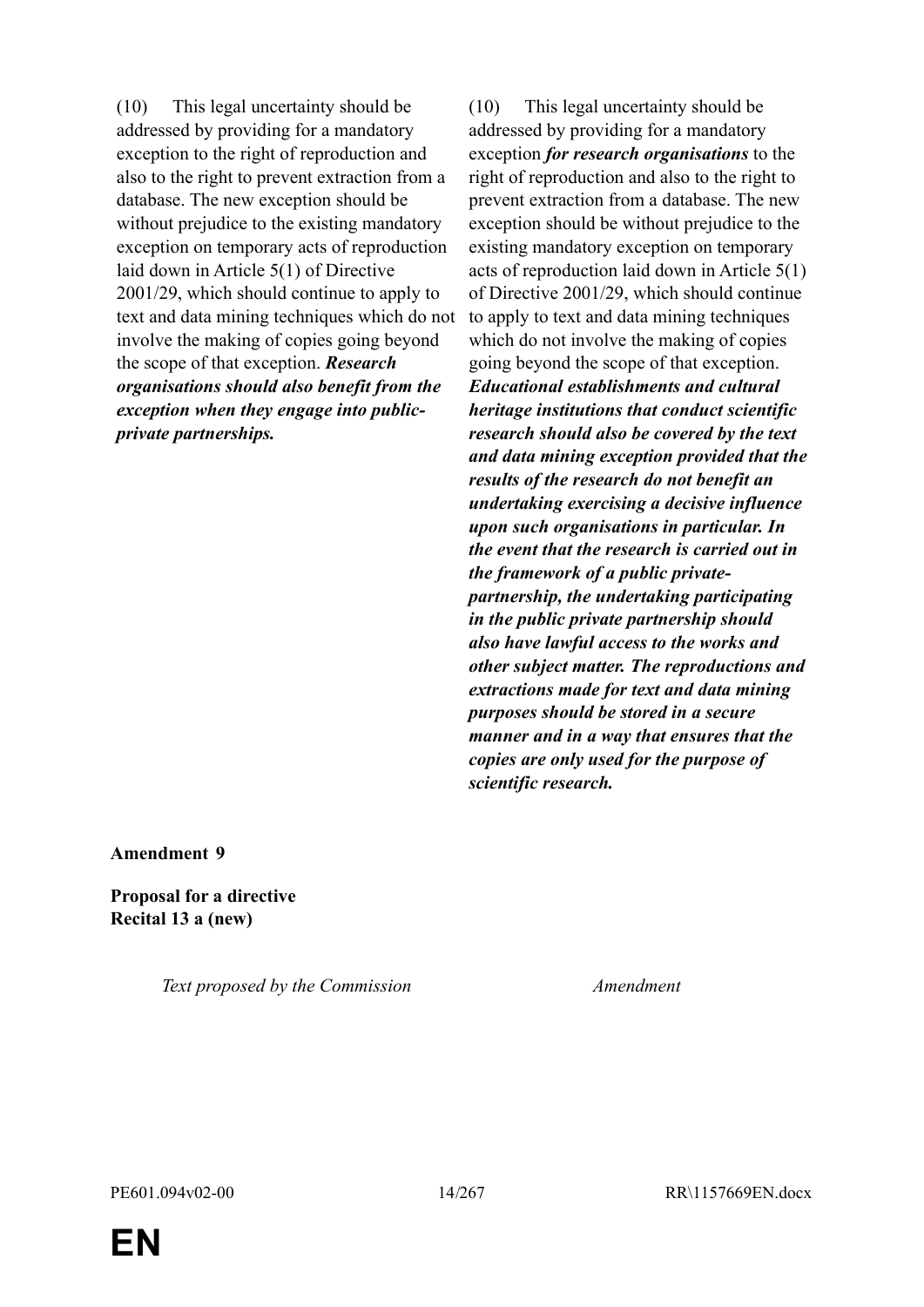*(13a) To encourage innovation also in the private sector, Member States should be able to provide for an exception going further than the mandatory exception provided that the use of works and other subject matter referred to therein has not been expressly reserved by their rightholders including by machine readable means.*

### **Amendment 10**

### **Proposal for a directive Recital 15**

### *Text proposed by the Commission Amendment*

(15) While distance learning and crossborder education programmes are mostly developed at higher education level, digital tools and resources are increasingly used at all education levels, in particular to improve and enrich the learning experience. The exception or limitation provided for in this Directive should therefore benefit all educational establishments in primary, secondary, vocational and higher education to the extent they pursue their educational activity for a non-commercial purpose. The organisational structure and the means of funding of an educational establishment are not the decisive factors to determine the noncommercial nature of the activity.

(15) While distance learning and crossborder education programmes are mostly developed at higher education level, digital tools and resources are increasingly used at all education levels, in particular to improve and enrich the learning experience. The exception or limitation provided for in this Directive should therefore benefit all educational establishments in primary, secondary, vocational and higher education to the extent they pursue their educational activity for a non-commercial purpose. The organisational structure and the means of funding of an educational establishment are not the decisive factors to determine the noncommercial nature of the activity. *Where cultural heritage institutions pursue an educational objective and are involved in teaching activities, it should be possible for Member States to consider those institutions as an educational establishment under this exception in so far as their teaching activities are concerned.* 

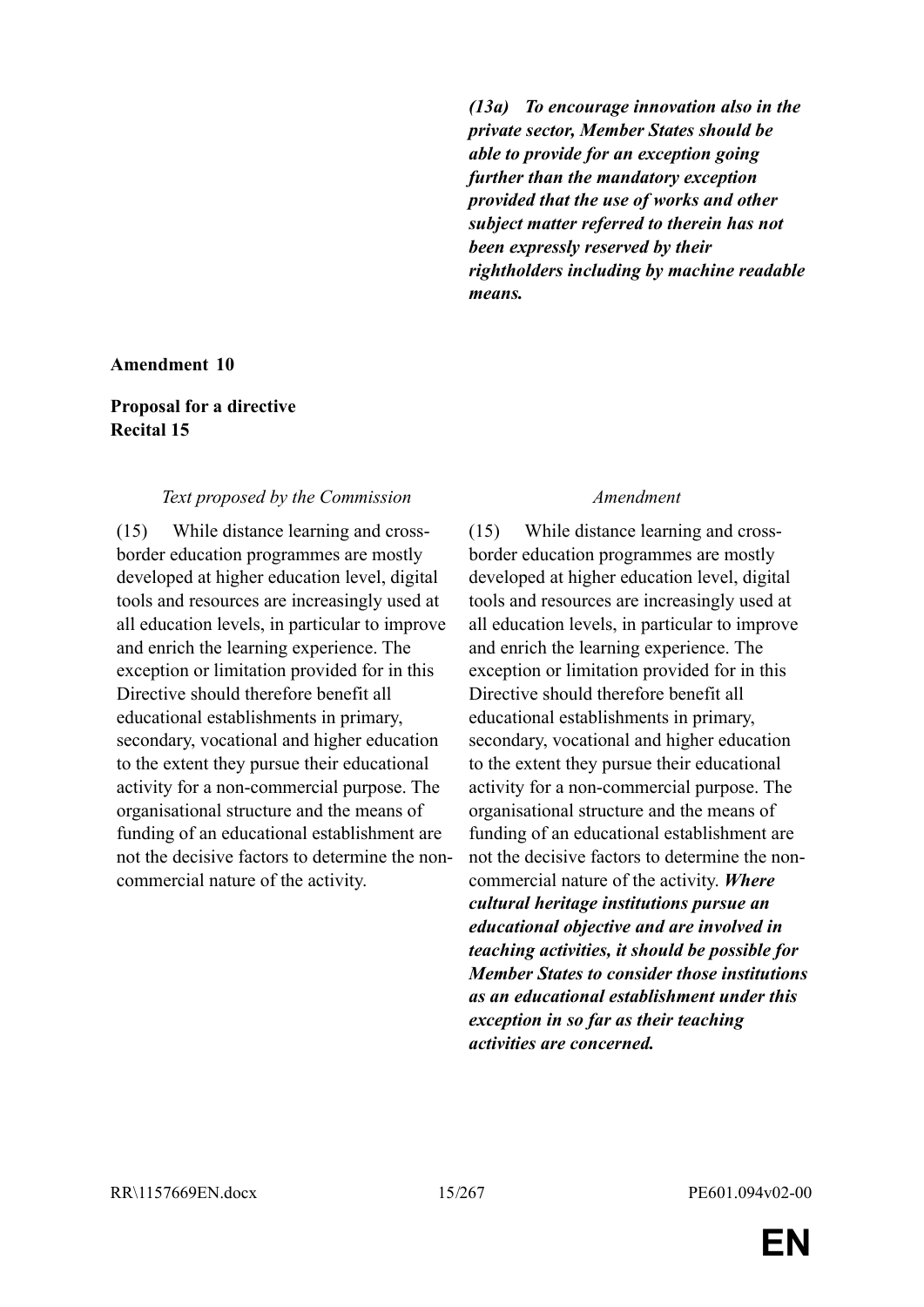## **Amendment 11**

# **Proposal for a directive Recital 16**

### *Text proposed by the Commission Amendment*

(16) The exception or limitation should cover digital uses of works and other subjectmatter *such as the use of parts or extracts of works* to support, enrich or complement the teaching, including the related learning activities. The use of the works or other subject-matter under the exception or limitation should be only in the context of teaching and learning activities carried out under the responsibility of educational establishments, including during examinations, and be limited to what is necessary for the purpose of such activities. The exception or limitation should cover both uses through digital means *in the classroom* and online uses through the educational establishment's secure electronic *network*, the access to which should be protected, notably by authentication procedures. The exception or limitation should be understood as covering the specific accessibility needs of persons with a disability in the context of illustration for teaching.

(16) The exception or limitation should cover digital uses of works and other subjectmatter to support, enrich or complement the teaching, including the related learning activities. *The exception or limitation of use should be granted as long as the work or other subject-matter used indicates the source, including the authors' name, unless that turns out to be impossible for reasons of practicability.* The use of the works or other subject-matter under the exception or limitation should be only in the context of teaching and learning activities carried out under the responsibility of educational establishments, including during examinations, and be limited to what is necessary for the purpose of such activities. The exception or limitation should cover both uses through digital means *where the teaching activity is physically provided, including where it takes place outside the premises of the educational establishment, for example in libraries or cultural heritage institutions, as long as the use is made under the responsibility of the educational establishment,* and online uses through the educational establishment's secure electronic *environment*, the access to which should be protected, notably by authentication procedures. The exception or limitation should be understood as covering the specific accessibility needs of persons with a disability in the context of illustration for teaching.

### **Amendment 12**

**Proposal for a directive Recital 16 a (new)**  PE601.094v02-00 16/267 RR\1157669EN.docx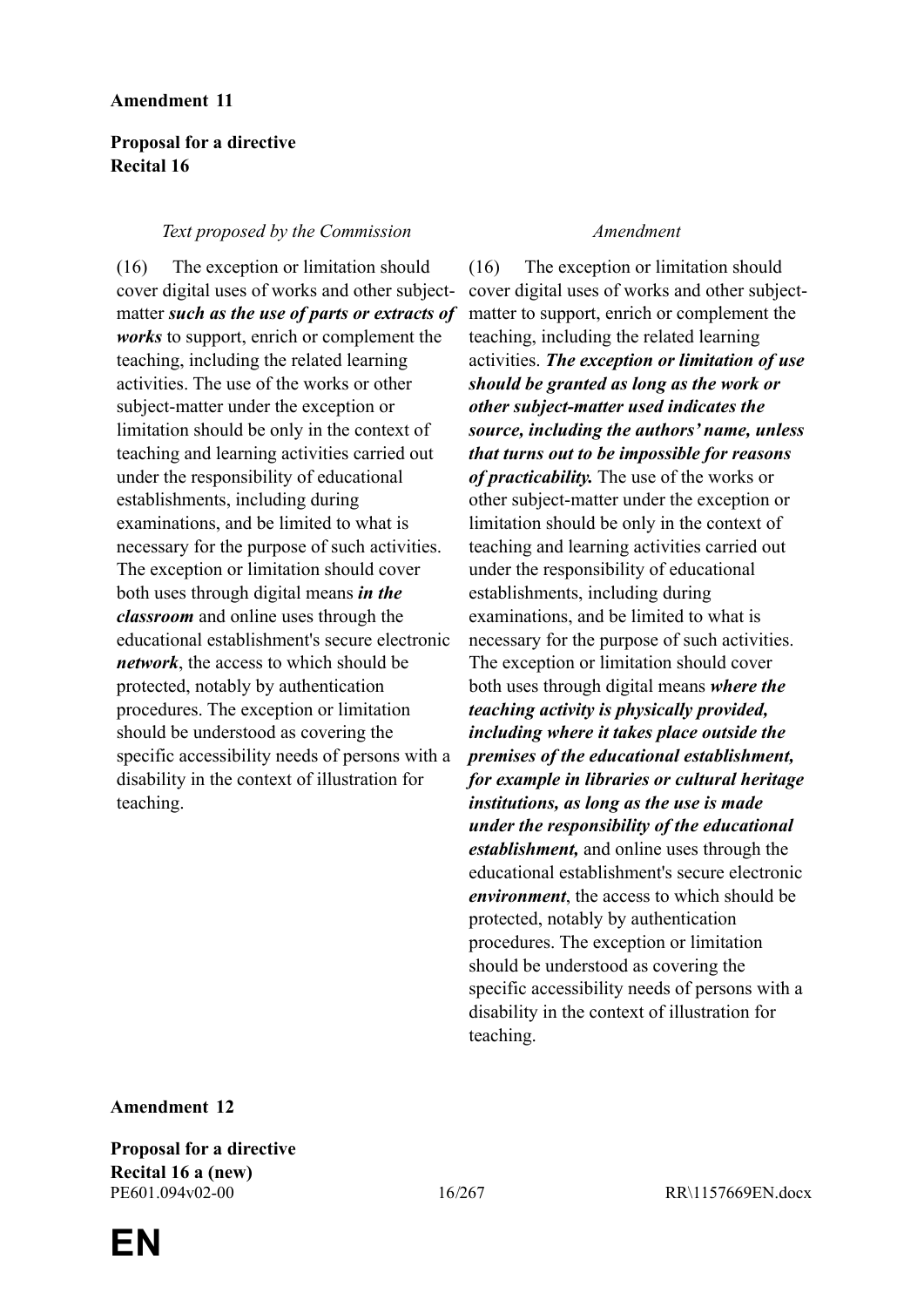*Text proposed by the Commission Amendment*

*(16a) A secure electronic environment should be understood as a digital teaching and learning environment, access to which is limited through an appropriate authentication procedure to the educational establishment's teaching staff and to the pupils or students enrolled in a study programme.*

**Amendment 13** 

**Proposal for a directive Recital 17** 

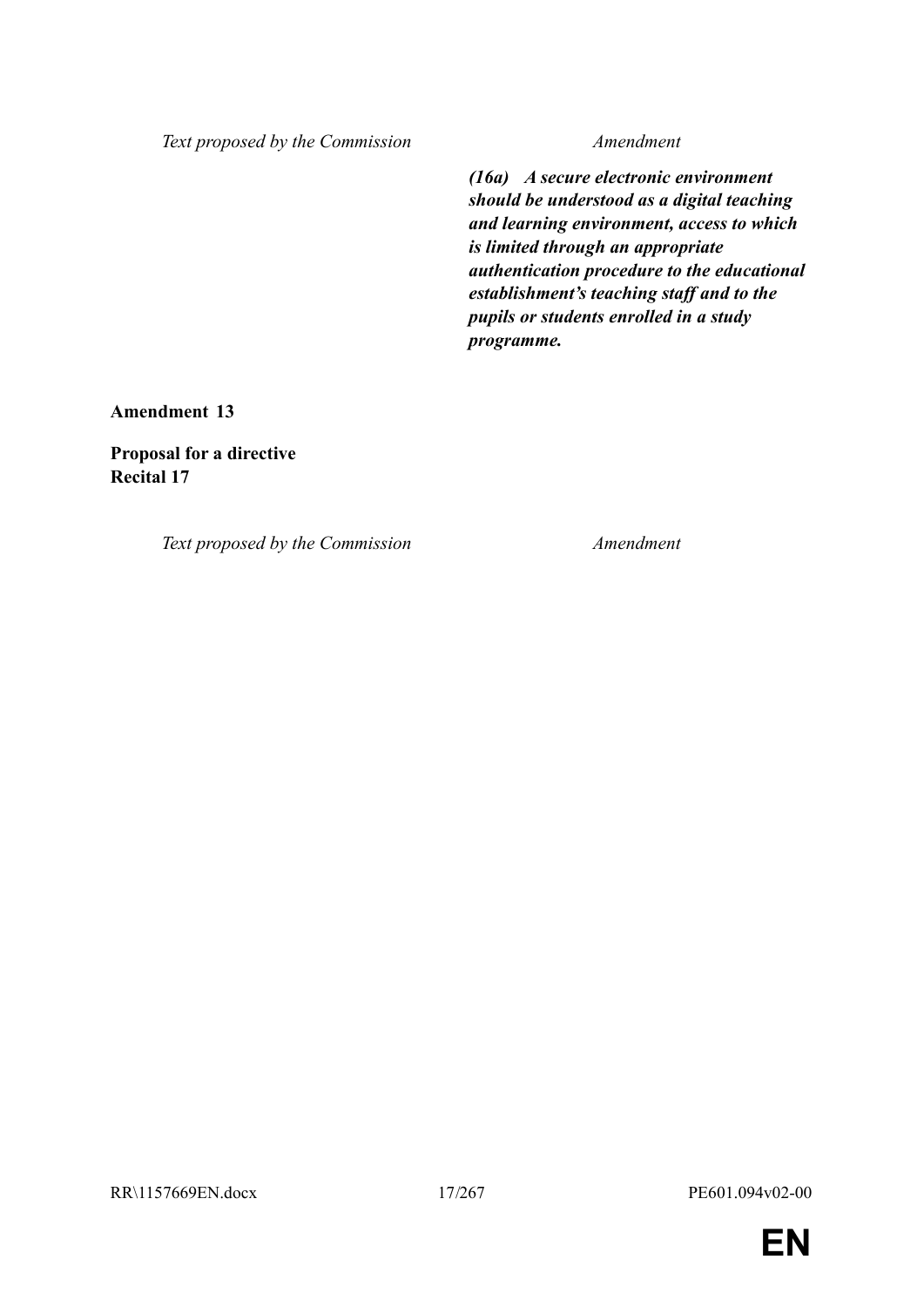(17) Different arrangements, based on the implementation of the exception provided for in Directive 2001/29/EC or on licensing agreements covering further uses, are in place in a number of Member States in order to facilitate educational uses of works and other subject-matter. Such arrangements have usually been developed taking account of the needs of educational establishments and different levels of education. Whereas it is essential to harmonise the scope of the new mandatory exception or limitation in relation to digital uses and cross-border teaching activities, the modalities of implementation may differ from a Member State to another, to the extent they do not hamper the effective application of the exception or limitation or cross-border uses. This should allow Member States to build on the existing arrangements concluded at national level. In particular, Member States could decide to subject the application of the exception or limitation, fully or partially, to the availability of adequate licences*, covering* at least the same uses as those allowed under the exception. This mechanism would, for example, allow giving precedence to licences for materials which are primarily intended for the educational market. In order to avoid that such mechanism results in legal uncertainty or administrative burden for educational establishments, Member States adopting this approach should take concrete measures to ensure that licensing schemes allowing digital uses of works or other subject-matter for the purpose of illustration for teaching are easily available and that educational establishments are aware of the existence of such licensing schemes.

(17) Different arrangements, based on the implementation of the exception provided for in Directive 2001/29/EC or on licensing agreements covering further uses, are in place in a number of Member States in order to facilitate educational uses of works and other subject-matter. Such arrangements have usually been developed taking account of the needs of educational establishments and different levels of education. Whereas it is essential to harmonise the scope of the new mandatory exception or limitation in relation to digital uses and cross-border teaching activities, the modalities of implementation may differ from a Member State to another, to the extent they do not hamper the effective application of the exception or limitation or cross-border uses. This should allow Member States to build on the existing arrangements concluded at national level. In particular, Member States could decide to subject the application of the exception or limitation, fully or partially, to the availability of adequate licences*. Such licences can take the form of collective licensing agreements, extended collective licensing agreements and licences that are negotiated collectively such as "blanket licences", in order to avoid educational establishments having to negotiate individually with rightholders. Such licenses should be affordable and cover* at least the same uses as those allowed under the exception. This mechanism would, for example, allow giving precedence to licences for materials which are primarily intended for the educational market*, or for teaching in educational establishments or sheet music*. In order to avoid that such mechanism results in legal uncertainty or administrative burden for educational establishments, Member States adopting this approach should take concrete measures to ensure that *such* licensing schemes allowing digital uses of works or other subject-matter for the purpose of illustration for teaching are easily available and that educational<br>RR\1157669EN.docx<br>RR\1157669EN.docx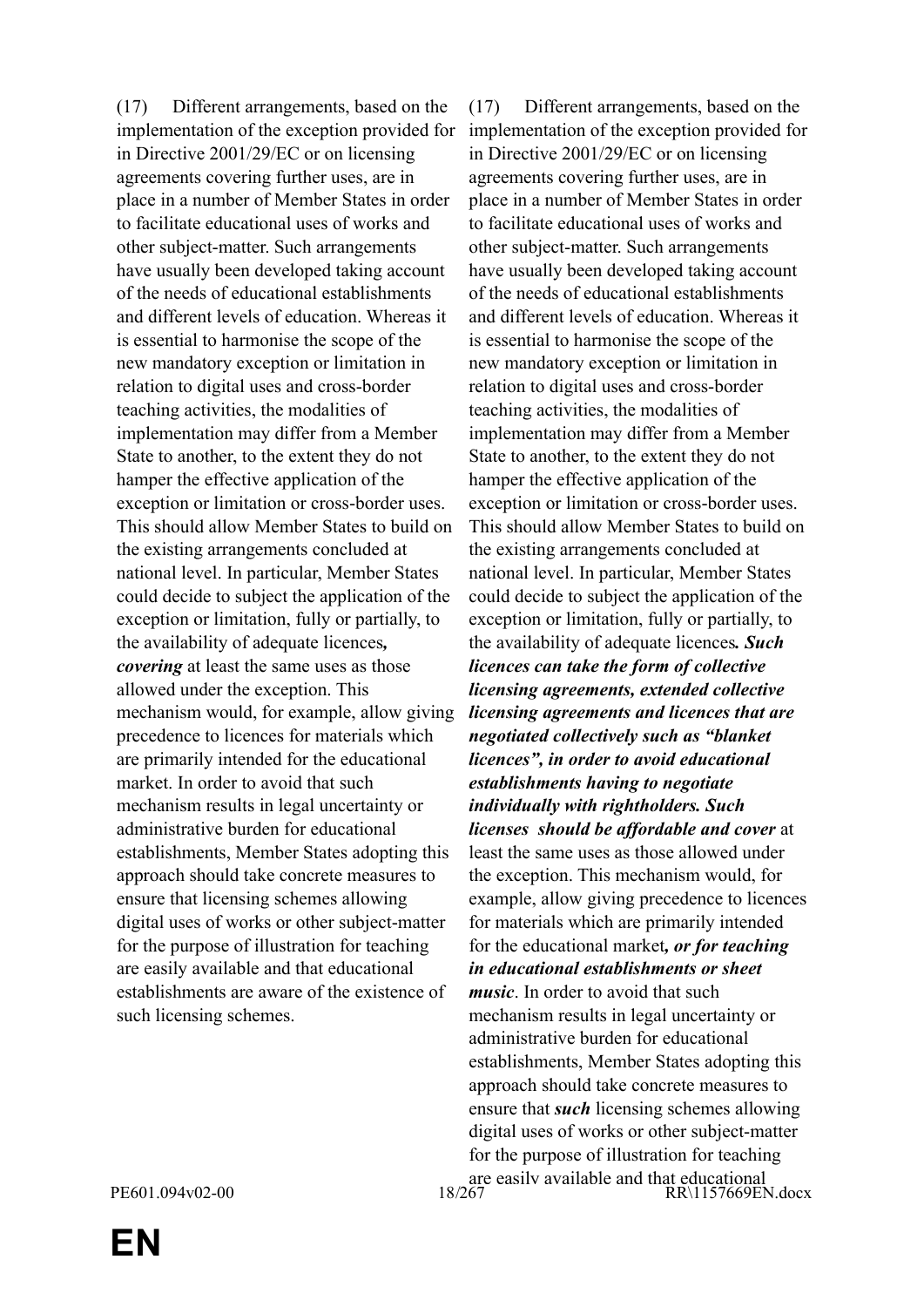**Amendment 14** 

**Proposal for a directive Recital 17 a (new)** 

*Text proposed by the Commission Amendment*

*(17 a) In order to guarantee legal certainty when a Member State decides to subject the application of the exception to the availability of adequate licences, it is necessary to specify under which conditions an educational establishment may use protected works or other subject-matter under that exception and, conversely, when it should act under a licensing scheme.*

*Justification* 

*The proposed amendment is needed in order to provide legal certainty in cases when a Member State decides to subject the application of the exception to the availability of adequate licences.* 

**Amendment 15** 

**Proposal for a directive Recital 18** 

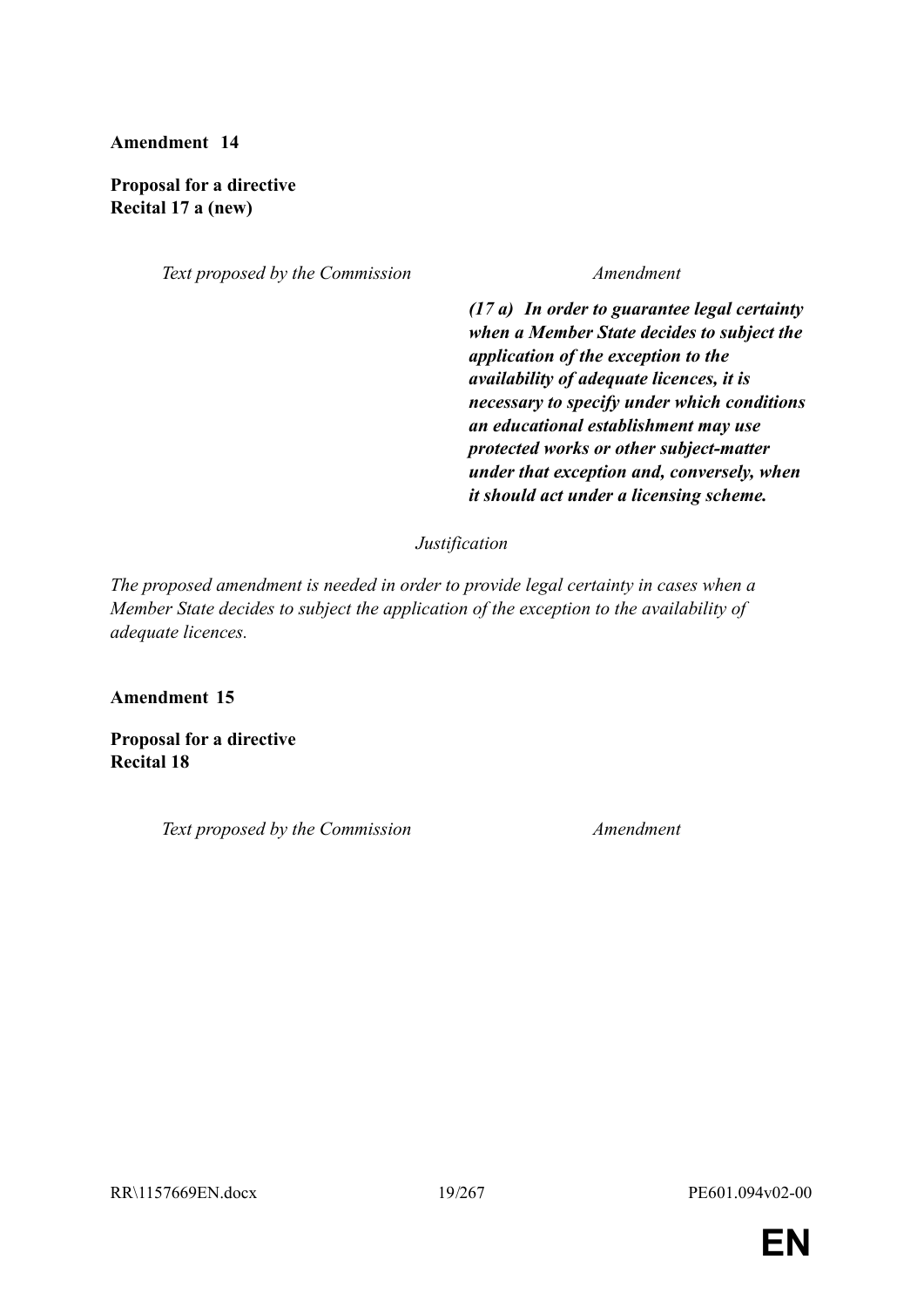(18) An act of preservation *may* require a reproduction *of a work or other subjectmatter in the collection of a cultural heritage institution* and consequently the authorisation of the relevant rightholders. Cultural heritage institutions are engaged in the preservation of their collections for future generations. Digital technologies offer new ways to preserve the heritage contained in those collections but they also create new challenges. In view of these new challenges, it is necessary to adapt the current legal framework by providing a mandatory exception to the right of reproduction in order to allow those acts of preservation.

(18) An act of preservation *of a work or other subject-matter in the collection of a cultural heritage institution may* require a reproduction and consequently *require* the authorisation of the relevant rightholders. Cultural heritage institutions are engaged in the preservation of their collections for future generations. Digital technologies offer new ways to preserve the heritage contained in those collections but they also create new challenges. In view of these new challenges, it is necessary to adapt the current legal framework by providing a mandatory exception to the right of reproduction in order to allow those acts of preservation *by such institutions*.

**Amendment 16** 

**Proposal for a directive Recital 19** 

*Text proposed by the Commission Amendment*

(19) Different approaches in the Member States for acts of preservation *by cultural heritage institutions* hamper cross-border cooperation *and* the sharing of means of preservation *by cultural heritage institutions in the internal market*, leading to an inefficient use of resources.

(19) Different approaches in the Member States for acts of *reproduction for* preservation hamper cross-border cooperation*,* the sharing of means of preservation *and the establishment of crossborder preservation networks in the internal market organisations that are engaged in preservation*, leading to an inefficient use of resources. *This can have a negative impact on the preservation of cultural heritage.*

**Amendment 17** 

**Proposal for a directive Recital 20** 

*Text proposed by the Commission Amendment*

**EN**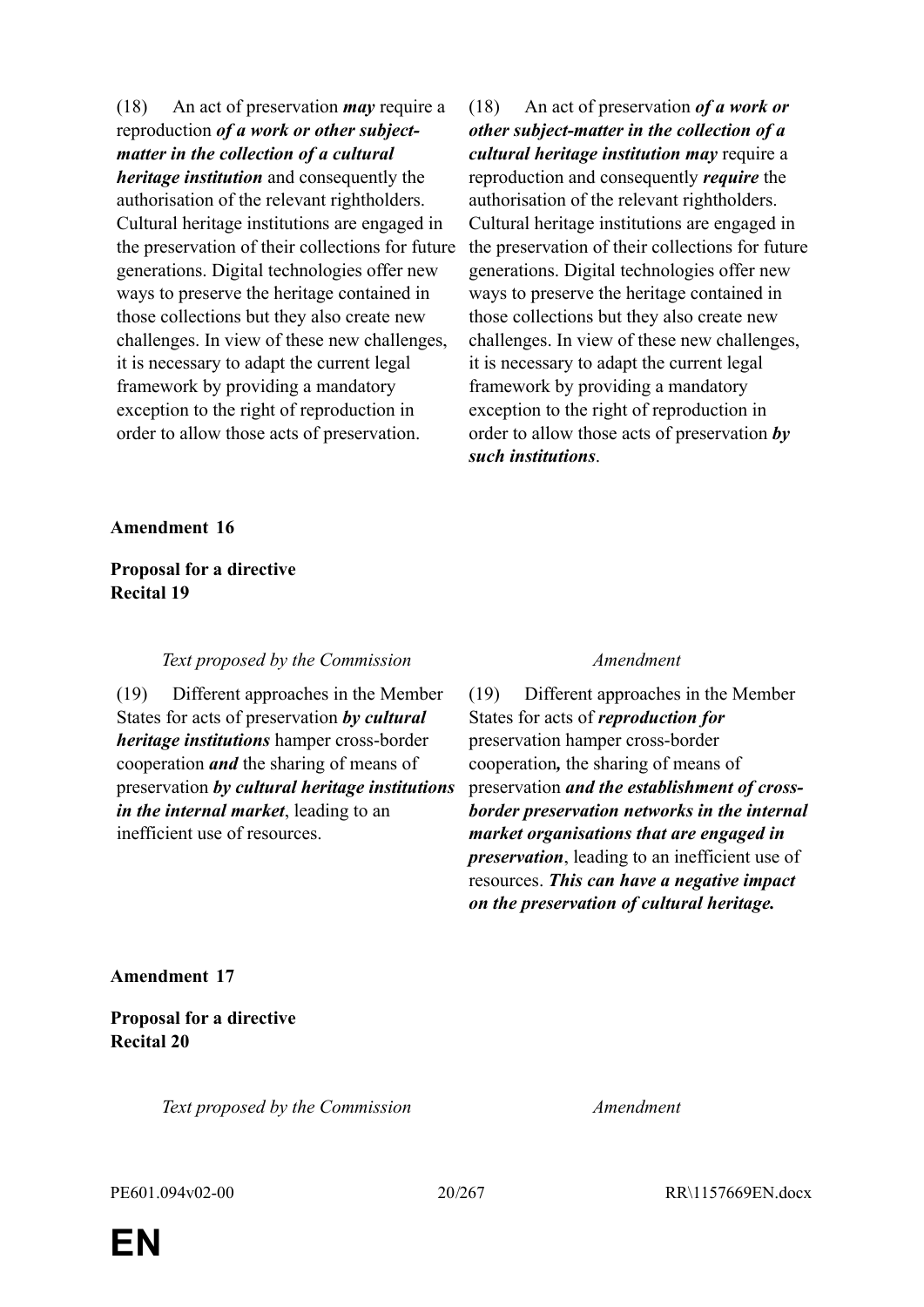(20) Member States should therefore be required to provide for an exception to permit cultural heritage institutions to reproduce works and other subject-matter permanently in their collections for preservation purposes, *for example* to address technological obsolescence or the degradation of original supports. Such an exception should allow for the making of copies by the appropriate preservation tool, means or technology, in the required number and at any point in the life of a work or other subject-matter to the extent required in order to produce a copy for preservation purposes only.

(20) Member States should therefore be required to provide for an exception to permit cultural heritage institutions to reproduce works and other subject-matter permanently in their collections for preservation purposes, to address technological obsolescence or the degradation of original supports *or to insure works*. Such an exception should allow for the making of copies by the appropriate preservation tool, means or technology, *in any format or medium,* in the required number*,* at any point in the life of a work or other subject-matter *and* to the extent required in order to produce a copy for preservation purposes only. *The archives of research organisations or public-service broadcasting organisations should be considered cultural heritage institutions and therefore beneficiaries of this exception. Member States should, for the purpose of this exception, be able to maintain provisions to treat publicly accessible galleries as museums.*

**Amendment 18** 

**Proposal for a directive Recital 21** 

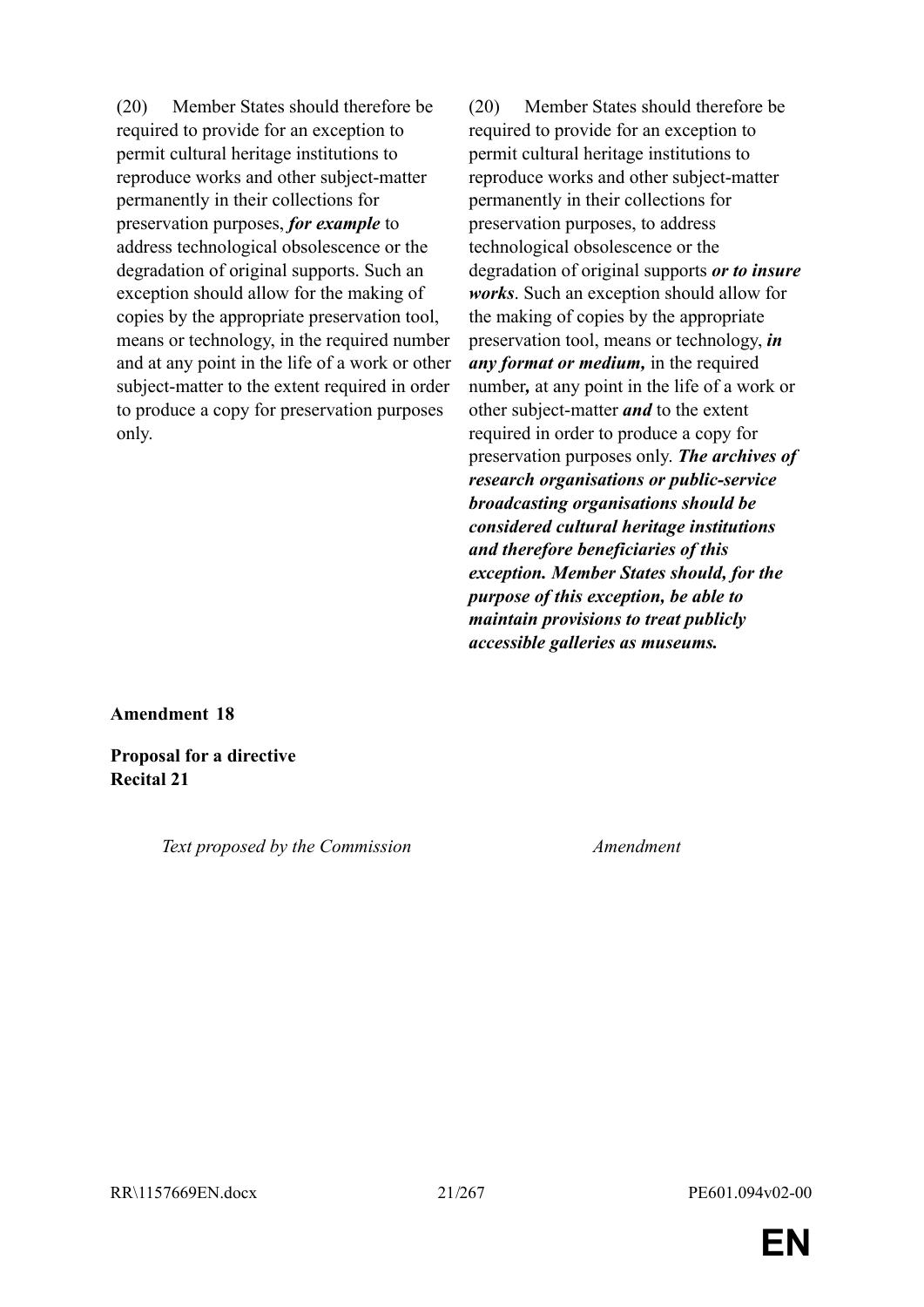(21) For the purposes of this Directive, works and other subject-matter should be considered to be permanently in the collection of a cultural heritage institution when copies are owned or permanently held by *the cultural heritage institution*, for example as a result of a transfer of ownership *or* licence agreements.

(21) For the purposes of this Directive, works and other subject-matter should be considered to be permanently in the collection of a cultural heritage institution when copies *of such works or other subject matter* are owned or permanently held by *those organisations*, for example as a result of a transfer of ownership*,* licence agreements*, a legal deposit or a long-term loan*. *Works or other subject matter that cultural heritage institutions access temporarily via a third-party server are not considered as being permanently in their collections.*

**Amendment 19** 

**Proposal for a directive Recital 21 a (new)** 

*Text proposed by the Commission Amendment*

*(21a) Technological developments have given rise to information society services enabling their users to upload content and make it available in diverse forms and for various purposes, including to illustrate an idea, criticism, parody or pastiche. Such content may include short extracts of preexisting protected works or other subjectmatter that such users might have altered, combined or otherwise transformed.*

**Amendment 20** 

**Proposal for a directive Recital 21 b (new)** 

*Text proposed by the Commission Amendment*

**EN**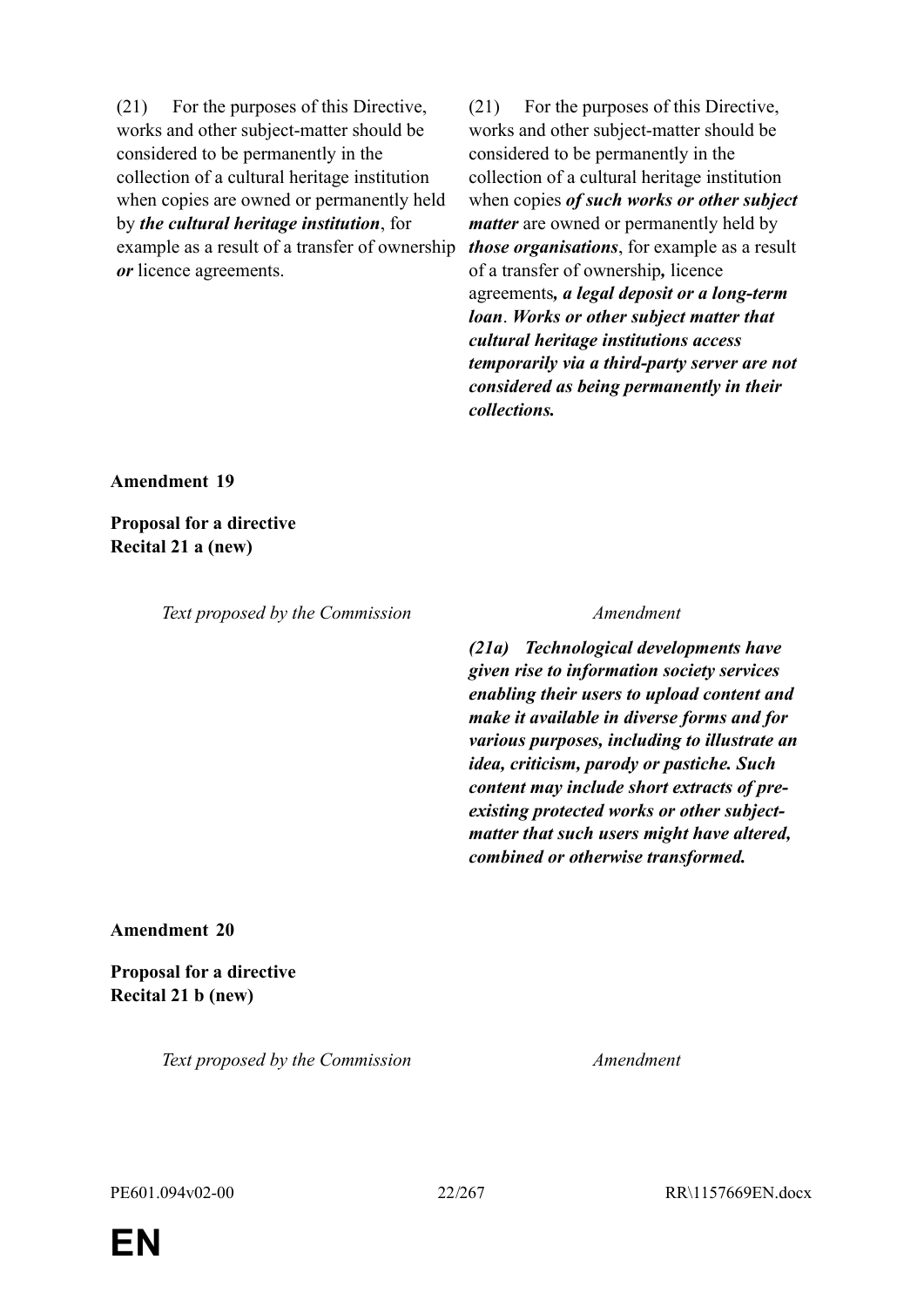*(21b) Despite some overlap with existing exceptions or limitations, such as the ones for quotation and parody, not all content that is uploaded or made available by a user that reasonably includes extracts of protected works or other subject-matter is covered by Article 5 of Directive 2001/29/ EC. A situation of this type creates legal uncertainty for both users and rightholders. It is therefore necessary to provide a new specific exception to permit the legitimate uses of extracts of pre-existing protected works or other subject-matter in content that is uploaded or made available by users. Where content generated or made available by a user involves the short and proportionate use of a quotation or of an extract of a protected work or other subjectmatter for a legitimate purpose, such use should be protected by the exception provided for in this Directive. This exception should only be applied in certain special cases which do not conflict with normal exploitation of the work or other subject-matter concerned and do not unreasonably prejudice the legitimate interests of the rightholder. For the purpose of assessing such prejudice, it is essential that the degree of originality of the content concerned, the length/extent of the quotation or extract used, the professional nature of the content concerned or the degree of economic harm be examined, where relevant, while not precluding the legitimate enjoyment of the exception. This exception should be without prejudice to the moral rights of the authors of the work or other subject-matter.*

### **Amendment 21**

**Proposal for a directive Recital 21 c (new)** 

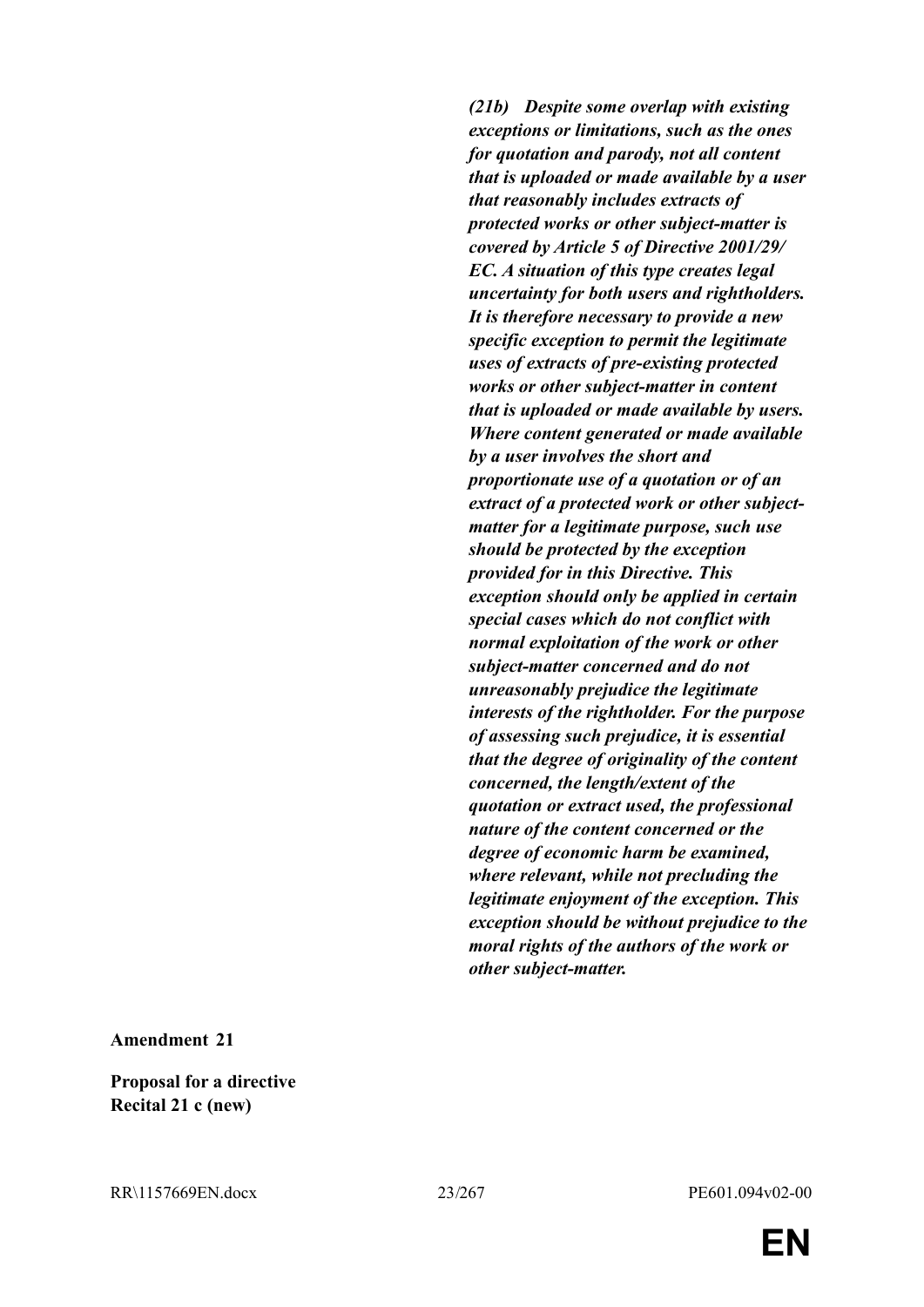### *Text proposed by the Commission Amendment*

*(21c) Information society service providers that fall within the scope of Article 13 of this Directive should not be able to invoke for their benefit the exception for the use of extracts from pre-existing works provided for in this Directive, for the use of quotations or extracts from protected works or other subject-matter in content that is uploaded or made available by users on those information society services, to reduce the scope of their obligations under Article 13 of this Directive.*

### **Amendment 22**

# **Proposal for a directive Recital 22**

### *Text proposed by the Commission Amendment*

(22) Cultural heritage institutions should benefit from a clear framework for the digitisation and dissemination, including across borders, of out-of-commerce works or other subject-matter. However, the particular characteristics of the collections of out-ofcommerce works mean that obtaining the prior consent of the individual rightholders may be very difficult. This can be due, for example, to the age of the works or other subject-matter, their limited commercial value or the fact that they were never intended for commercial use. It is therefore necessary to provide for measures to facilitate the *licensing of rights in* out-ofcommerce works that are in the collections of cultural heritage institutions and thereby to allow the conclusion of agreements with cross-border effect in the internal market.

(22) Cultural heritage institutions should benefit from a clear framework for the digitisation and dissemination, including across borders, of out-of-commerce works or other subject-matter. However, the particular characteristics of the collections of out-ofcommerce works mean that obtaining the prior consent of the individual rightholders may be very difficult. This can be due, for example, to the age of the works or other subject-matter, their limited commercial value or the fact that they were never intended for commercial use *or have never been in commerce*. It is therefore necessary to provide for measures to facilitate the *use of* out-of-commerce works that are in the collections of cultural heritage institutions and thereby to allow the conclusion of agreements with cross-border effect in the internal market.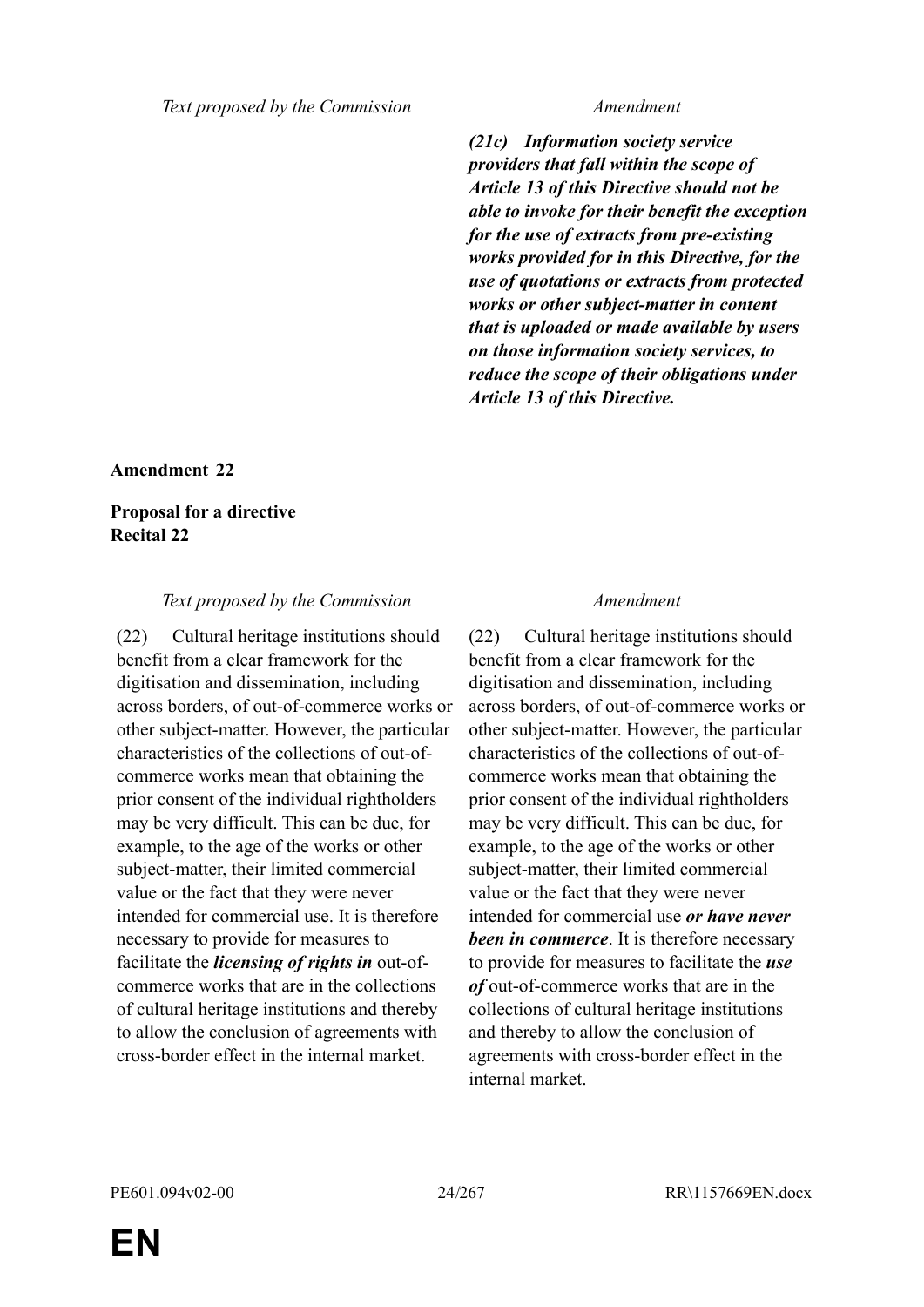# **Amendment 23**

**Proposal for a directive Recital 22 a (new)** 

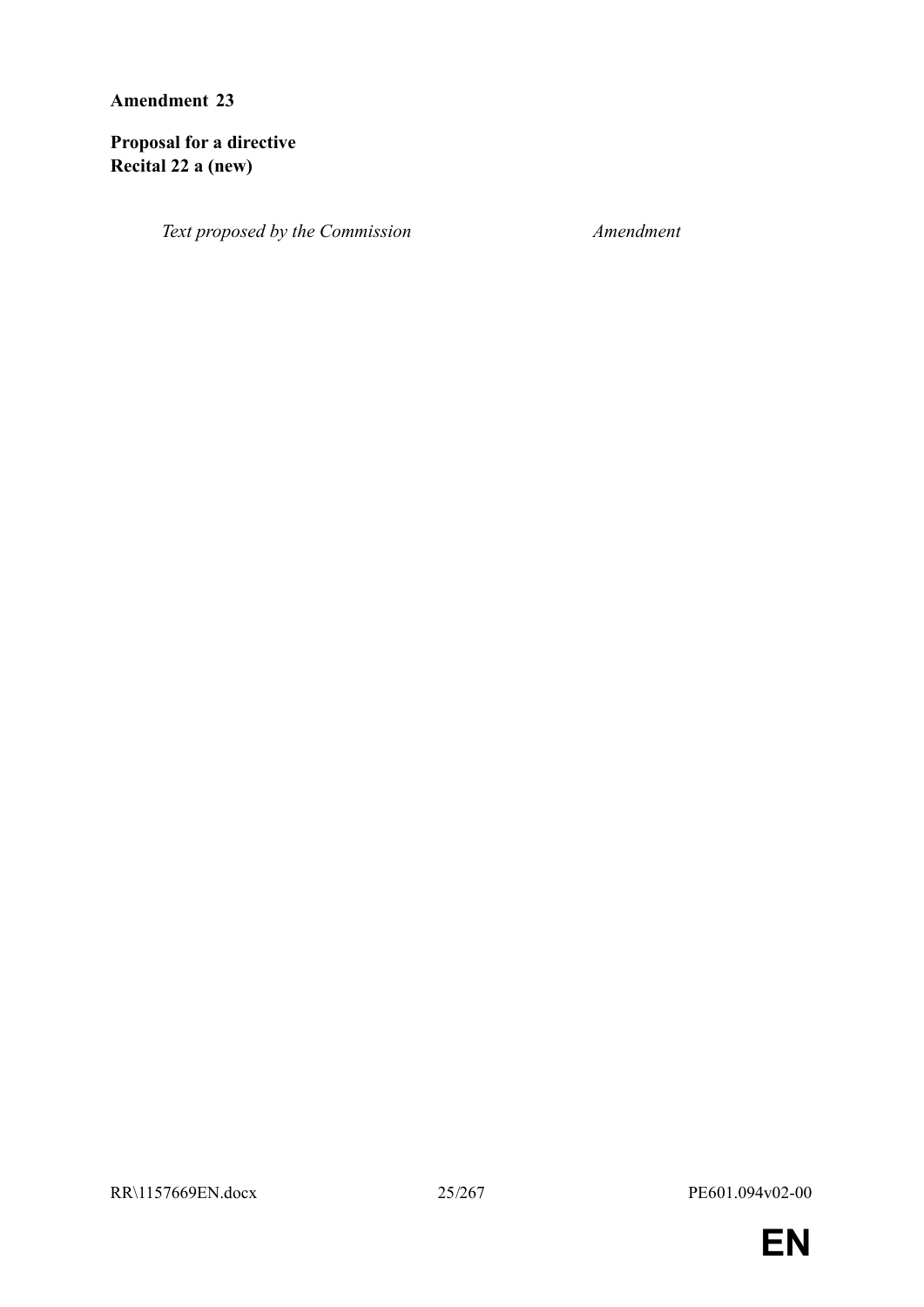*(22a) Several Member States have already adopted extended collective licencing regimes, legal mandates or legal presumptions facilitating the licencing of out-of-commerce works. However considering the variety of works and other subject-matter in the collections of cultural heritage institutions and the variance between collective management practices across Member States and sectors of cultural production, such measures may not provide a solution in all cases, for example, because there is no practice of collective management for a certain type of works or other subject matter. In such particular instances, it is therefore necessary to allow cultural heritage institutions to make outof-commerce works held in their permanent collection available online under an exception to copyright and related rights. While it is essential to harmonise the scope of the new mandatory exception in order to allow cross-border uses of out-of-commerce works, Member States should nevertheless be allowed to use or continue to use extended collective licencing arrangements concluded with cultural heritage institutions at national level for categories of works that are permanently in the collections of cultural heritage institutions The lack of agreement on the conditions of the licence should not be interpreted as a lack of availability of licensing-based solutions. Any uses under this exception should be subject to the same opt out and publicity requirements as uses authorised by a licensing mechanism. In order to ensure that the exception only applies when certain conditions are fulfilled and to provide legal certainty, Member States should determine, in consultation with rightholders, collective management organisations and cultural heritage organisations, and at appropriate intervals of time, for which sectors and which types of works appropriate licence-based*  **solutions are not available, in which case**<br>RR\1157669EN.docx<br>RR\1157669EN.docx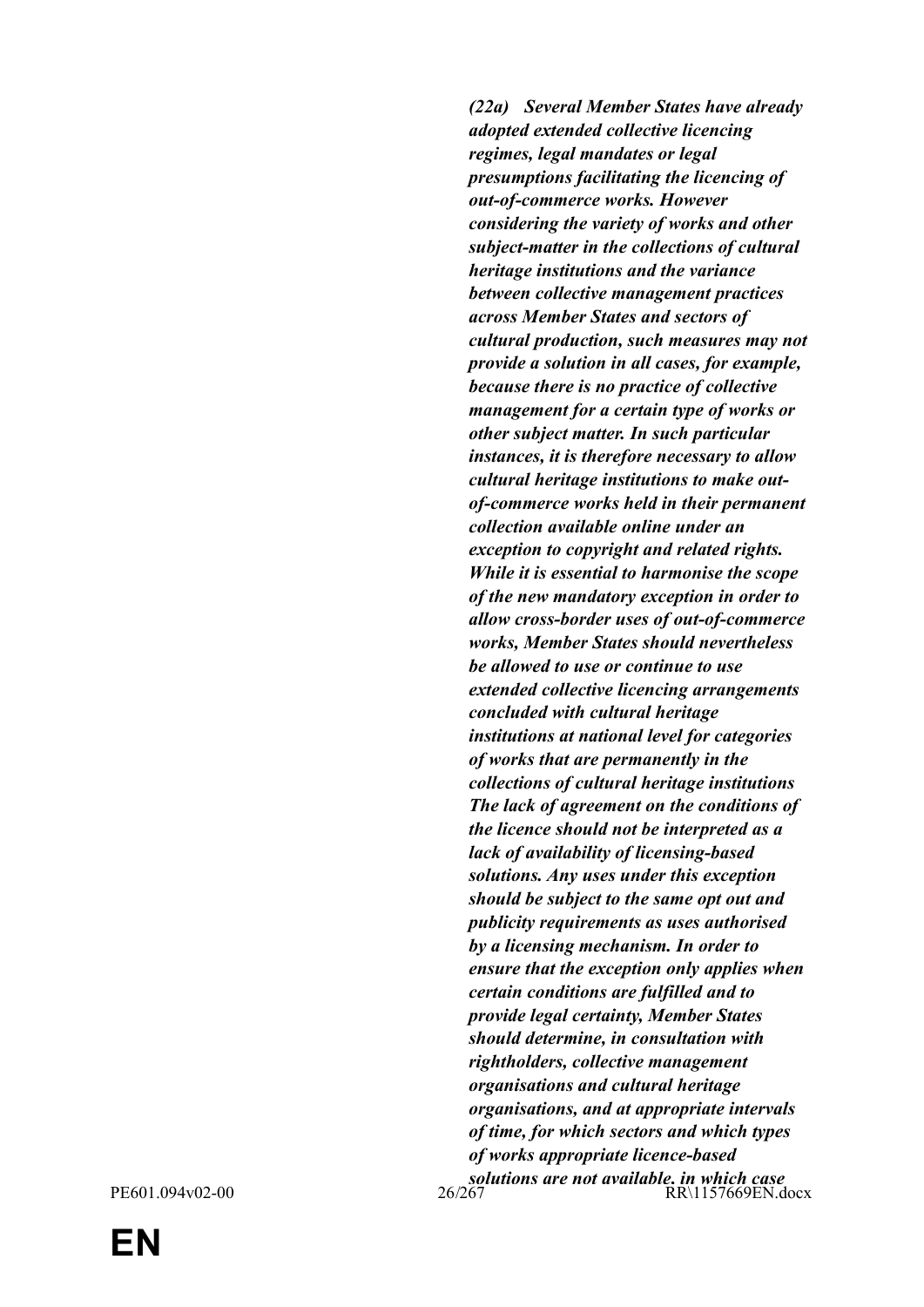### **Amendment 24**

## **Proposal for a directive Recital 23**

### *Text proposed by the Commission Amendment*

(23) Member States should, within the framework provided for in this Directive, have flexibility in choosing the specific type of mechanism allowing for licences for outof-commerce works to extend to the rights of rightholders that are not represented by the collective management organisation, in accordance *to* their legal traditions, practices or circumstances. Such mechanisms can include extended collective licensing and presumptions of representation.

(23) Member States should, within the framework provided for in this Directive, have flexibility in choosing the specific type of mechanism allowing for licences for outof-commerce works to extend to the rights of rightholders that are not represented by the *relevant* collective management organisation, in accordance *with* their legal traditions, practices or circumstances. Such mechanisms can include extended collective licensing and presumptions of representation.

**Amendment 25** 

**Proposal for a directive Recital 24** 

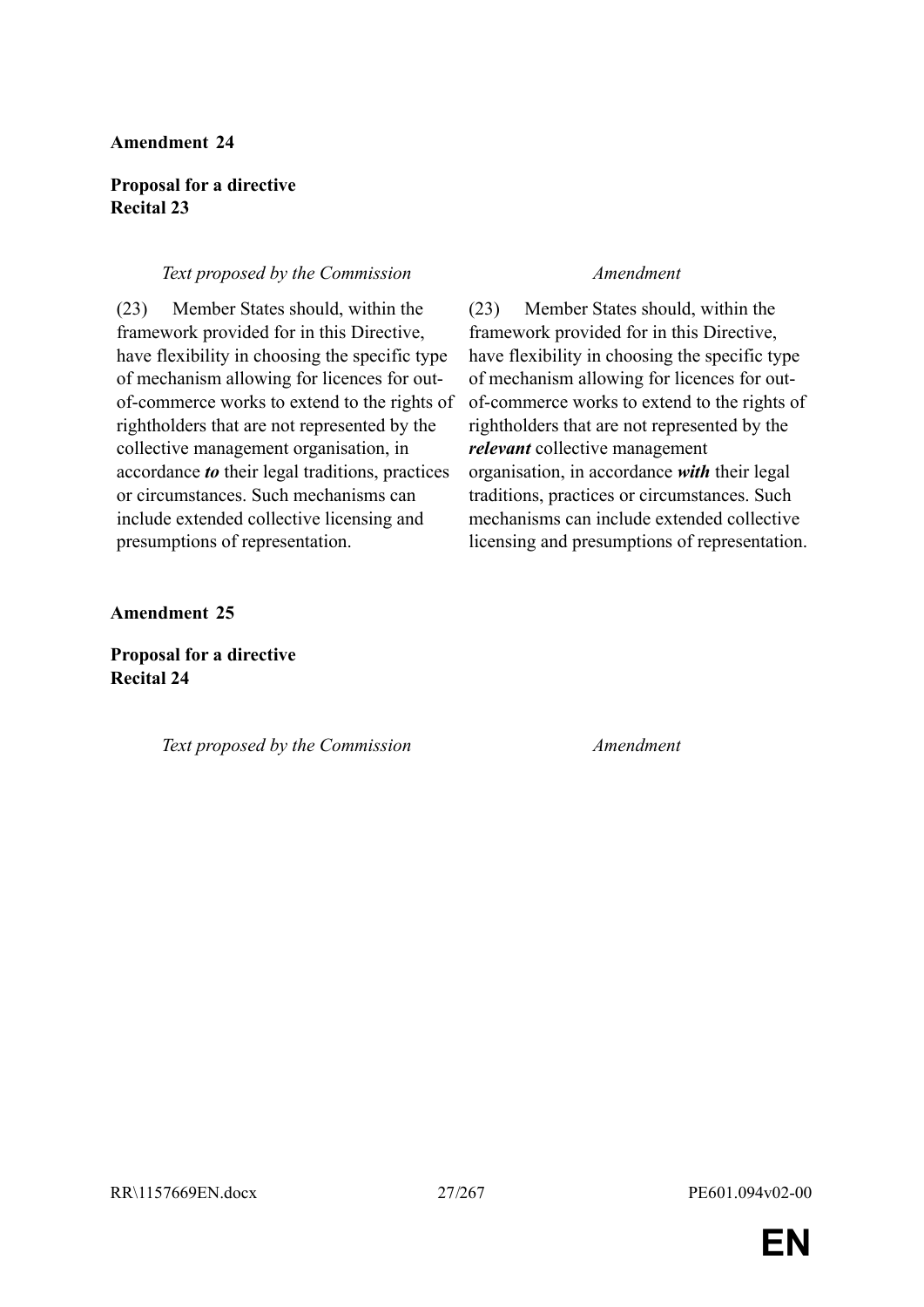(24) For the purpose of those licensing mechanisms, a rigorous and well-functioning collective management system is important. That system includes in particular rules of good governance, transparency and reporting, as well as the regular, diligent and accurate distribution and payment of amounts due to individual rightholders, as provided for by Directive 2014/26/EU. Additional appropriate safeguards should be available for all rightholders, who should be given the opportunity to exclude the application of such mechanisms to their works or other subject-matter. Conditions attached to those mechanisms should not affect their practical relevance for cultural heritage institutions.

(24) For the purpose of those licensing mechanisms, a rigorous and well-functioning collective management system is important *and should be encouraged by the Member States*. That system includes in particular rules of good governance, transparency and reporting, as well as the regular, diligent and accurate distribution and payment of amounts due to individual rightholders, as provided for by Directive 2014/26/EU. Additional appropriate safeguards should be available for all rightholders, who should be given the opportunity to exclude the application of such *licensing* mechanisms *or of such exceptions* to their works or other subject-matter. Conditions attached to those mechanisms should not affect their practical relevance for cultural heritage institutions.

**Amendment 26** 

**Proposal for a directive Recital 25**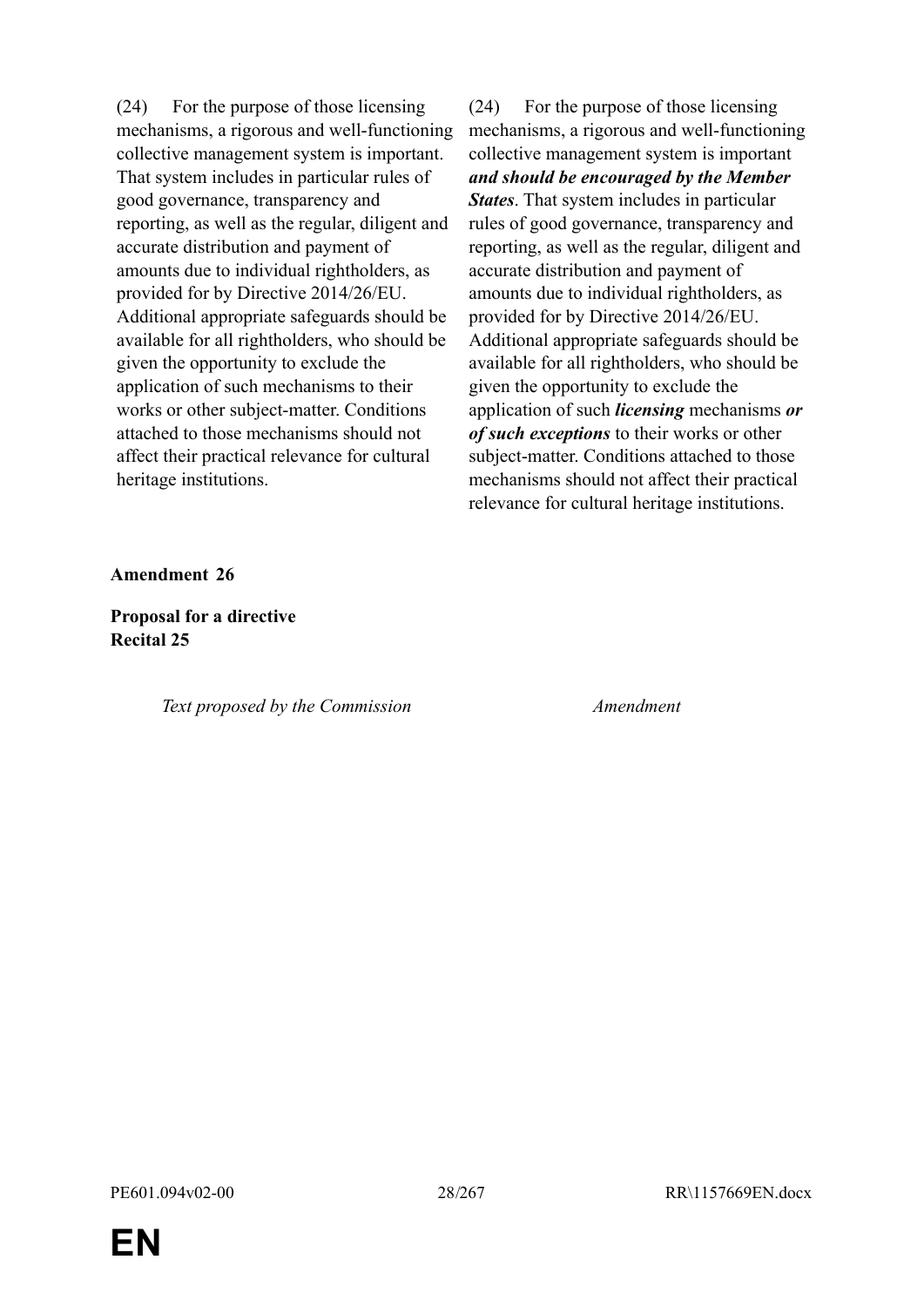(25) Considering the variety of works and other subject-matter in the collections of cultural heritage institutions, it is important that the licensing mechanisms introduced by this Directive are available and can be used in practice for different types of works and other subject-matter, including photographs, sound recordings and audiovisual works. In order to reflect the specificities of different categories of works and other subject-matter as regards modes of publication and distribution and to facilitate the usability of *those mechanisms*, specific requirements and procedures may have to be established by Member States for the practical application of those licensing mechanisms. It is appropriate that Member States consult rightholders, *users* and collective management organisations when doing so.

(25) Considering the variety of works and other subject-matter in the collections of cultural heritage institutions, it is important that the licensing mechanisms introduced by this Directive are available and can be used in practice for different types of works and other subject-matter, including photographs, sound recordings and audiovisual works. In order to reflect the specificities of different categories of works and other subject-matter as regards modes of publication and distribution and to facilitate the usability of *the solutions on the use of out-of-commerce works introduced by this Directive*, specific requirements and procedures may have to be established by Member States for the practical application of those licensing mechanisms. It is appropriate that Member States consult rightholders, *cultural heritage institutions* and collective management organisations when doing so.

**Amendment 27** 

**Proposal for a directive Recital 26** 

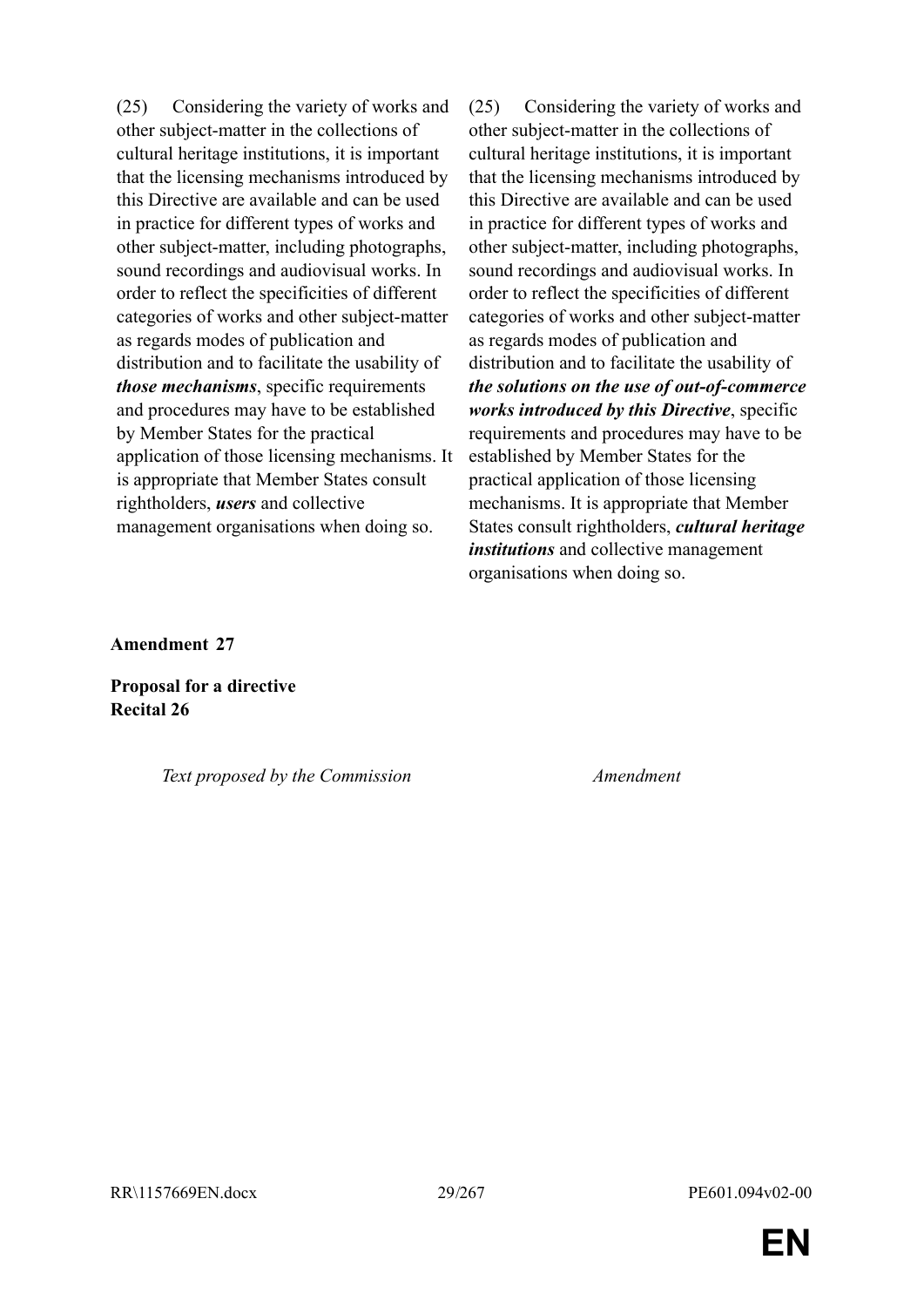(26) For reasons of international comity, the licensing mechanisms for the digitisation and dissemination of out-of-commerce works provided for in this Directive should not apply to works or other subject-matter that are first published or, in the absence of publication, first broadcast in a third country or, in the case of cinematographic or audiovisual works, to works the producer of which has his headquarters or habitual residence in a third country. Those mechanisms should also not apply to works or other subject-matter of third country nationals except when they are first published or, in the absence of publication, first broadcast in the territory of a Member State or, in the case of cinematographic or audiovisual works, to works of which the producer's headquarters or habitual residence is in a Member State.

(26) For reasons of international comity, the licensing mechanisms *and the exception* for the digitisation and dissemination of outof-commerce works provided for in this Directive should not apply to works or other subject-matter that are first published or, in the absence of publication, first broadcast in a third country or, in the case of cinematographic or audiovisual works, to works the producer of which has his headquarters or habitual residence in a third country. Those mechanisms should also not apply to works or other subject-matter of third country nationals except when they are first published or, in the absence of publication, first broadcast in the territory of a Member State or, in the case of cinematographic or audiovisual works, to works of which the producer's headquarters or habitual residence is in a Member State.

### **Amendment 28**

**Proposal for a directive Recital 27** 

### *Text proposed by the Commission Amendment*

(27) As mass digitisation projects can entail significant investments by cultural heritage institutions, any licences granted under the mechanisms provided for in this Directive should not prevent them from *generating reasonable revenues in order to cover* the costs of the licence and the costs of digitising and disseminating the works and other subject-matter covered by the licence.

### **Amendment 29**

**Proposal for a directive Recital 28** 

(27) As mass digitisation projects can entail significant investments by cultural heritage institutions, any licences granted under the mechanisms provided for in this Directive should not prevent them from *covering* the costs of the licence and the costs of digitising and disseminating the works and other subject-matter covered by the licence.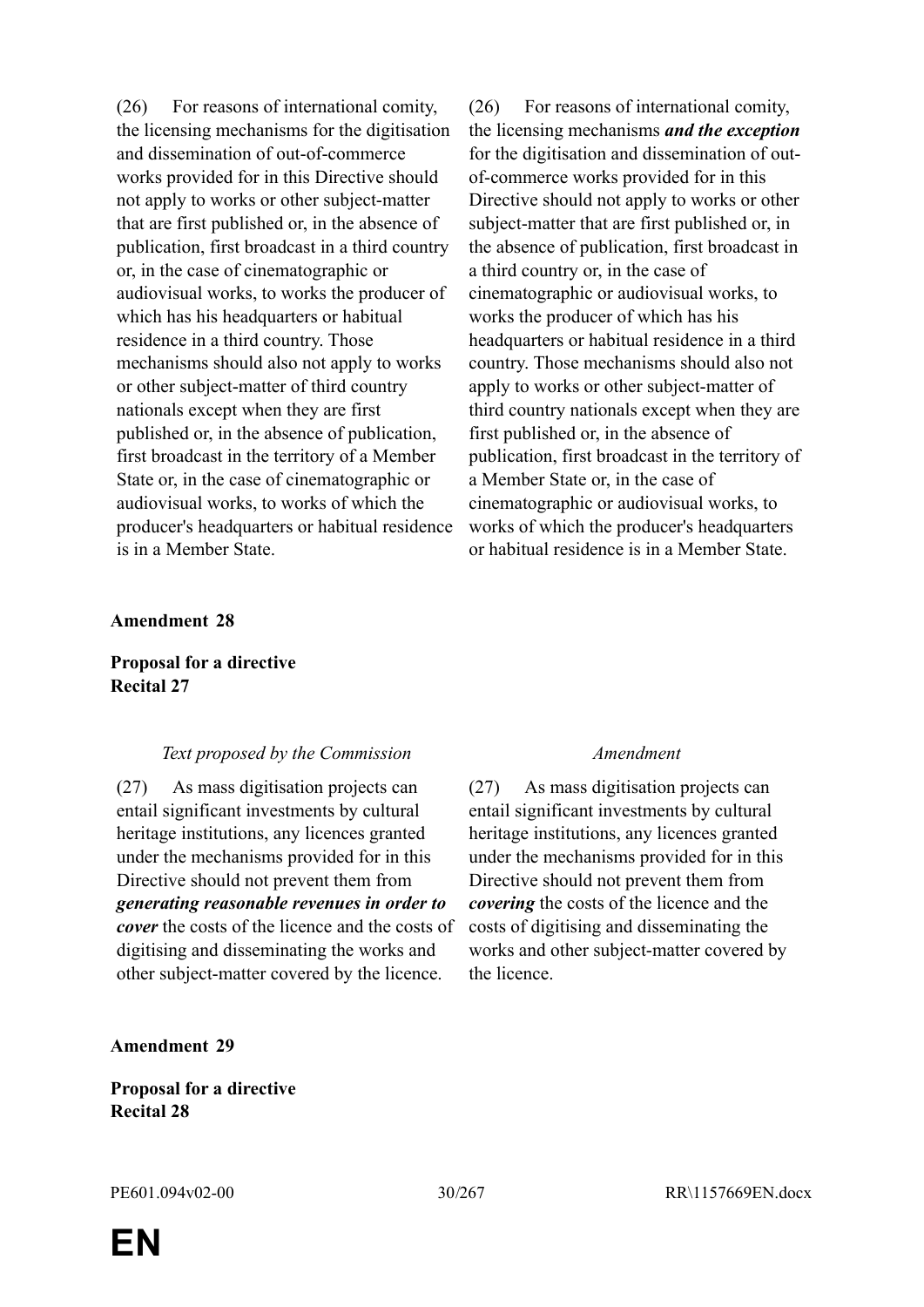### *Text proposed by the Commission Amendment*

(28) Information regarding the future and ongoing use of out-of-commerce works and other subject-matter by cultural heritage institutions on the basis of the licensing mechanisms provided for in this Directive and the arrangements in place for all rightholders to exclude the application of licences to their works or other subjectmatter should be adequately publicised. This is particularly important when uses take place across borders in the internal market. It is therefore appropriate to make provision for the creation of a single publicly accessible online portal for the Union to make such information available to the public for a reasonable period of time before the crossborder use takes place. Under Regulation (EU) No 386/2012 of the European Parliament and of the Council , the European Union Intellectual Property Office is entrusted with certain tasks and activities, financed by making use of its own budgetary measures, aiming at facilitating and supporting the activities of national authorities, the private sector and Union institutions in the fight against, including the prevention of, infringement of intellectual property rights. It is therefore appropriate to rely on that Office to establish and manage the European portal making such information available.

(28) Information regarding the future and ongoing use of out-of-commerce works and other subject-matter by cultural heritage institutions on the basis of the licensing mechanisms *or of the exception* provided for in this Directive and the arrangements in place for all rightholders to exclude the application of licences *or of the exception* to their works or other subject-matter should be adequately publicised. This is particularly important when uses take place across borders in the internal market. It is therefore appropriate to make provision for the creation of a single publicly accessible online portal for the Union to make such information available to the public for a reasonable period of time before the crossborder use takes place. Under Regulation (EU) No 386/2012 of the European Parliament and of the Council, the European Union Intellectual Property Office is entrusted with certain tasks and activities, financed by making use of its own budgetary measures, aiming at facilitating and supporting the activities of national authorities, the private sector and Union institutions in the fight against, including the prevention of, infringement of intellectual property rights. It is therefore appropriate to rely on that Office to establish and manage the European portal making such information available.

**Amendment 30** 

**Proposal for a directive Recital 28 a (new)** 

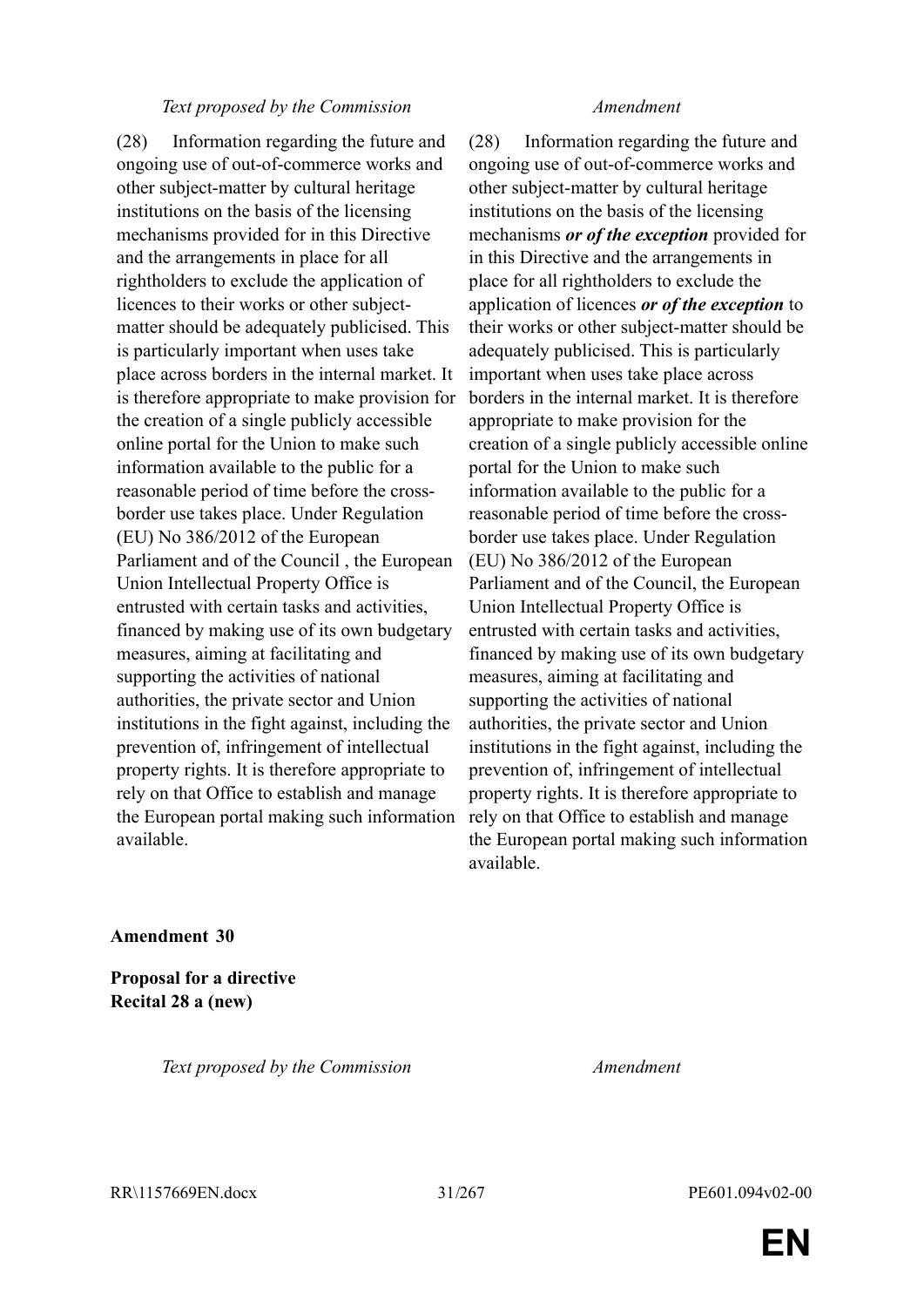*(28a) In order to ensure that the licensing mechanisms established for out-ofcommerce works are relevant and function properly, that rightholders are adequately protected under those mechanisms, that licences are properly publicised and that legal clarity is ensured with regard to the representativeness of collective management organisations and the categorisation of works, Member States should foster sector-specific stakeholder dialogue.*

**Amendment 31** 

**Proposal for a directive Recital 30**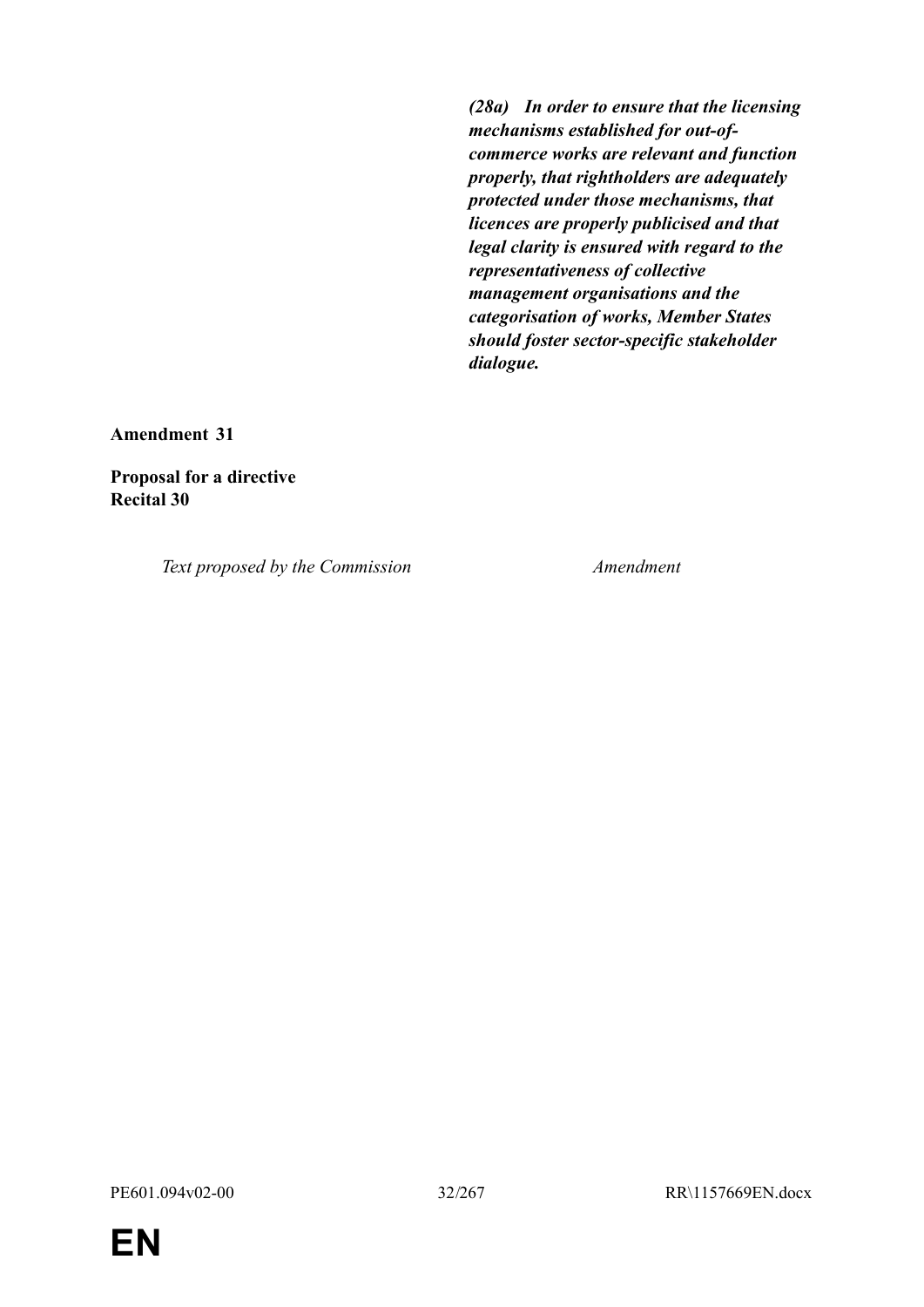(30) To facilitate the licensing of rights in audiovisual works to video-on-demand platforms, *this Directive requires* Member States *to* set up a negotiation mechanism allowing parties willing to conclude an agreement to rely on the assistance of an impartial body. The body should meet with the parties and help with the negotiations by providing professional and external advice. Against that background, Member States should decide on the conditions of the functioning of the negotiation mechanism, including the timing and duration of the assistance to negotiations and the *bearing* of *the* costs. Member States should ensure that administrative and financial burdens remain proportionate to guarantee the efficiency of the negotiation forum.

(30) To facilitate the licensing of rights in audiovisual works to video-on-demand platforms, Member States *should* set up a negotiation mechanism*, managed by an existing or newly established national body,* allowing parties willing to conclude an agreement to rely on the assistance of an impartial body. *The participation in this negotiation mechanism and the subsequent conclusion of agreements should be voluntary. Where a negotiation involves parties from different Member States, those parties should agree beforehand on the competent Member State should they decide to rely on the negotiation mechanism.* The body should meet with the parties and help with the negotiations by providing professional*, impartial* and external advice. Against that background, Member States should decide on the conditions of the functioning of the negotiation mechanism, including the timing and duration of the assistance to negotiations and the *division* of *any* costs *arising, and the composition of such bodies*. Member States should ensure that administrative and financial burdens remain proportionate to guarantee the efficiency of the negotiation forum.

**Amendment 32** 

**Proposal for a directive Recital 30 a (new)** 

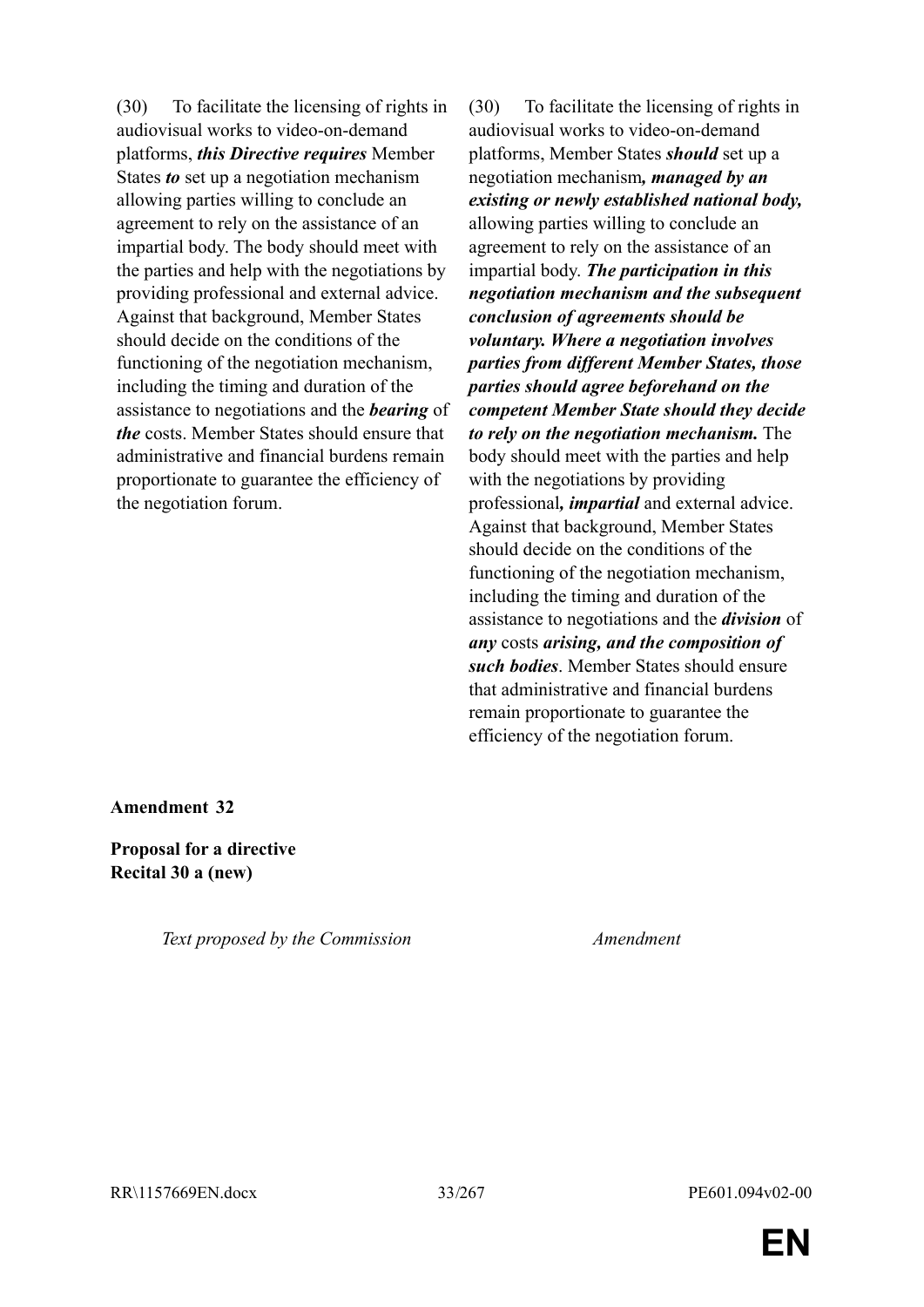*(30a) The preservation of the Union's heritage is of the utmost importance and should be strengthened for the benefit of future generations. This should be achieved notably through the protection of published heritage. To this end, a Union legal deposit should be created in order to ensure that publications concerning the Union, such as Union law, Union history and integration, Union policy and Union democracy, institutional and parliamentary affairs, and politics, and, thereby, the Union's intellectual record and future published heritage, are collected systematically. Not only should such heritage be preserved through the creation of a Union archive for publications dealing with Union-related matters, but it should also be made available to Union citizens and future generations. The European Parliament Library, as the Library of the only Union institution directly representing Union citizens, should be designated as the Union depository library. In order not to create an excessive burden on publishers, printers and importers, only electronic publications, such as e-books, e-journals and emagazines should be deposited in the European Parliament Library, which should make available for readers publications covered by the Union legal deposit at the European Parliament Library for the purpose of research or study and under the control of the European Parliament Library. Such publications should not be made available online externally.*

### **Amendment 33**

**Proposal for a directive Recital 31** 

**EN**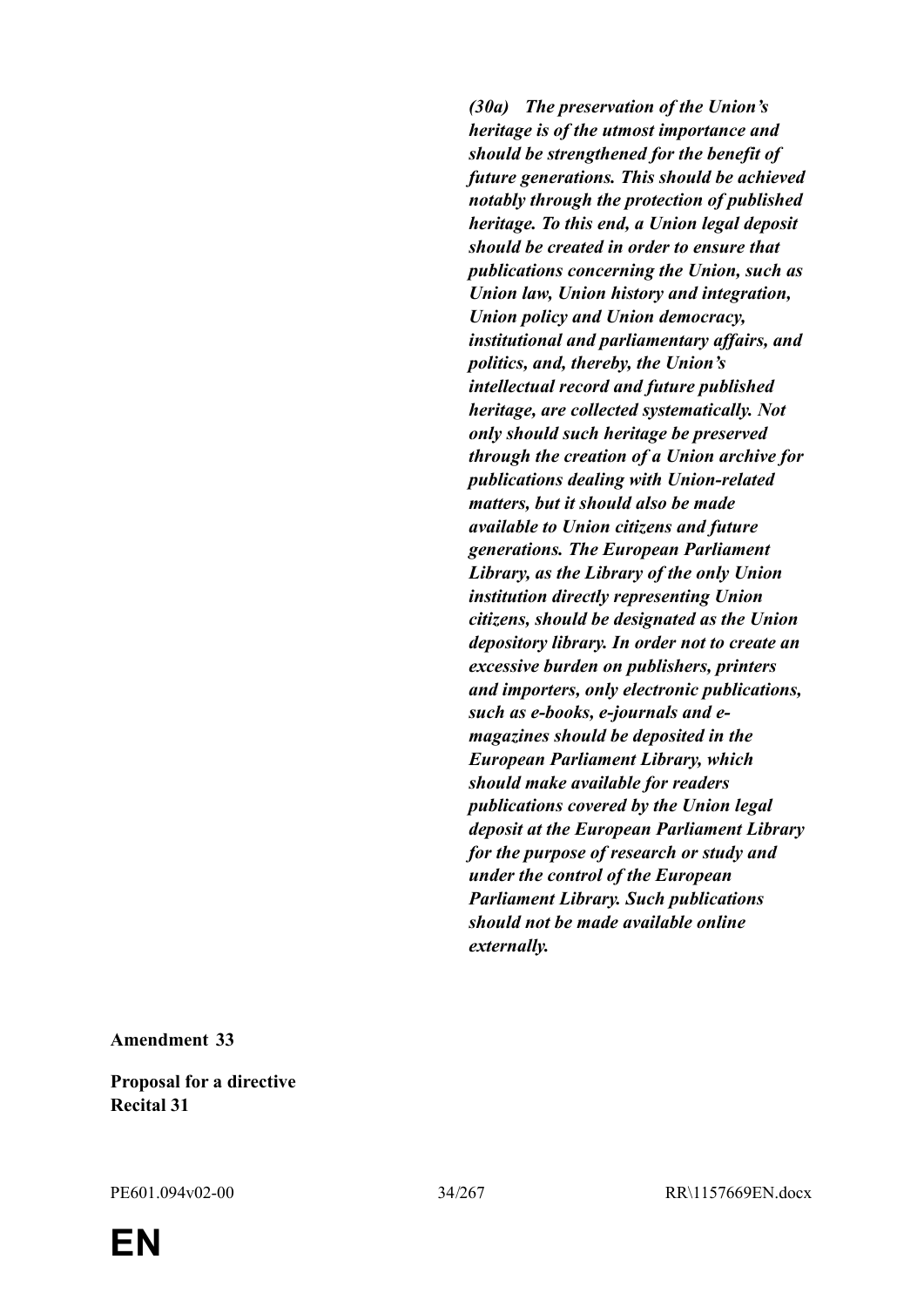### *Text proposed by the Commission Amendment*

(31) A free and pluralist press is essential to ensure quality journalism and citizens' access to information. It provides a fundamental contribution to public debate and the proper functioning of a democratic society. In the transition from print to digital, publishers of press publications are facing problems in licensing the online use of their publications and recouping their investments. In the absence of recognition of publishers of press publications as rightholders, licensing and enforcement in the digital environment is often complex and inefficient.

(31) A free and pluralist press is essential to ensure quality journalism and citizens' access to information. It provides a fundamental contribution to public debate and the proper functioning of a democratic society. *The increasing imbalance between powerful platforms and press publishers, which can also be news agencies, has already led to a remarkable regression of the media landscape on a regional level.* In the transition from print to digital, publishers *and news agencies* of press publications are facing problems in licensing the online use of their publications and recouping their investments. In the absence of recognition of publishers of press publications as rightholders, licensing and enforcement in the digital environment is often complex and inefficient.

**Amendment 34** 

**Proposal for a directive Recital 32** 

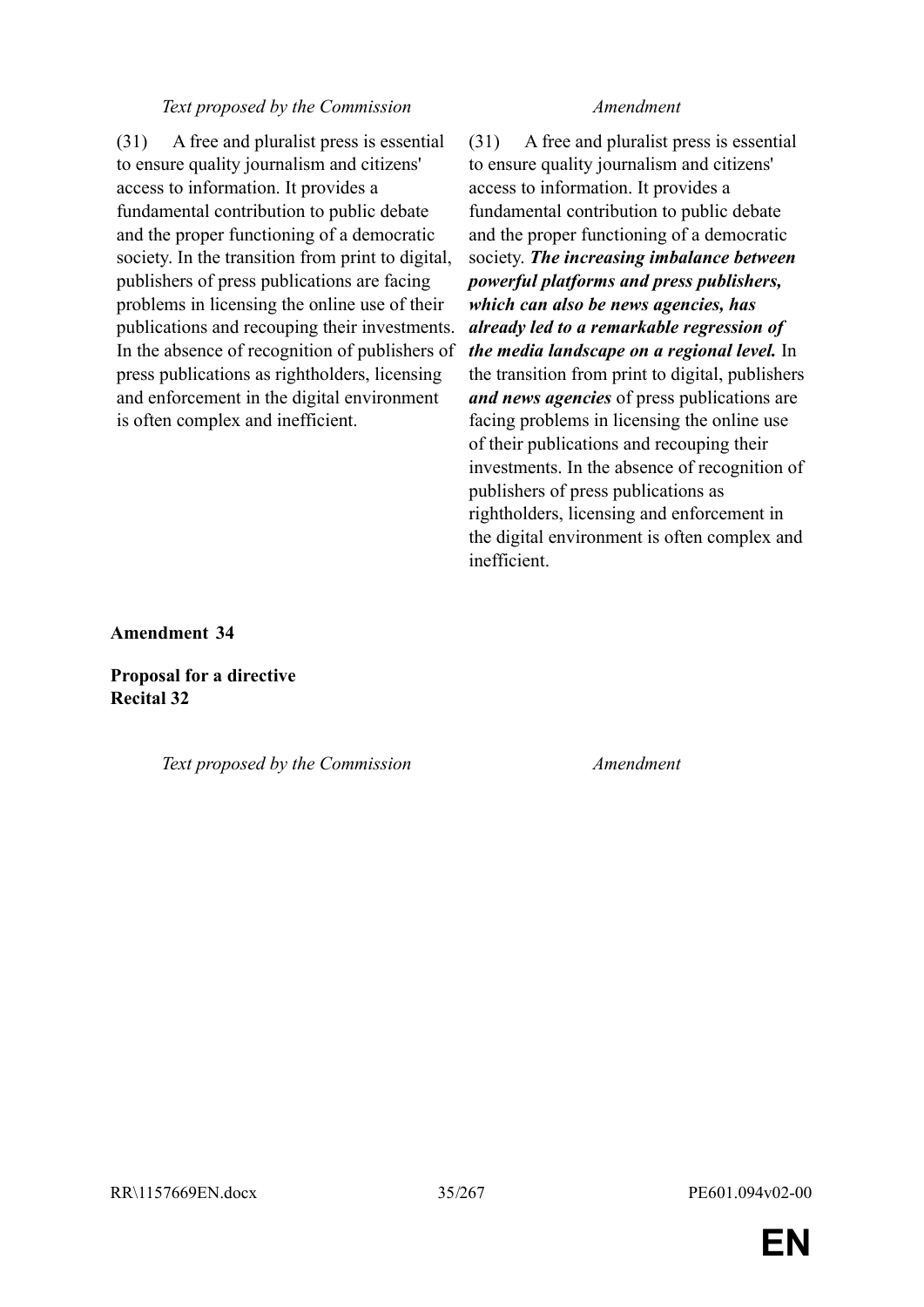(32) The organisational and financial contribution of publishers in producing press publications needs to be recognised and further encouraged to ensure the sustainability of the publishing industry. It is therefore necessary to provide at Union level *a harmonised* legal protection for press publications in *respect of* digital uses. Such protection should be effectively guaranteed through the introduction, in Union law, of rights related to copyright for the reproduction and making available to the public of press publications in respect of digital uses.

(32) The organisational and financial contribution of publishers in producing press publications needs to be recognised and further encouraged to ensure the sustainability of the publishing industry *and thereby to guarantee the availablility of reliable information.* It is therefore necessary *for Member States* to provide at Union level legal protection for press publications in *the Union for* digital uses. Such protection should be effectively guaranteed through the introduction, in Union law, of rights related to copyright for the reproduction and making available to the public of press publications in respect of digital uses *in order to obtain fair and proportionate remuneration for such uses*. *Private uses should be excluded from this reference. In addition, the listing in a search engine should not be considered as fair and proportionate remuneration.*

**Amendment 35** 

**Proposal for a directive Recital 33**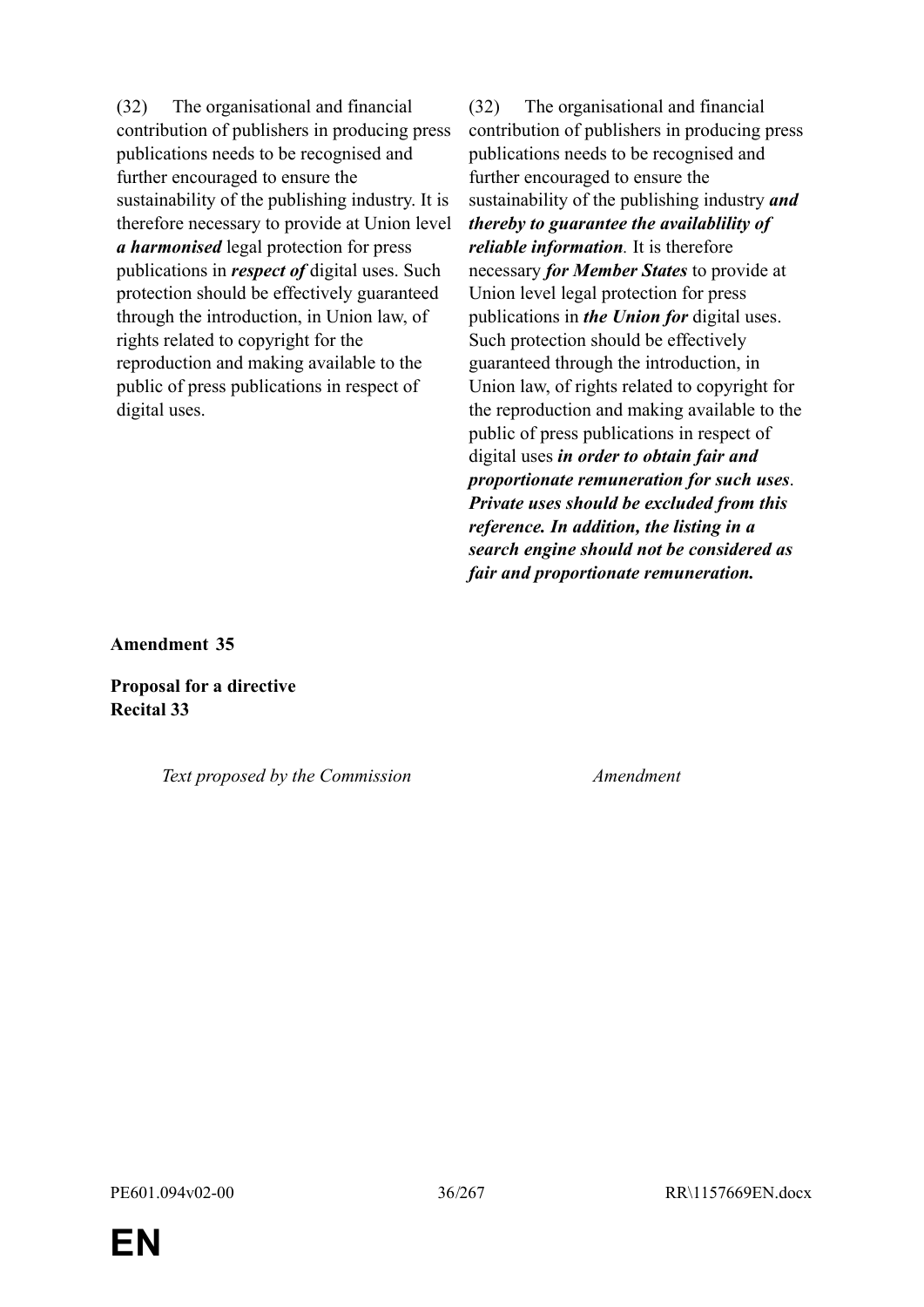(33) For the purposes of this Directive, it is necessary to define the concept of press publication in a way that embraces only journalistic publications, published by a service provider, periodically or regularly updated in any media, for the purpose of informing or entertaining. Such publications would include, for instance, daily newspapers, weekly or monthly magazines of general or special interest and news websites. Periodical publications which are published for scientific or academic purposes, such as scientific journals, should not be covered by the protection granted to press publications under this Directive. This protection does not extend to acts of hyperlinking *which do not constitute communication to the public*.

(33) For the purposes of this Directive, it is necessary to define the concept of press publication in a way that embraces only journalistic publications, published by a service provider, periodically or regularly updated in any media, for the purpose of informing or entertaining. Such publications would include, for instance, daily newspapers, weekly or monthly magazines of general or special interest and news websites. Periodical publications which are published for scientific or academic purposes, such as scientific journals, should not be covered by the protection granted to press publications under this Directive. This protection does not extend to acts of hyperlinking.

### **Amendment 36**

## **Proposal for a directive Recital 34**

### *Text proposed by the Commission Amendment*

(34) The rights granted to the publishers of press publications under this Directive should have the same scope as the rights of reproduction and making available to the public provided for in Directive 2001/29/EC, insofar as digital uses are concerned. *They* should *also* be subject to the same provisions on exceptions and limitations as those applicable to the rights provided for in Directive 2001/29/EC including the exception on quotation for purposes such as criticism or review laid down in Article 5(3) (d) of that Directive.

(34) The rights granted to the publishers of press publications under this Directive should have the same scope as the rights of reproduction and making available to the public provided for in Directive 2001/29/EC, insofar as digital uses are concerned. *Member States* should be *able to* subject *those rights* to the same provisions on exceptions and limitations as those applicable to the rights provided for in Directive 2001/29/EC including the exception on quotation for purposes such as criticism or review laid down in Article 5(3) (d) of that Directive.

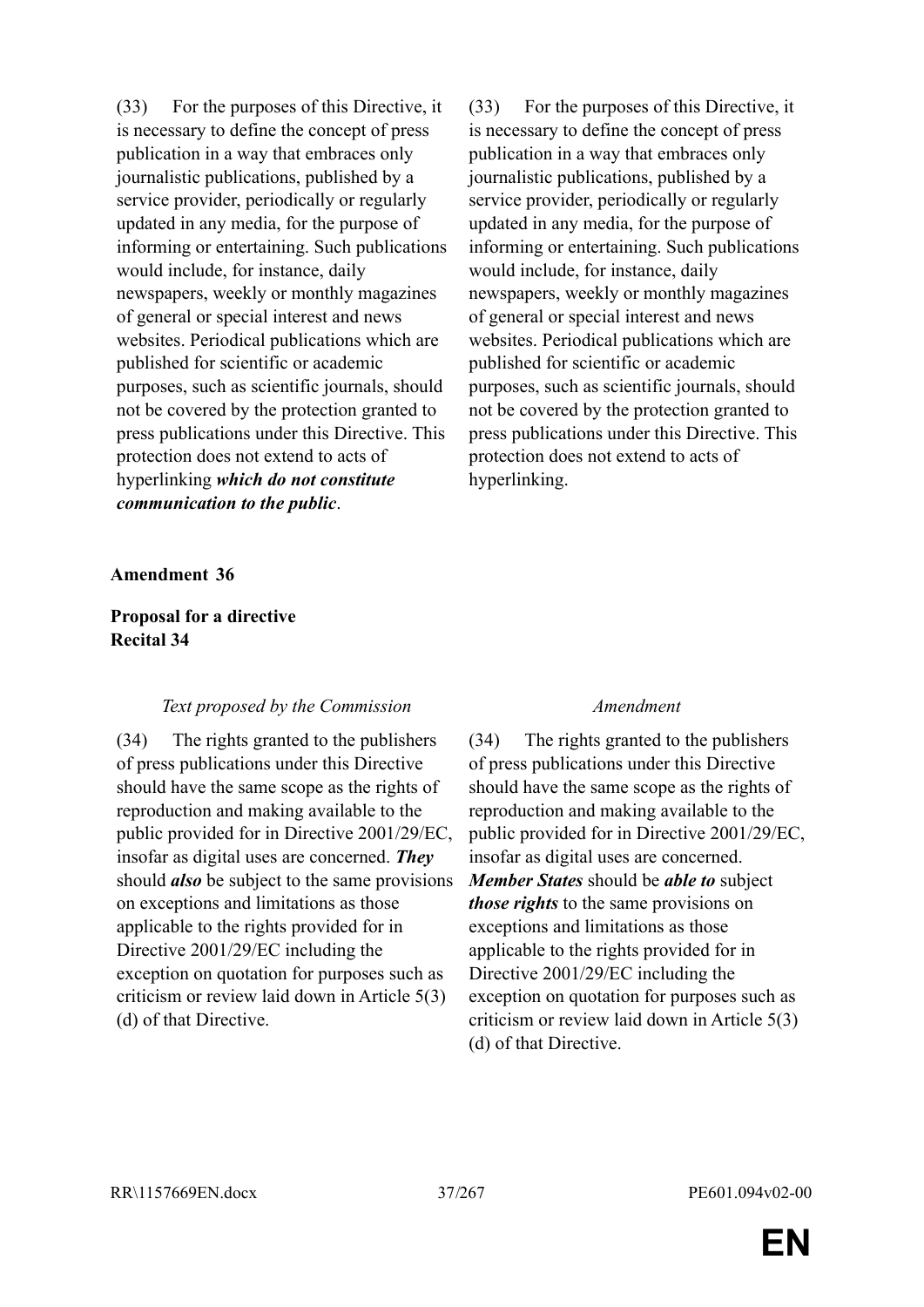# **Amendment 37**

**Proposal for a directive Recital 35** 

*Text proposed by the Commission Amendment*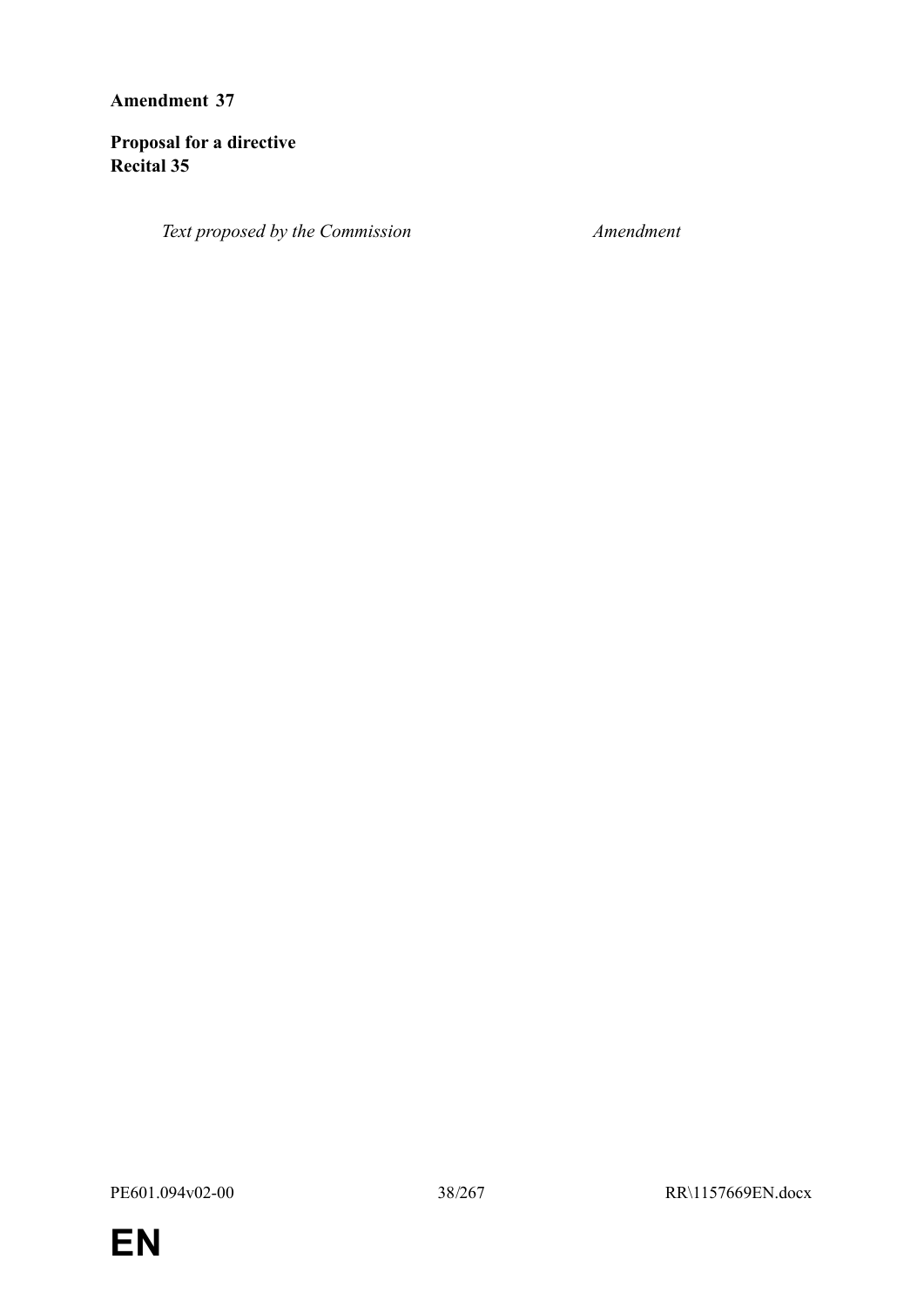(35) The protection granted to publishers of press publications under this Directive should not affect the rights of the authors and other rightholders in the works and other subject-matter incorporated therein, including as regards the extent to which authors and other rightholders can exploit their works or other subject-matter independently from the press publication in which they are incorporated. Therefore, publishers of press publications should not be able to invoke the protection granted to them against authors and other rightholders. This is without prejudice to contractual arrangements concluded between the publishers of press publications, on the one side, and authors and other rightholders, on the other side.

(35) The protection granted to publishers of press publications under this Directive should not affect the rights of the authors and other rightholders in the works and other subject-matter incorporated therein, including as regards the extent to which authors and other rightholders can exploit their works or other subject-matter independently from the press publication in which they are incorporated. Therefore, publishers of press publications should not be able to invoke the protection granted to them against authors and other rightholders. This is without prejudice to contractual arrangements concluded between the publishers of press publications, on the one side, and authors and other rightholders, on the other side. *Notwithstanding the fact that authors of the works incorporated in a press publication receive an appropriate reward for the use of their works on the basis of the terms for licensing of their work to the press publisher, authors whose work is incorporated in a press publication should be entitled to an appropriate share of the new additional revenues press publishers receive for certain types of secondary use of their press publications by information society service providers in respect of the rights provided for in Article 11(1) of this Directive. The amount of the compensation attributed to the authors should take into account the specific industry licensing standards regarding works incorporated in a press publication which are accepted as appropriate in the respective Member State; and the compensation attributed to authors should not affect the licensing terms agreed between the author and the press publisher for the use of the author's article by the press publisher.*

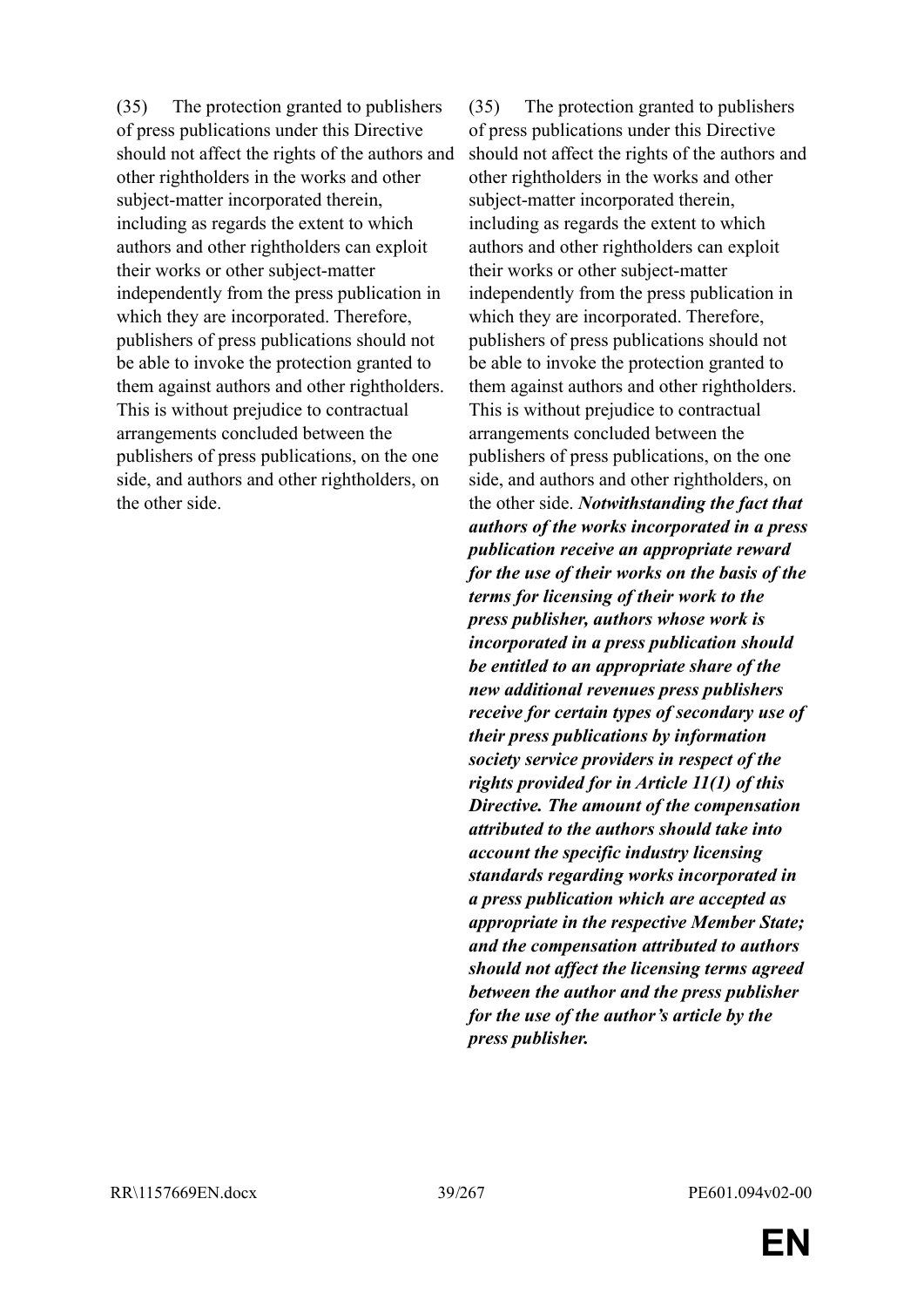# **Amendment 38**

**Proposal for a directive Recital 36** 

*Text proposed by the Commission Amendment*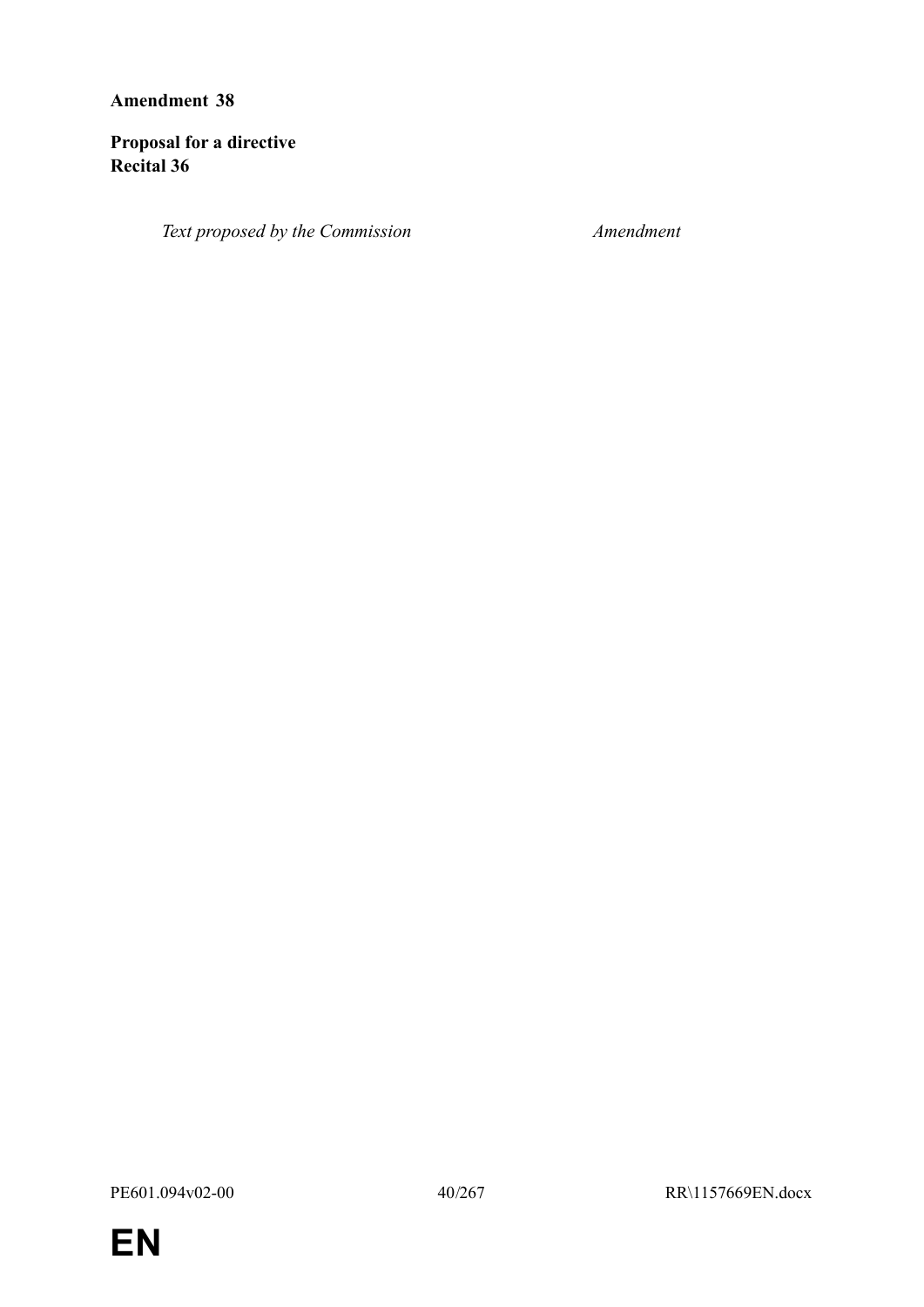(36) Publishers, including those of press publications, books or scientific publications, *often* operate on the basis of *the transfer of authors' rights by means of* contractual agreements *or statutory provisions*. In this context, publishers make an investment with a view to the exploitation of the works *contained in their publications* and may *in some instances be* deprived of revenues where such works are used under exceptions or limitations such as the ones for private copying and reprography. In a number of Member States compensation for uses under those exceptions is shared between authors and publishers. In order to take account of this situation and improve legal certainty for all concerned parties, Member States should be allowed to *determine that, when an author has transferred or licensed his rights to a publisher or otherwise contributes with his works to a publication and there are systems in place to compensate for the harm caused by an exception or limitation, publishers are entitled to claim a share of such compensation, whereas the burden on the publisher to substantiate his claim should not exceed what is required under the system in place*.

(36) Publishers, including those of press publications, books or scientific publications *and music publications*, operate on the basis of contractual agreements *with authors*. In this context, publishers make an investment *and acquire rights, in some fields including rights to claim a share of compensation within joint collective management organisations of authors and publishers,*  with a view to the exploitation of the works and may *therefore also find themselves being* deprived of revenues where such works are used under exceptions or limitations such as the ones for private copying and reprography. In a *large* number of Member States compensation for uses under those exceptions is shared between authors and publishers. In order to take account of this situation and *to* improve legal certainty for all concerned parties, Member States should be allowed to *provide an equivalent compensation sharing system if such a system was in operation in that Member State before 12 November 2015. The share between authors and publishers of such compensation could be set in the internal distribution rules of the collective management organisation acting jointly on behalf of authors and publishers, or set by Members States in law or regulation, in accordance with the equivalent system that was in operation in that Member State before 12 November 2015. This provision is without prejudice to the arrangements in the Member States concerning public lending rights, the management of rights not based on exceptions or limitations to copyright, such as extended collective licensing schemes, or concerning remuneration rights on the basis of national law.* 

### **Amendment 39**

### **Proposal for a directive**

RR\1157669EN.docx 41/267 PE601.094v02-00

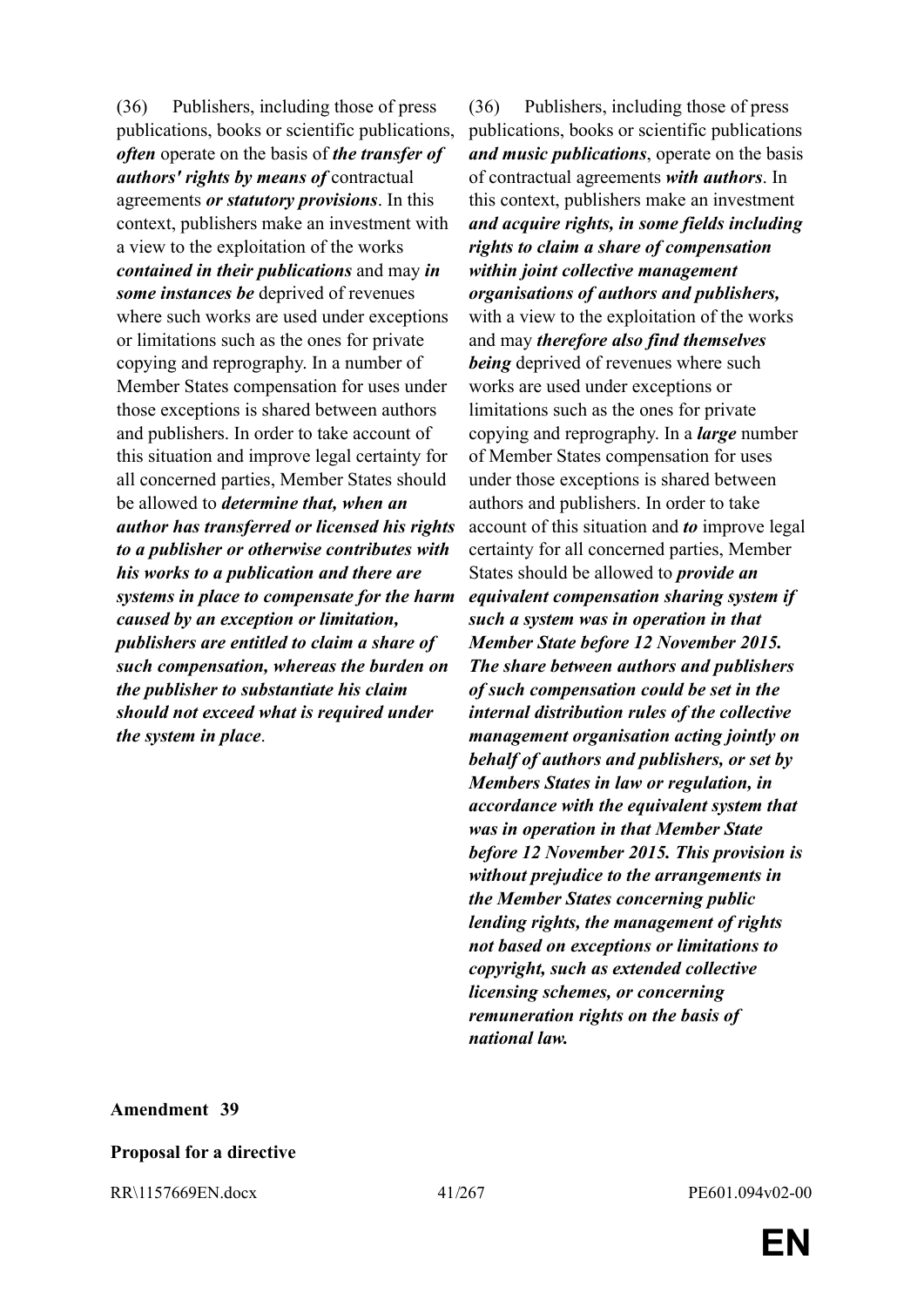*Text proposed by the Commission Amendment*

*(36 a) Cultural and creative industries (CCIs) play a key role in reindustrialising Europe, are a driver for growth and are in a strategic position to trigger innovative spillovers in other industrial sectors. Furthermore CCIs are a driving force for innovation and development of ICT in Europe. Cultural and creative industries in Europe provide more than 12 million fulltime jobs, which amounts to 7,5 % of the Union's work force, creating approximately EUR 509 billion in value added to GDP (5,3 % of the EU's total GVA). The protection of copyright and related rights are at the core of the CCI's revenue.*

**Amendment 40** 

**Proposal for a directive Recital 37**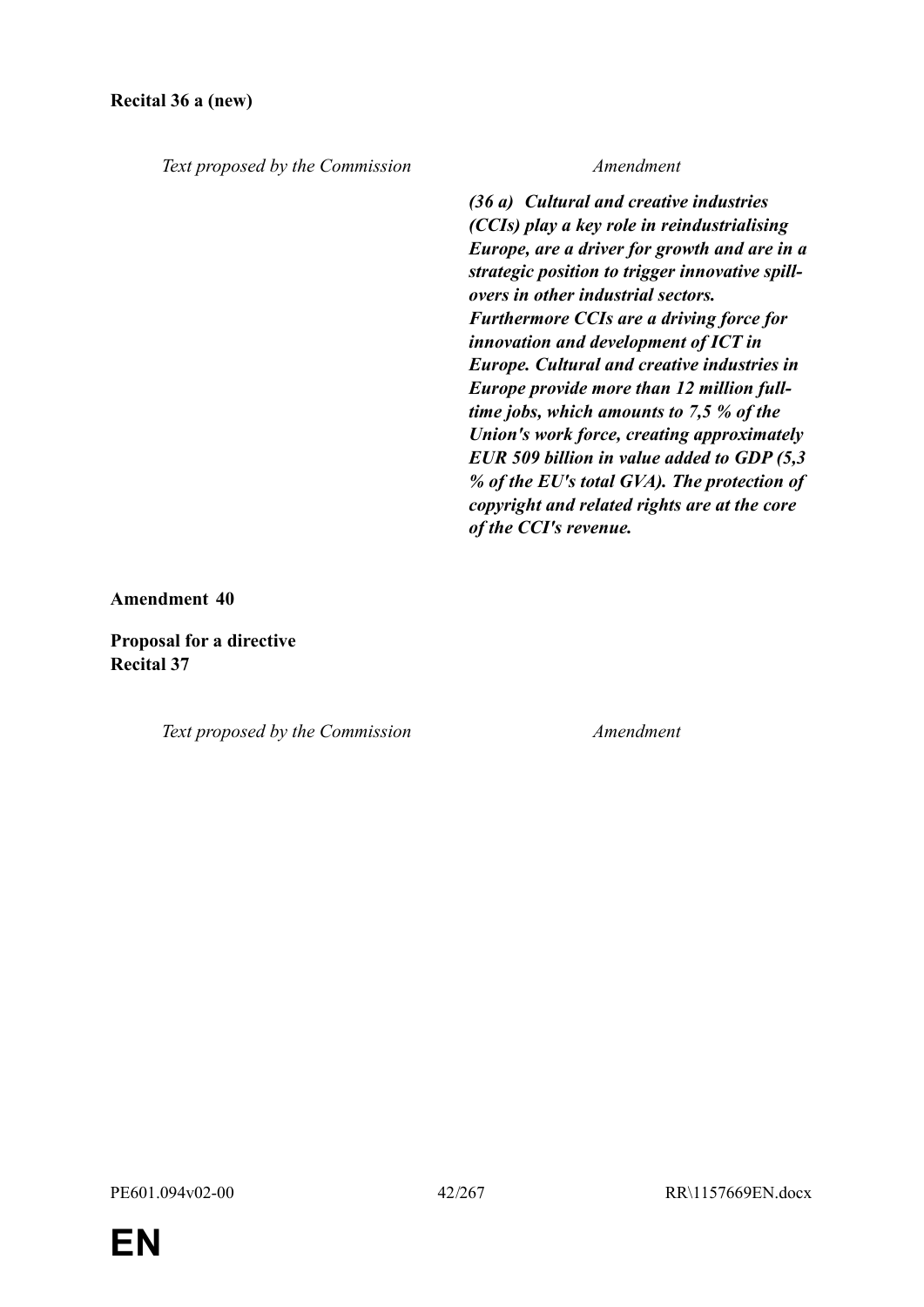(37) Over the last years, the functioning of the online content marketplace has gained in complexity. Online services providing access to copyright protected content uploaded by their users without the involvement of right holders have flourished and have become main sources of access to content online. This affects rightholders' possibilities to determine whether, and under which conditions, their work and other subjectmatter are used as well as their possibilities to get an appropriate remuneration for it.

Over the last years, the functioning of the online content market has gained in complexity. Online services providing access to copyright protected content uploaded by their users without the involvement of right holders have flourished and have become main sources of access to *copyright protected* content online. *Online services are means of providing wider access to cultural and creative works and offer great opportunities for cultural and creative industries to develop new business models*. *However, although they allow for diversity and ease of access to content, they also generate challenges when copyright protected content is uploaded without prior authorisation from rightholders*. This affects rightholders' possibilities to determine whether, and under which conditions, their work and other subject-matter are used as well as their possibilities to get an appropriate remuneration for it*, since some user uploaded content services do not enter into licensing agreements on the basis that they claim to be covered by the "safeharbor" exemption set out in Directive 2000/31/EC.*

**Amendment 41** 

**Proposal for a directive Recital 37 a (new)** 

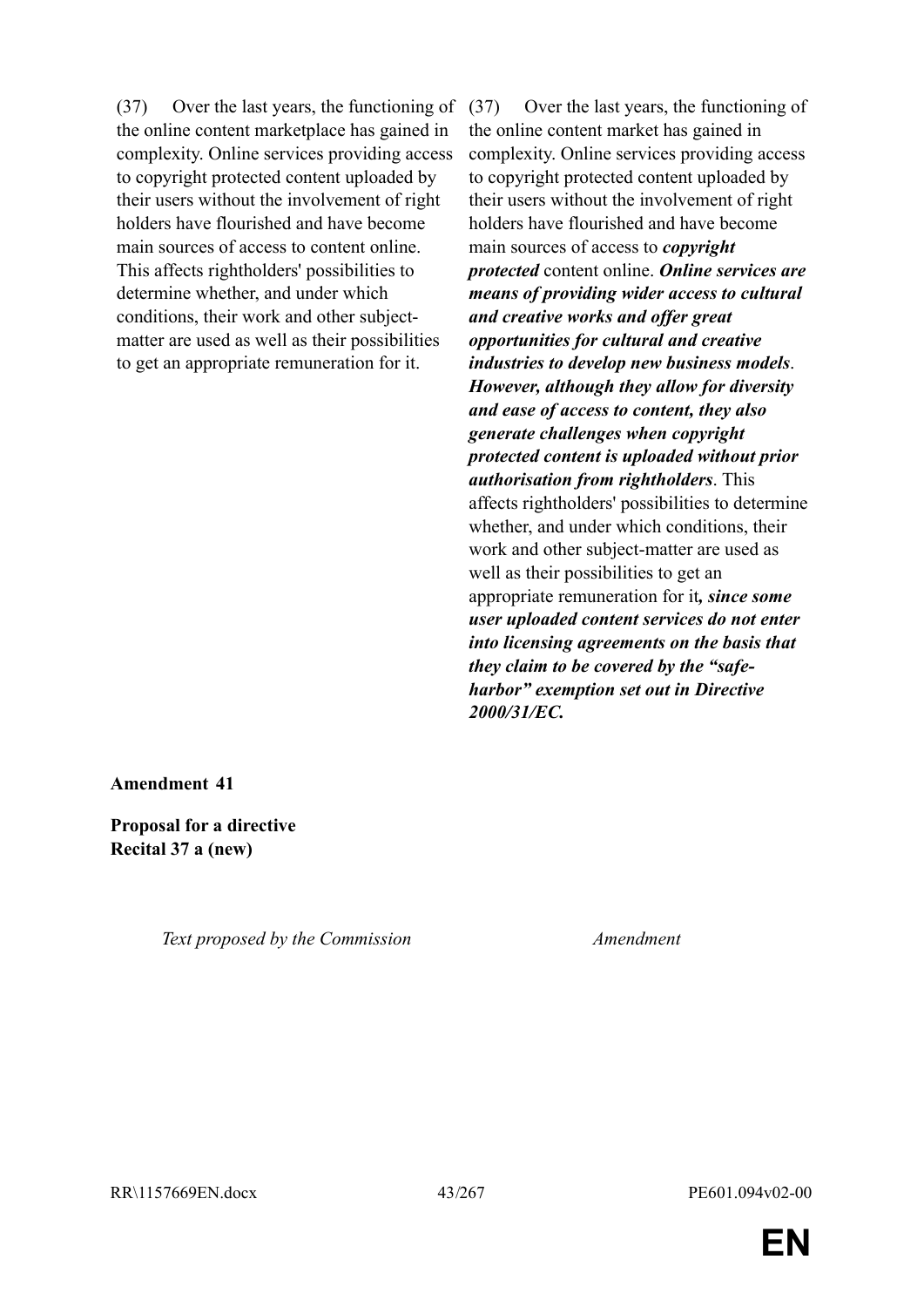*(37a) Certain information society services, as part of their normal use, are designed to give access to the public to copyright protected content or other subject-matter uploaded by their users. The definition of an online content sharing service provider under this Directive shall cover information society service providers one of the main purposes of which is to store and give access to the public or to stream copyright protected content uploaded / made available by its users and that optimise content, including amongst others promoting displaying, tagging, curating, sequencing the uploaded works or other subject-matter, irrespective of the means used therefor, and therefore act in an active way. The definition of online content sharing service providers under this Directive does not cover service providers that act in a noncommercial purpose capacity such as online encyclopaedia, and providers of online services where the content is uploaded with the authorisation of all rightholders concerned, such as educational or scientific repositories. Providers of cloud services for individual use which do not provide direct access to the public, open source software developing platforms, and online market places whose main activity is online retail of physical goods, should not be considered online content sharing service providers within the meaning of this Directive.*

**Amendment 42** 

**Proposal for a directive Recital 38** 

*Text proposed by the Commission Amendment*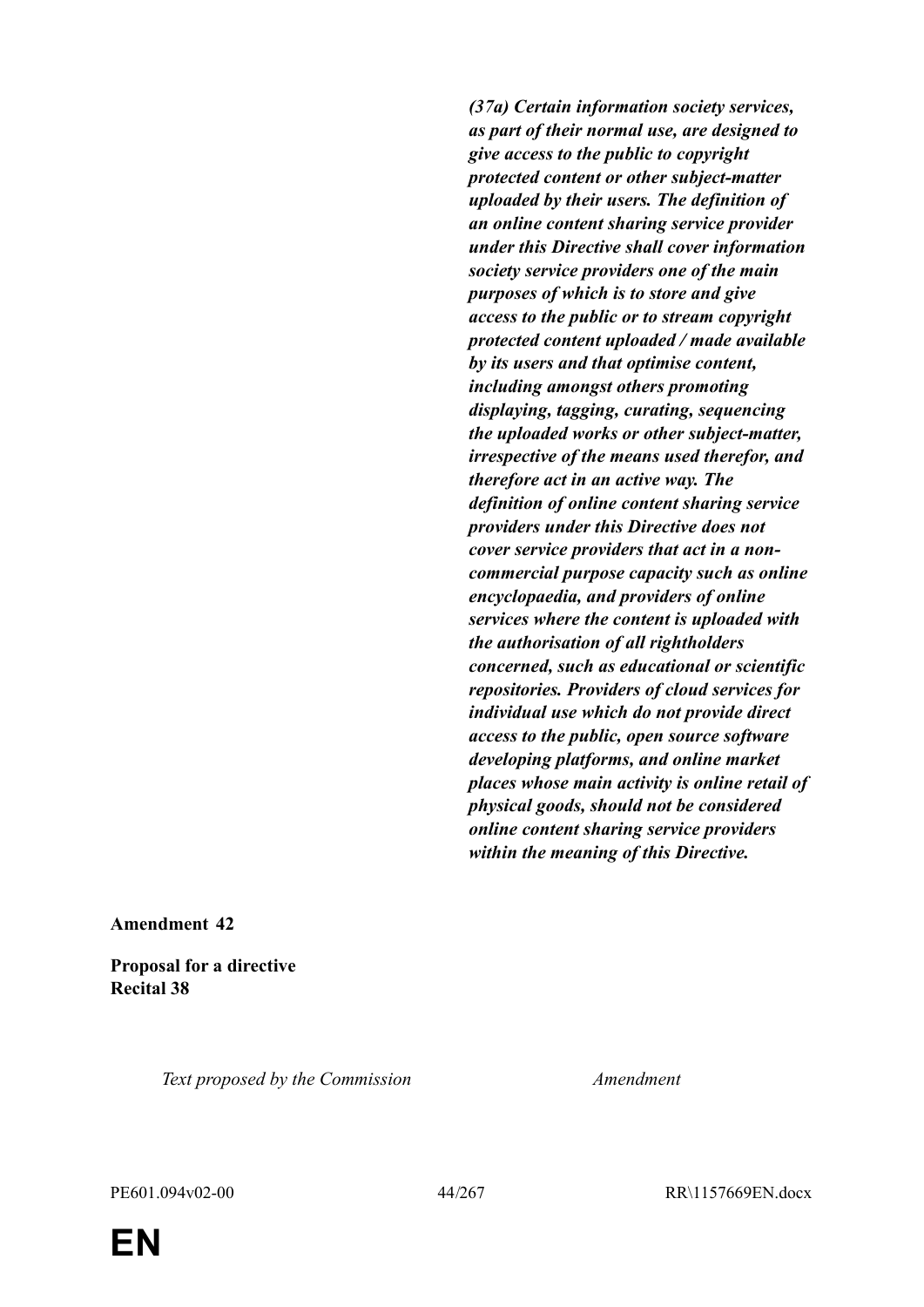(38) *Where information society* service providers *store and provide access to the public to copyright protected works or other subject-matter uploaded by their users, thereby going beyond the mere provision of physical facilities and performing an act of communication to the public, they are <i>obliged to conclude* licensing agreements with rightholders, *unless they are eligible for* the liability exemption provided in Article 14 of Directive 2000/31/EC *of the European Parliament and of the Council34*.

In respect of Article 14, it is necessary to verify whether the service provider plays an active role, including by optimising the presentation of the uploaded works or subject-matter or promoting them, irrespective of the nature of the means used therefor.

In order to ensure the functioning of any licensing agreement, *information society* service providers *storing and providing access to the public to large amounts of copyright protected works or other subjectmatter uploaded by their users* should take appropriate and proportionate measures to ensure protection of works or other subjectmatter, such as implementing effective technologies. This obligation should also apply when the information society service providers are eligible for the liability exemption provided in Article 14 of Directive 2000/31/EC.

(38) *Online content sharing* service providers *perform an act of communication to the public and therefore are responsible for their content. As a consequence, they should conclude fair and appropriate*  licensing agreements with rightholders*. Therefore they cannot benefit from* the liability exemption provided *for* in Article 14 of Directive 2000/31/EC.

# *The rightholder should not be obliged to conclude licensing agreements.*

In respect of Article 14 *of Directive 2000/31/ EC,* it is necessary to verify whether the service provider plays an active role, including by optimising the presentation of the uploaded works or subject-matter or promoting them, irrespective of the nature of the means used therefore.

*Where licensing agreements are concluded, they should also cover, to the same extent and scope, the liability of users when they are acting in a non-commercial capacity.*

In order to ensure the functioning of any licensing agreement, *online content sharing*  service providers should take appropriate and proportionate measures to ensure *the* protection of works or other subject-matter *uploaded by their users*, such as implementing effective technologies. This obligation should also apply when the information society service providers are eligible for the liability exemption provided in Article 14 of Directive 2000/31/EC.

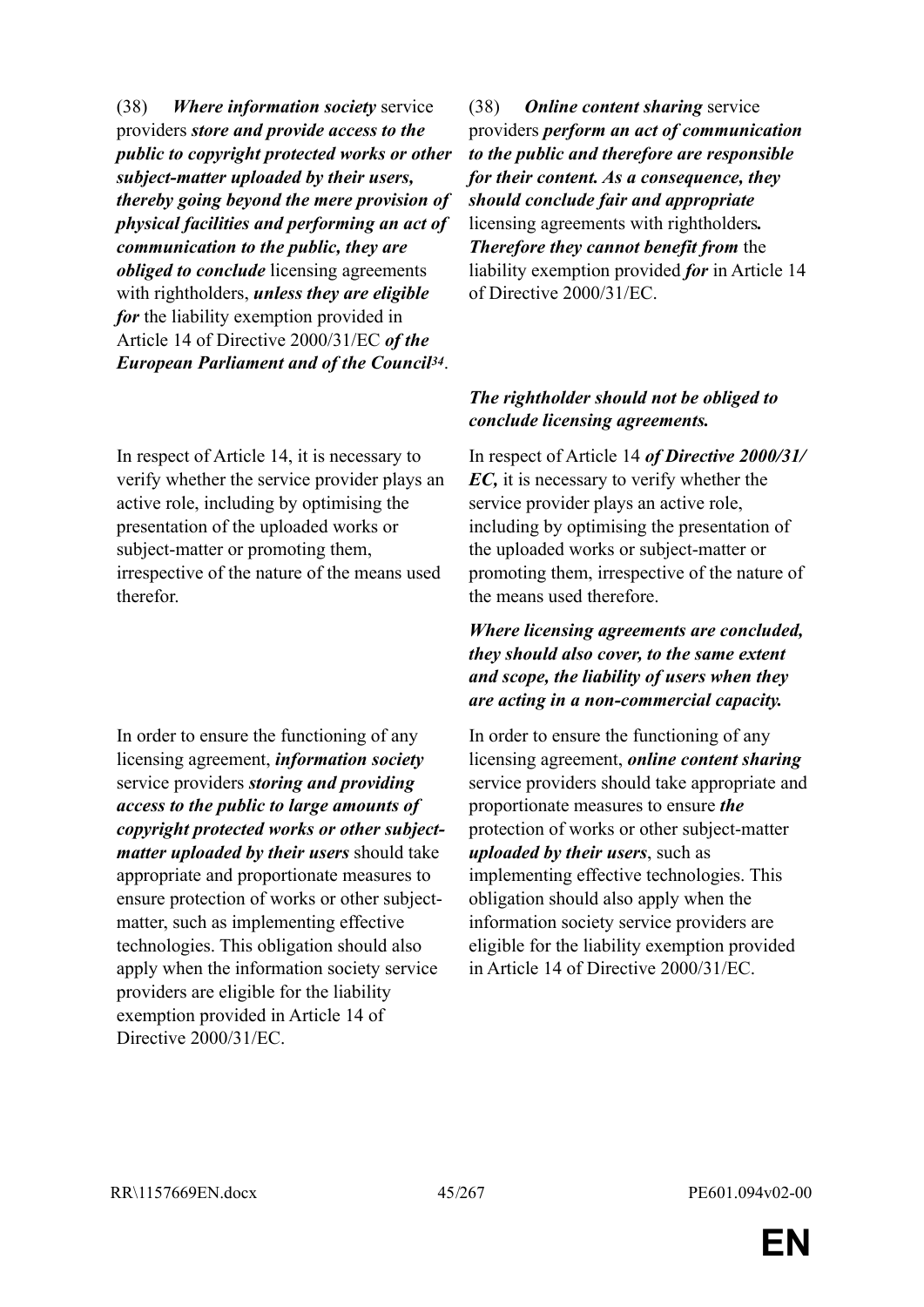*In the absence of agreements with the rightholders it is also reasonable to expect from online content sharing service providers that they take appropriate and proportionate measures leading to the nonavailability on those services of copyright or related-right infringing works or other subject matter. Such service providers are important content distributors, thereby impacting on the exploitation of copyrightprotected content. Such service providers should take appropriate and proportionate measures to ensure the non-availability of works or other subject matter as identified by rightholders. These measures should however not lead to the non-availability of non-infringing works or other subject matter uploaded by users.*

**Amendment 43** 

**Proposal for a directive Recital 39** 

*Text proposed by the Commission Amendment*

**EN**

PE601.094v02-00 46/267 RR\1157669EN.docx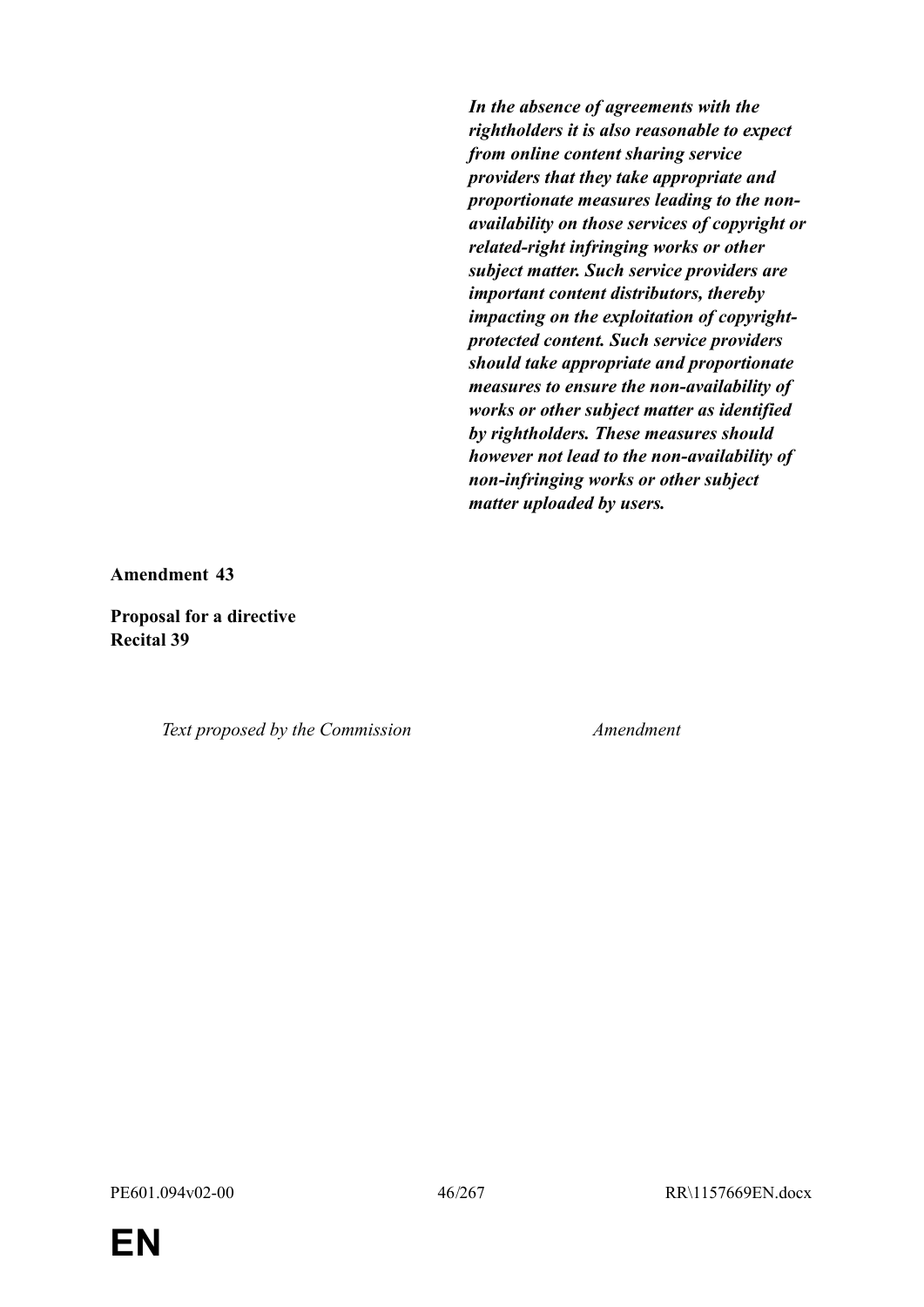(39) *Collaboration* between *information society* service providers *storing and providing access to the public to large amounts of copyright protected works or other subject-matter uploaded by their users*  and rightholders is essential for the functioning of *technologies, such as content recognition technologies. In such cases,*  rightholders should provide the *necessary data* to allow *the services* to identify their content *and the services* should be transparent towards rightholders with regard to the deployed *technologies,* to allow the assessment of their appropriateness. *The services should in particular provide rightholders with information on the type of technologies used, the way they are operated and their success rate for the recognition of rightholders' content. Those technologies should also allow rightholders to get information from the information society service providers on the use of their content covered by an agreement*.

(39) *Cooperation* between *online content sharing* service providers and rightholders is essential for the functioning of *the measures. In particular,* rightholders should provide the *relevant information to online content sharing service providers* to allow *them* to identify their content *when applying the measures. The service providers* should be transparent towards rightholders with regard to the deployed *measures,* to allow the assessment of their appropriateness. *When assessing the proportionality and effectiveness of the measures implemented, due consideration should be given to technological constraints and limitations as well as to the amount or the type of works or other subject matter uploaded by the users of the services. In accordance with Article 15 of Directive 2000/31/EC, where applicable, the implementation of measures by service providers should not consist in a general monitoring obligation and should be limited to ensuring the non-availability of unauthorised uses on their services of specific and duly notified copyright protected works or other subject-matter. When implementing such measures, the service providers should also strike a balance between the rights of users and those of the rightholders under the Charter of Fundamental Rights of the European Union. The measures applied should not require the identification of individual users that upload content and should not involve the processing of data relating to individual users, in accordance with Regulation (EU) 2016/6791a and Directive 2002/58/EC1b. Since the measures deployed by online content sharing service providers in application of this Directive could have a negative or disproportionate effect on legitimate content that is uploaded or displayed by users, in particular where the content concerned is covered by an exception or limitation, online content sharing service providers should be*  **required to offer a complaints mechanism**<br>PE601.094v02-00 PE601.094v02-00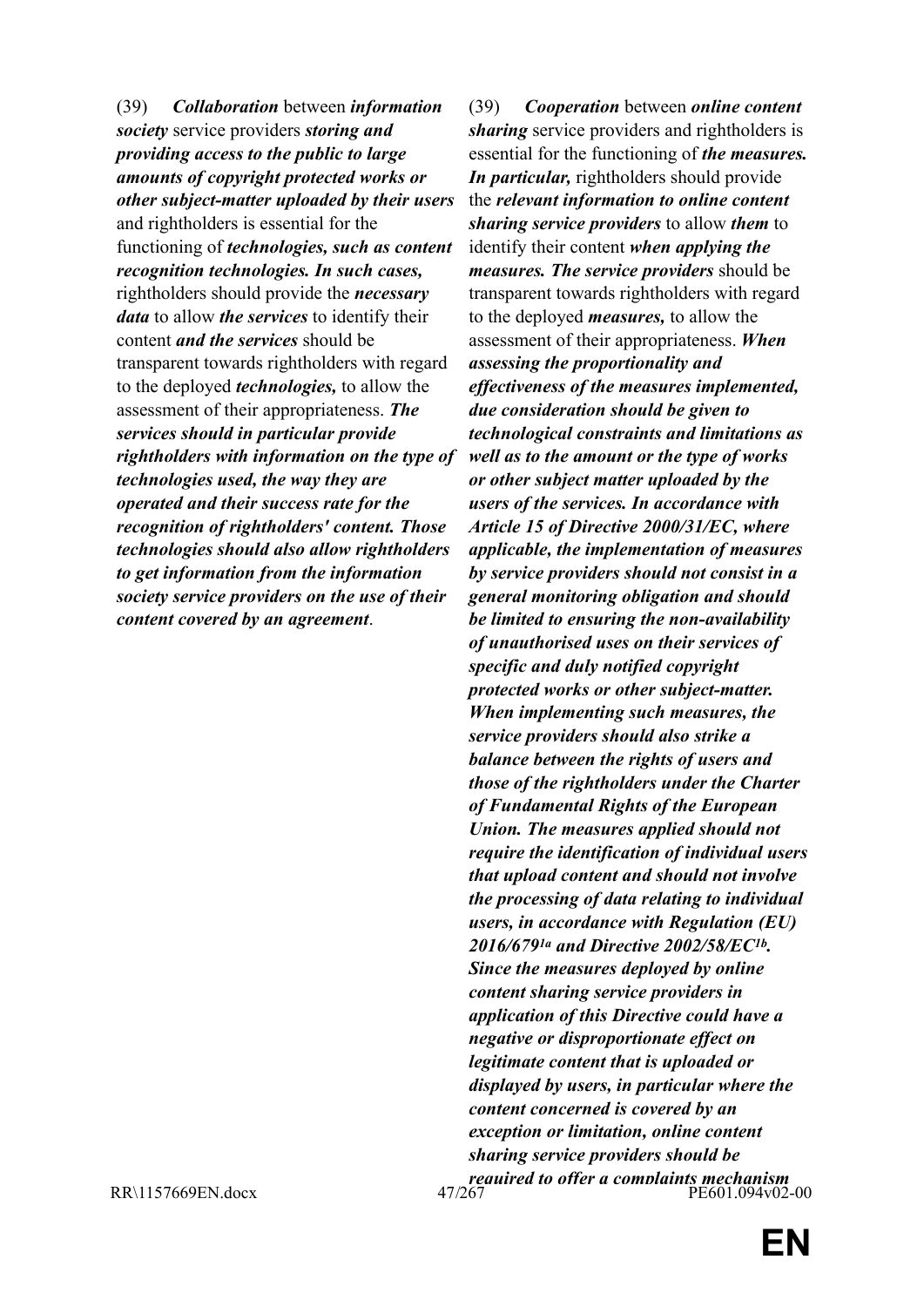*1a Regulation (EU) 2016/679 of the European Parliament and of the Council of 27 April 2016 on the protection of natural persons with regard to the processing of personal data and on the free movement of such data, and repealing Directive 95/46/ EC (General Data Protection Regulation) (OJ L 119, 4.5.2016, p. 1).*

*\_\_\_\_\_\_\_\_\_\_*

*1b Directive 2002/58/EC of the European Parliament and of the Council of 12 July 2002 concerning the processing of personal data and the protection of privacy in the electronic communications sector (Directive on privacy and electronic communications) (OJ L 201, 31.7.2002, p. 37).* 

**Amendment 44** 

**Proposal for a directive Recital 39 a (new)** 

*Text proposed by the Commission Amendment*

*(39a) Member States should ensure that an intermediate mechanism exists enabling service providers and rightholders to find an amicable solution to any dispute arising from the terms of their cooperation agreements. To that end, Member States should appoint an impartial body with all the relevant competence and experience necessary to assist the parties in the resolution of their dispute.*

### **Amendment 45**

**Proposal for a directive Recital 39 b (new)** 

*Text proposed by the Commission Amendment*

**EN**

PE601.094v02-00 48/267 RR\1157669EN.docx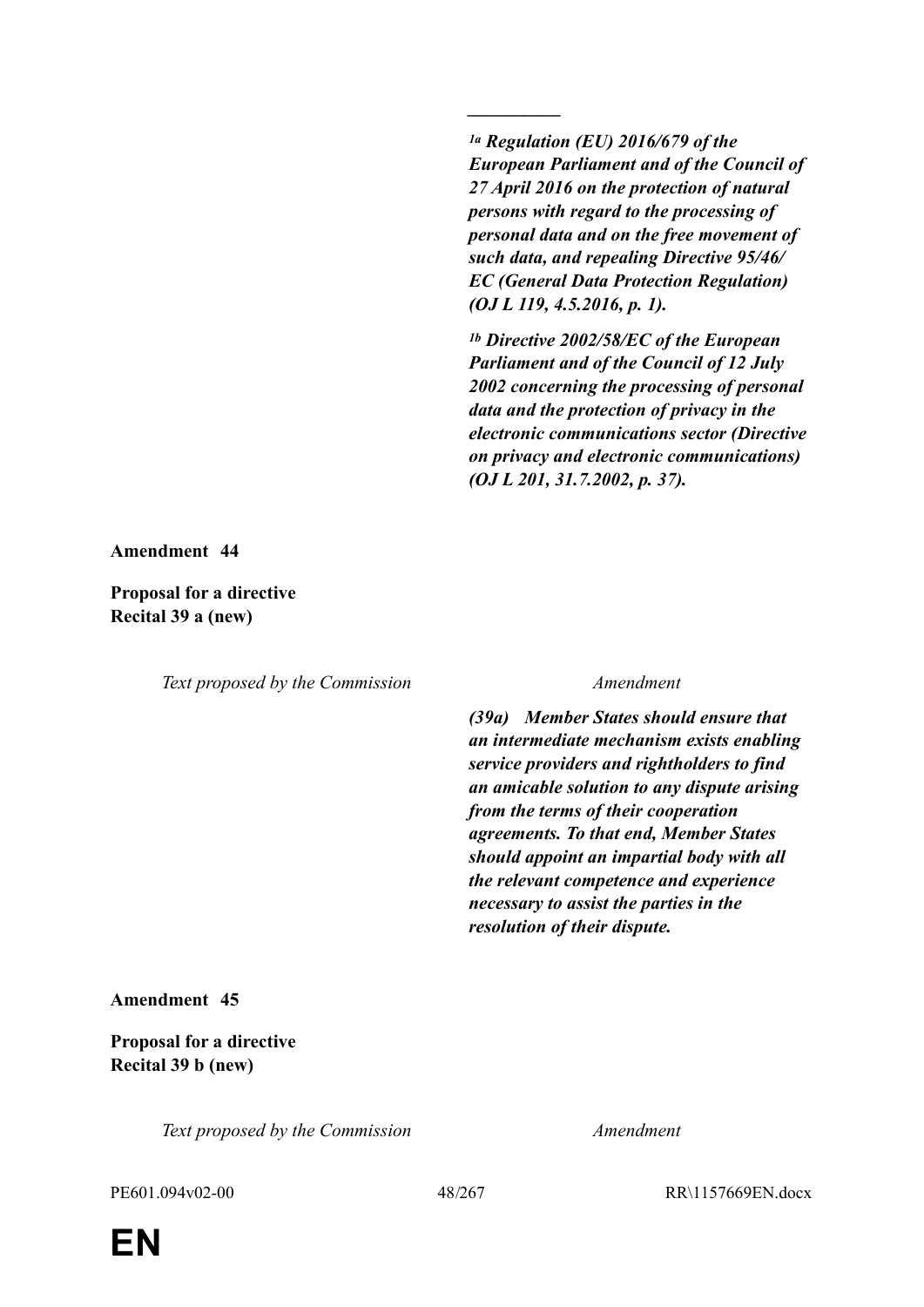*(39b) The content recognition technologies market is well developed already and expected to grow in a databased economy. The existence of technologies of this kind and competition among suppliers thereof should therefore create a market that is fair for all undertakings, irrespective of their size, ensuring that SME access thereto is affordable and simple. However, the absence of clear legal obligations to use these technologies enables dominant market operators in particular to refuse to use those tools which are appropriate for the purposes of licensing and management of rights.*

### **Amendment 46**

**Proposal for a directive Recital 39 c (new)** 

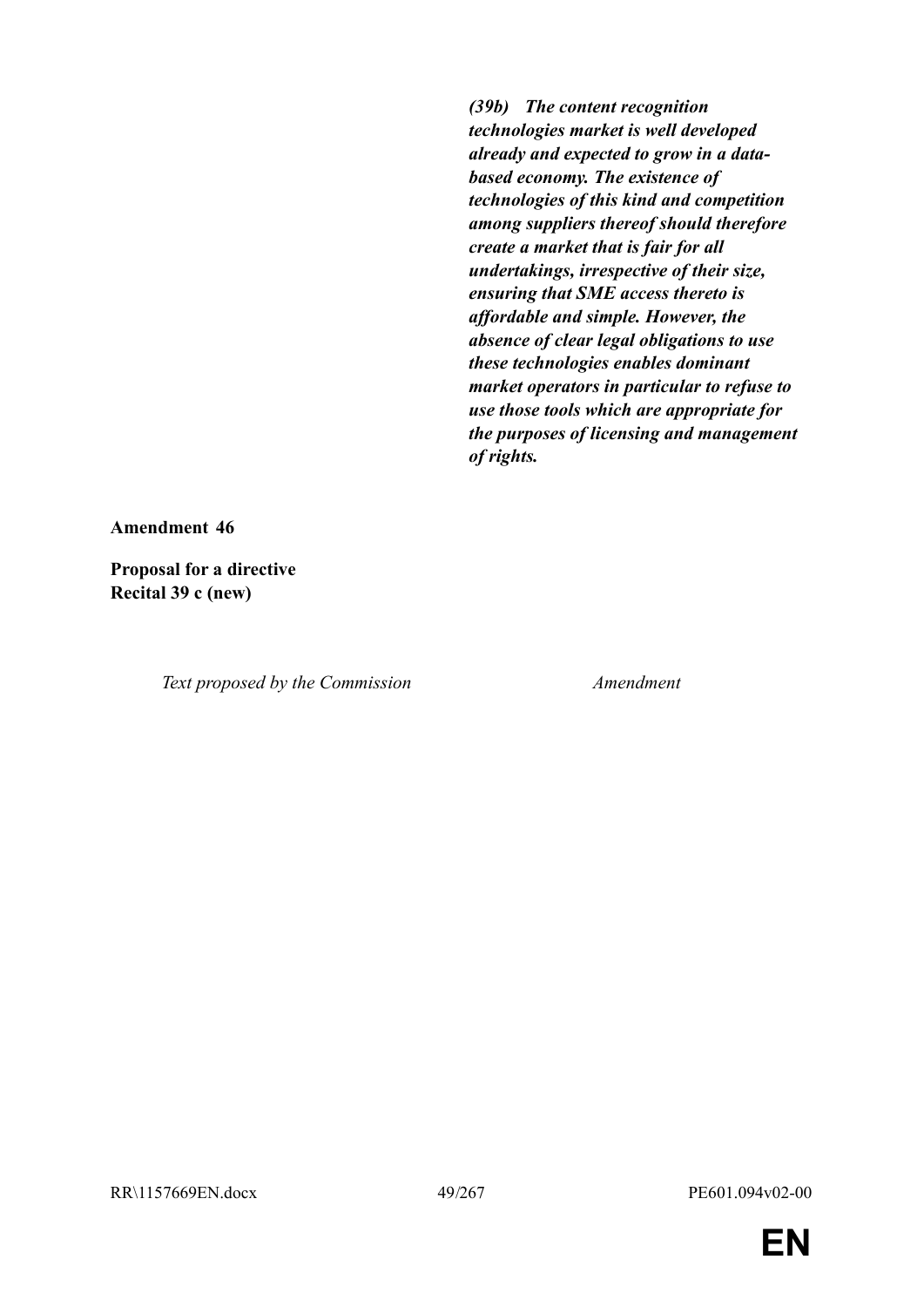*(39c) As a principle rightholders should always receive fair and appropriate remuneration. Authors and performers who have concluded contracts with intermediaries, such as labels and producers, should receive fair and appropriate remuneration from them, either through individual agreements and/ or collective bargaining agreements, collective management agreements or rules having a similar effect, for example joint remuneration rules. This remuneration should be mentioned explicitly in the contracts according to each mode of exploitation, including online exploitation. Members States should look into the specificities of each sector and should be allowed to provide that remuneration is deemed fair and appropriate if it is determined in accordance with the collective bargaining or joint remuneration agreement.*

**Amendment 47** 

**Proposal for a directive Recital 40**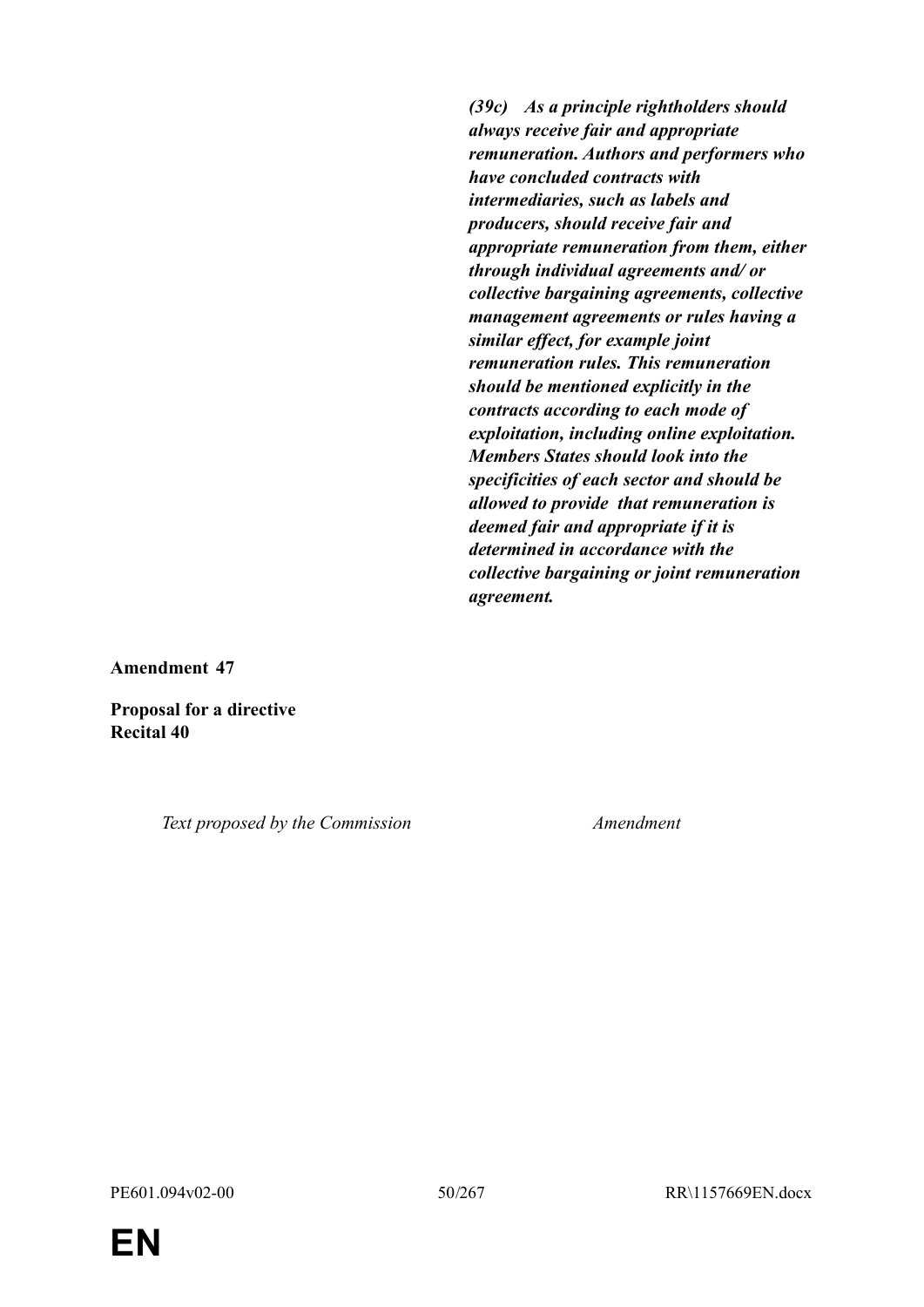(40) Certain rightholders such as authors and performers need information to assess the economic value of their rights which are harmonised under Union law. This is especially the case where such rightholders grant a licence or a transfer of rights in return for remuneration. As authors and performers tend to be in a weaker contractual position when they grant licences or transfer their rights, they need information to assess the continued economic value of their rights, compared to the remuneration received for their licence or transfer, but they often face a lack of transparency. Therefore, the sharing of *adequate* information by their contractual counterparts or their successors in title is important for the transparency and balance in the system that governs the remuneration of authors and performers.

(40) Certain rightholders such as authors and performers need information to assess the economic value of their rights which are harmonised under Union law. This is especially the case where such rightholders grant a licence or a transfer of rights in return for remuneration. As authors and performers tend to be in a weaker contractual position when they grant licences or transfer their rights, they need information to assess the continued economic value of their rights, compared to the remuneration received for their licence or transfer, but they often face a lack of transparency. Therefore, the sharing of *comprehensive and relevant* information by their contractual counterparts or their successors in title is important for the transparency and balance in the system that governs the remuneration of authors and performers. *The information that authors and performers are entitled to expect should be proportionate and cover all modes of exploitation, direct and indirect revenue generated, including revenues from merchandising, and the remuneration due. The information on the exploitation should also include information about the identity of any on the sub-licensee or subtransferee. The transparency obligation should nevertheless apply only where copyright relevant rights are concerned.*

**Amendment 48** 

**Proposal for a directive Recital 42** 

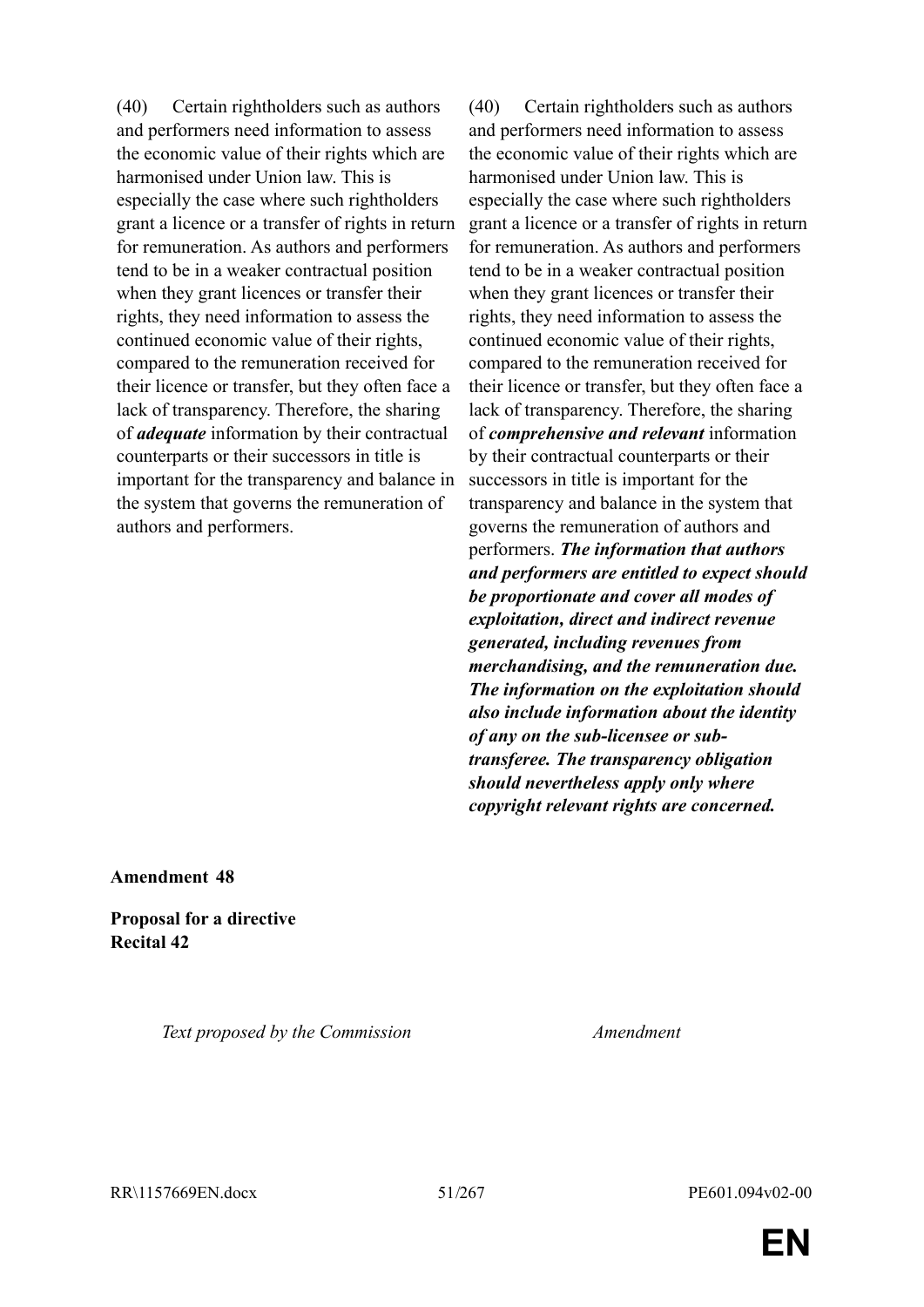(42) Certain contracts for the exploitation of rights harmonised at Union level are of long duration, offering few possibilities for authors and performers to renegotiate them with their contractual counterparts or their successors in title. Therefore, without prejudice to the law applicable to contracts in Member States, there should be a remuneration adjustment mechanism for cases where the remuneration originally agreed under a licence or a transfer of rights is disproportionately low compared to the relevant revenues and the benefits derived from the exploitation of the work or the fixation of the performance, including in light of the transparency ensured by this Directive. The assessment of the situation should take account of the specific circumstances of each case *as well as of* the specificities and practices of the different content sectors. Where the parties do not agree on the adjustment of the remuneration, the author or performer should be entitled to bring a claim before a court or other competent authority.

(42) Certain contracts for the exploitation of rights harmonised at Union level are of long duration, offering few possibilities for authors and performers to renegotiate them with their contractual counterparts or their successors in title. Therefore, without prejudice to the law applicable to contracts in Member States, there should be a remuneration adjustment mechanism for cases where the remuneration originally agreed under a licence or a transfer of rights is disproportionately low compared to the relevant *direct and indirect* revenues and the benefits derived from the exploitation of the work or the fixation of the performance, including in light of the transparency ensured by this Directive. The assessment of the situation should take account of the specific circumstances of each case*,* the specificities and practices of the different content sectors *as well as of the nature and the contribution to the work of the author or performer. Such a contract adjustment request could also be made by the organisation representing the author or performer on his behalf, unless the request would be detrimental to the interests of the author or performer*. Where the parties do not agree on the adjustment of the remuneration, the author or performer *or a representative organisation appointed by them* should *on request by the author or performer* be entitled to bring a claim before a court or other competent authority.

**Amendment 49** 

**Proposal for a directive Recital 43** 

*Text proposed by the Commission Amendment*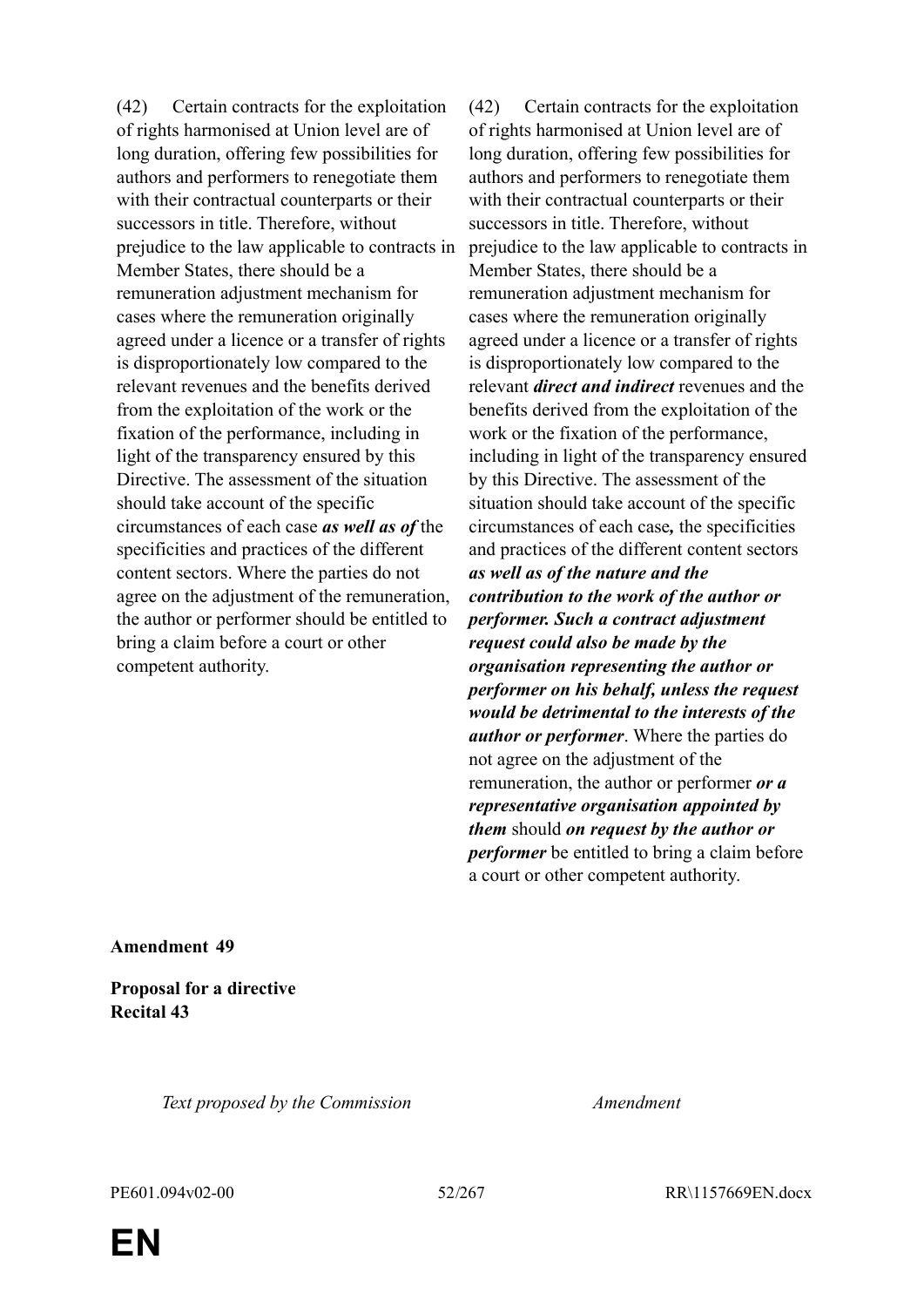(43) Authors and performers are often reluctant to enforce their rights against their contractual partners before a court or tribunal. Member States should therefore provide for an alternative dispute resolution procedure that addresses claims related to obligations of transparency and the contract adjustment mechanism.

(43) Authors and performers are often reluctant to enforce their rights against their contractual partners before a court or tribunal. Member States should therefore provide for an alternative dispute resolution procedure that addresses claims related to obligations of transparency and the contract adjustment mechanism. *Representative organisations of authors and performers, including collective management organisations and trade unions, should be able to initiate such procedures at the request of authors and performers. Details about who initiated the procedure should remain undisclosed.*

**Amendment 50** 

**Proposal for a directive Recital 43 a (new)** 

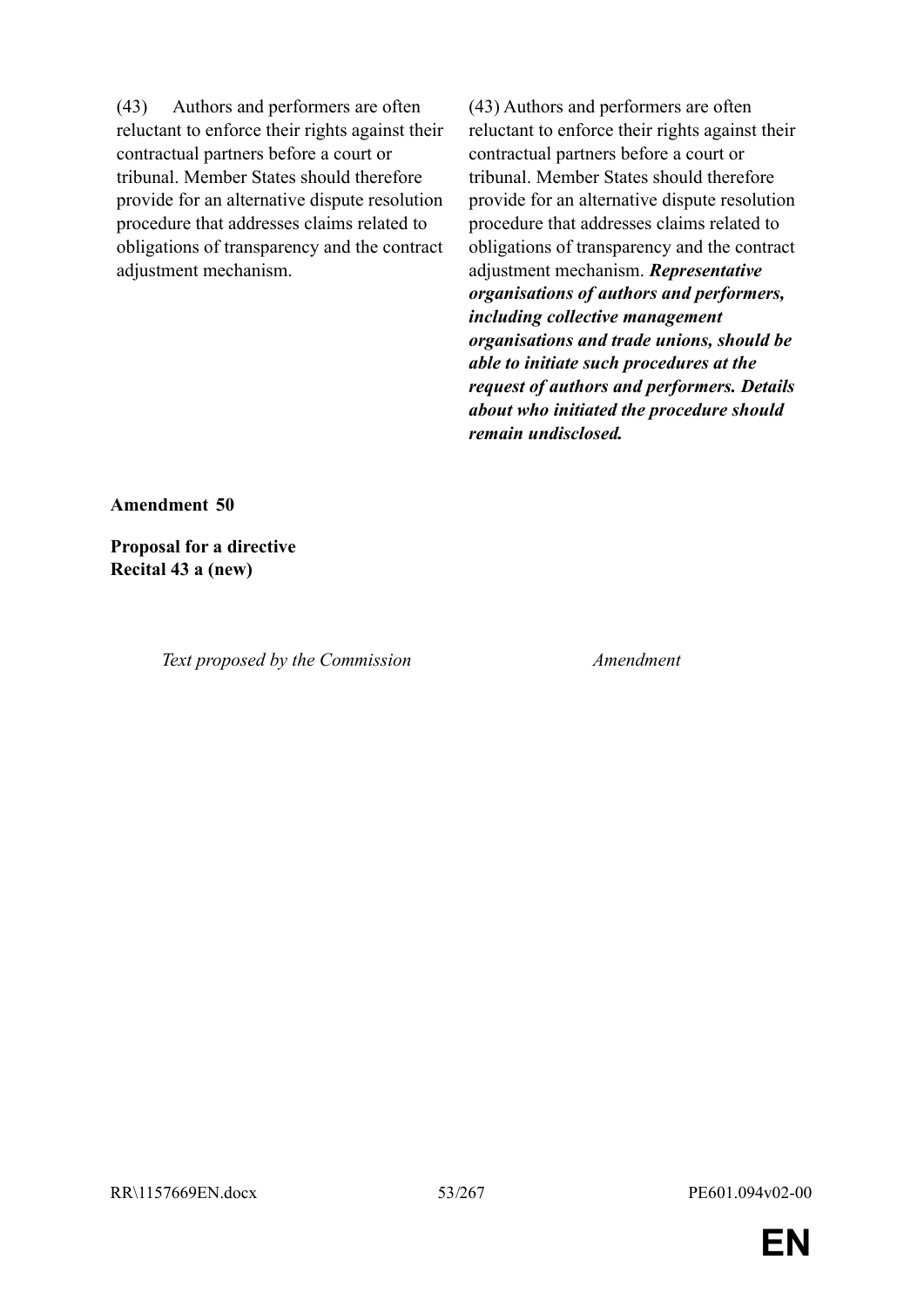*(43a) When authors and performers license or transfer their rights, they expect their work or performance to be exploited. However, it happens that works or performances that have been licensed or transferred are not exploited at all. When these rights have been transferred on an exclusive basis, authors and performers cannot turn to another partner to exploit their work. In such a case, and after a reasonable time period has lapsed, authors and performers should have a right of revocation allowing them to transfer or license their right to another person. Revocation should also be possible when the transferee or licensee has not complied with his or her reporting/transparency obligation provided for in Article 14 of this Directive. The revocation should only be considered after all the steps of alternative dispute resolution have been completed, particularly with regard to reporting. As exploitation of works can vary depending on the sectors, specific provisions could be taken at national level in order to take into account the specificities of the sectors such as the audiovisual sector - or of the works and the anticipated exploitation periods, notably providing for time limits for the right of revocation. In order to prevent abuses and take into account that a certain amount of time is needed before a work is actually exploited, authors and performers should be able to exercise the right of revocation only after a certain period of time following the conclusion of the license or of the transfer agreement. National law should regulate the exercise of the right of revocation in the case of works involving a plurality of authors or performers, taking into account the relative importance of the individual contributions.*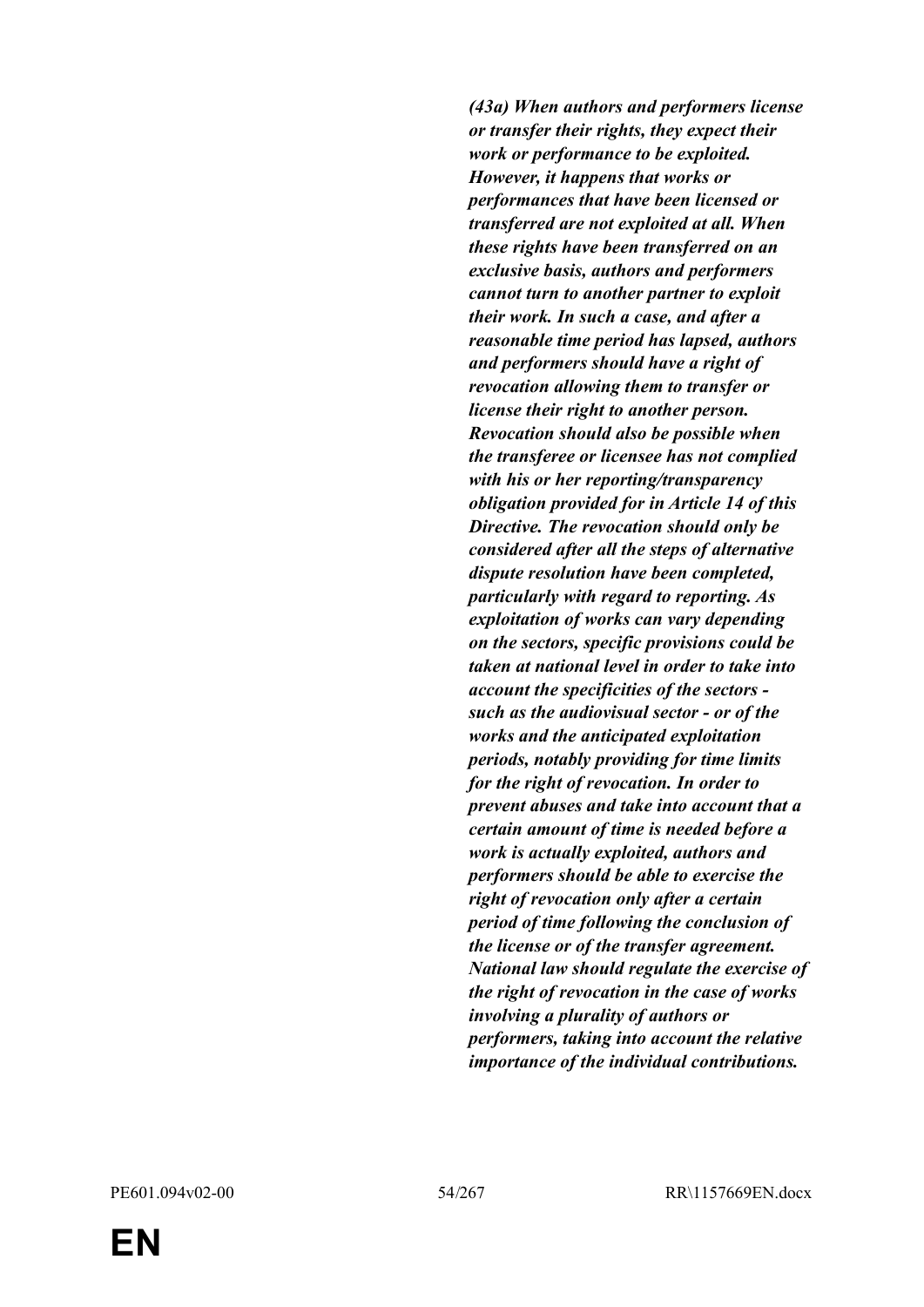# **Proposal for a directive Recital 43 b (new)**

*Text proposed by the Commission Amendment*

*(43b) To support the effective application across Member States of the relevant provisions of this Directive, the Commission should, in cooperation with Member States, encourage the exchange of best practices and promote dialogue at Union level.*

## **Amendment 52**

# **Proposal for a directive Recital 46**

## *Text proposed by the Commission Amendment*

(46) Any processing of personal data under this Directive should respect fundamental rights, including the right to respect for private and family life and the right to protection of personal data under Articles 7 and 8 of the Charter of Fundamental Rights of the European Union and must be in compliance with Directive 95/46/EC of the European Parliament and of the Council35 and Directive 2002/58/EC of the European Parliament and of the Council36 .

(46) Any processing of personal data under this Directive should respect fundamental rights, including the right to respect for private and family life and the right to protection of personal data under Articles 7 and 8 of the Charter of Fundamental Rights of the European Union and must be in compliance with Regulation (EU) 2016/679 and Directive 2002/58/EC. *The provisions of the General Data Protection Regulation, including the "right to be forgotten" should be respected.*

**Amendment 53** 

**Proposal for a directive Recital 46 a (new)** 

*Text proposed by the Commission Amendment*

RR\1157669EN.docx 55/267 PE601.094v02-00

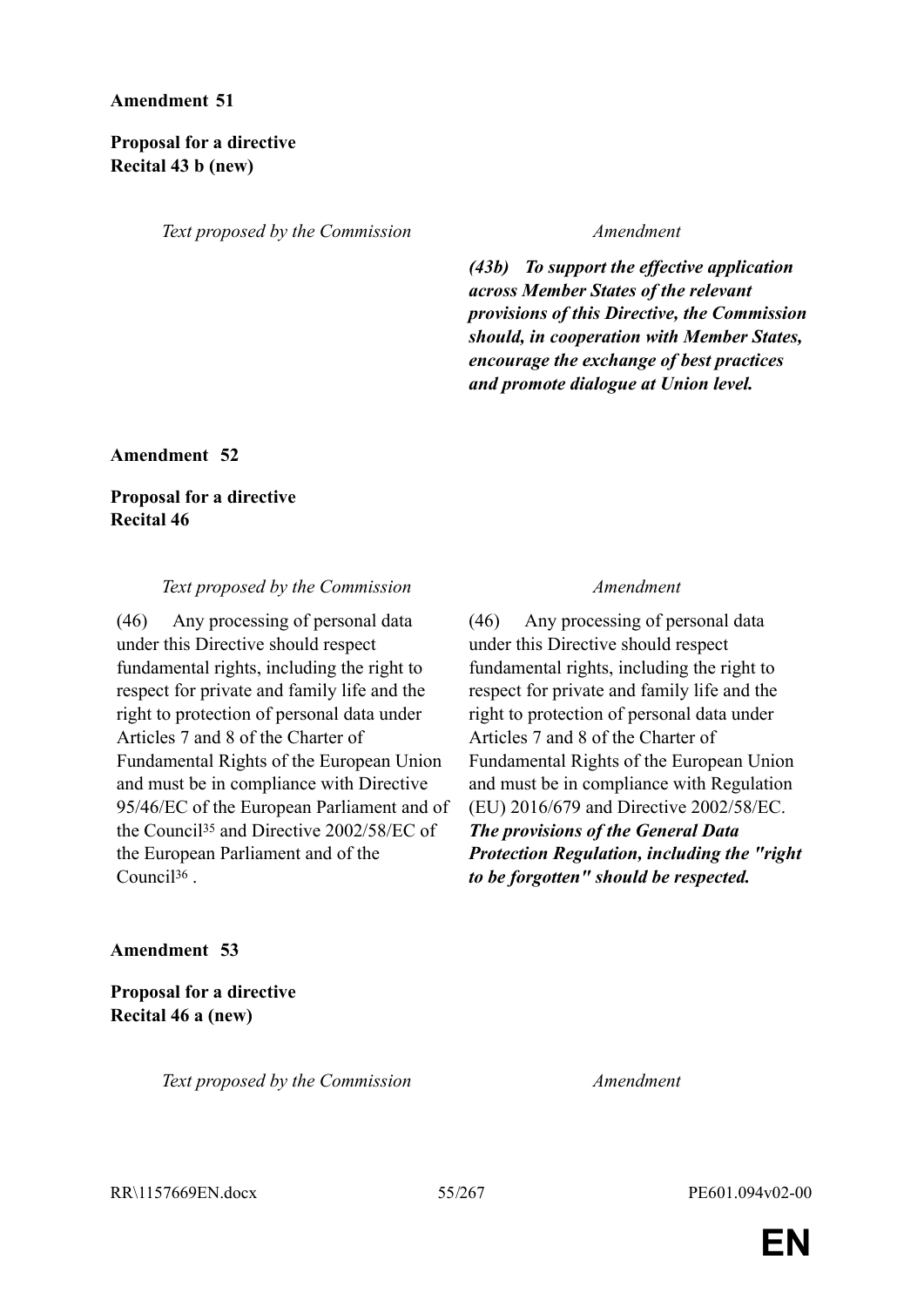*(46 a) It is important to stress the importance of anonymity, when handling personal data for commercial purposes. Additionally, the "by default" not sharing option with regards to personal data while using online platform interfaces should be promoted.*

## **Amendment 54**

## **Proposal for a directive Article 1**

*Text proposed by the Commission Amendment*

### Subject matter and scope Subject matter and scope

1. This Directive lays down rules which aim at further harmonising the Union law applicable to copyright and related rights in the framework of the internal market, taking into account in particular digital and crossborder uses of protected content. It also lays down rules on exceptions and limitations, on the facilitation of licences as well as rules aiming at ensuring a well-functioning marketplace for the exploitation of works and other subject-matter.

2. Except in the cases referred to in Article 6, this Directive shall leave intact and shall in no way affect existing rules laid down in the Directives currently in force in this area, in particular Directives 96/9/EC, 2001/29/EC, 2006/115/EC, 2009/24/EC, 2012/28/EU and 2014/26/EU.

### Article 1 Article 1

1. This Directive lays down rules which aim at further harmonising the Union law applicable to copyright and related rights in the framework of the internal market, taking into account in particular digital and crossborder uses of protected content. It also lays down rules on exceptions and limitations, on the facilitation of licences as well as rules aiming at ensuring a well-functioning marketplace for the exploitation of works and other subject-matter.

2. Except in the cases referred to in Article 6, this Directive shall leave intact and shall in no way affect existing rules laid down in the Directives currently in force in this area, in particular Directives 96/9/EC*, 2000/31/EC*, 2001/29/EC, 2006/115/EC, 2009/24/EC, 2012/28/EU and 2014/26/EU.

### **Amendment 55**

# **Proposal for a directive Article 2 – paragraph 1 – point 1 – introductory part**

*Text proposed by the Commission Amendment* PE601.094v02-00 56/267 RR\1157669EN.docx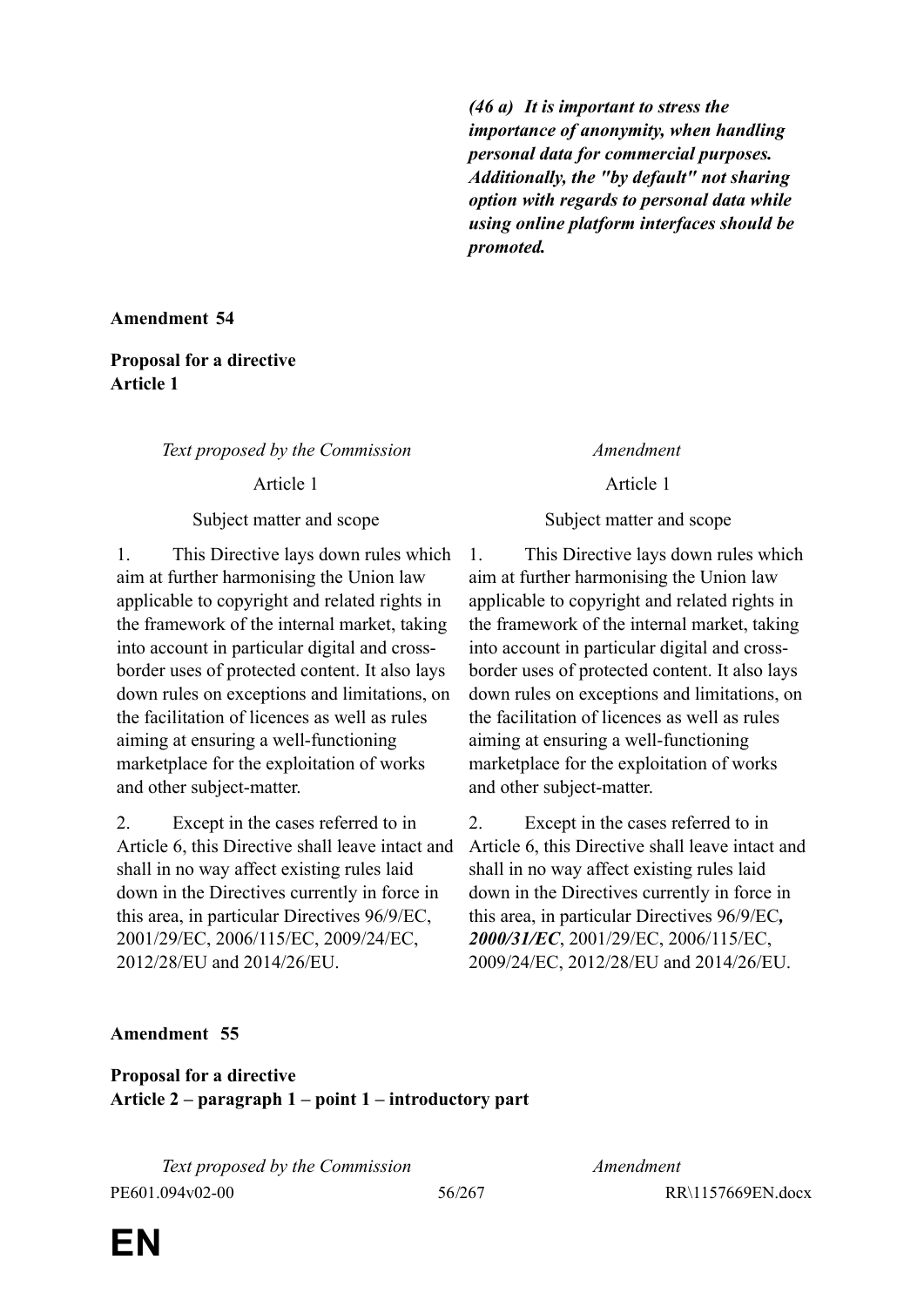(1) 'research organisation' means a university, a research institute or any other organisation the primary goal of which is to conduct scientific research or to conduct scientific research and provide educational services:

(1) 'research organisation' means a university*, including its libraries*, a research institute or any other organisation the primary goal of which is to conduct scientific research or to conduct scientific research and provide educational services:

### **Amendment 56**

**Proposal for a directive Article 2 – paragraph 1 – point 1 – point a** 

*Text proposed by the Commission Amendment*

(a) on a *non-for-profit* basis or by reinvesting all the profits in its scientific research; or

(a) on a *not-for-profit* basis or by reinvesting all the profits in its scientific research; or

### **Amendment 57**

# **Proposal for a directive Article 2 – paragraph 1 – point 1 – subparagraph 2**

### *Text proposed by the Commission Amendment*

in such a way that the access to the results generated by the scientific research cannot be enjoyed on a preferential basis by an undertaking exercising a *decisive* influence upon such organisation;

in such a way that the access to the results generated by the scientific research cannot be enjoyed on a preferential basis by an undertaking exercising a *significant* influence upon such organisation;

## **Amendment 58**

**Proposal for a directive Article 2 – paragraph 1 – point 2** 

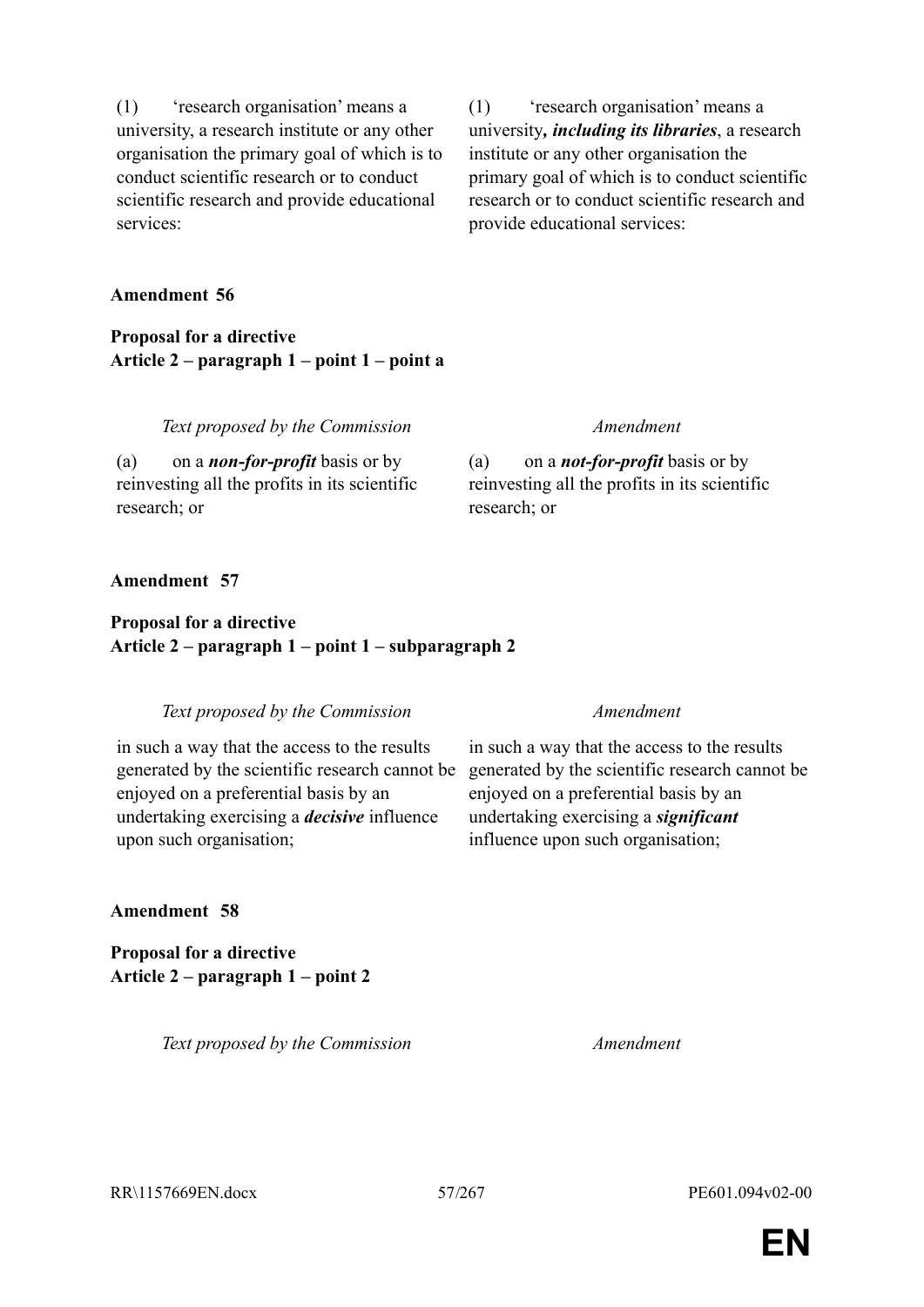(2) 'text and data mining' means any automated analytical technique *aiming to analyse text and data* in digital form in order to generate information *such as* patterns, trends and correlations*;*

(2) 'text and data mining' means any automated analytical technique *which analyses works and other subject matter* in digital form in order to generate information*, including, but not limited to,* patterns, trends and correlations*.*

### **Amendment 59**

**Proposal for a directive Article 2 – paragraph 1 – point 4** 

### *Text proposed by the Commission Amendment*

(4) 'press publication' means a fixation of a collection of literary works of a journalistic nature, which may also comprise other works or subject-matter and constitutes an individual item within a periodical or regularly-updated publication under a single title, such as a newspaper or a general or special interest magazine, having the purpose of providing information related to news or other topics and published in any media under the initiative, editorial responsibility and control of a service provider.

(4) 'press publication' means a fixation *by publishers or news agencies* of a collection of literary works of a journalistic nature, which may also comprise other works or subject-matter and constitutes an individual item within a periodical or regularly-updated publication under a single title, such as a newspaper or a general or special interest magazine, having the purpose of providing information related to news or other topics and published in any media under the initiative, editorial responsibility and control of a service provider. *Periodicals which are published for scientific or academic purposes, such as scientific journals, shall not be covered by this definition;*

**Amendment 60** 

**Proposal for a directive Article 2 – paragraph 1 – point 4 a(new)** 

*Text proposed by the Commission Amendment*

*(4a) 'out of commerce work' means:*

**EN**

PE601.094v02-00 58/267 RR\1157669EN.docx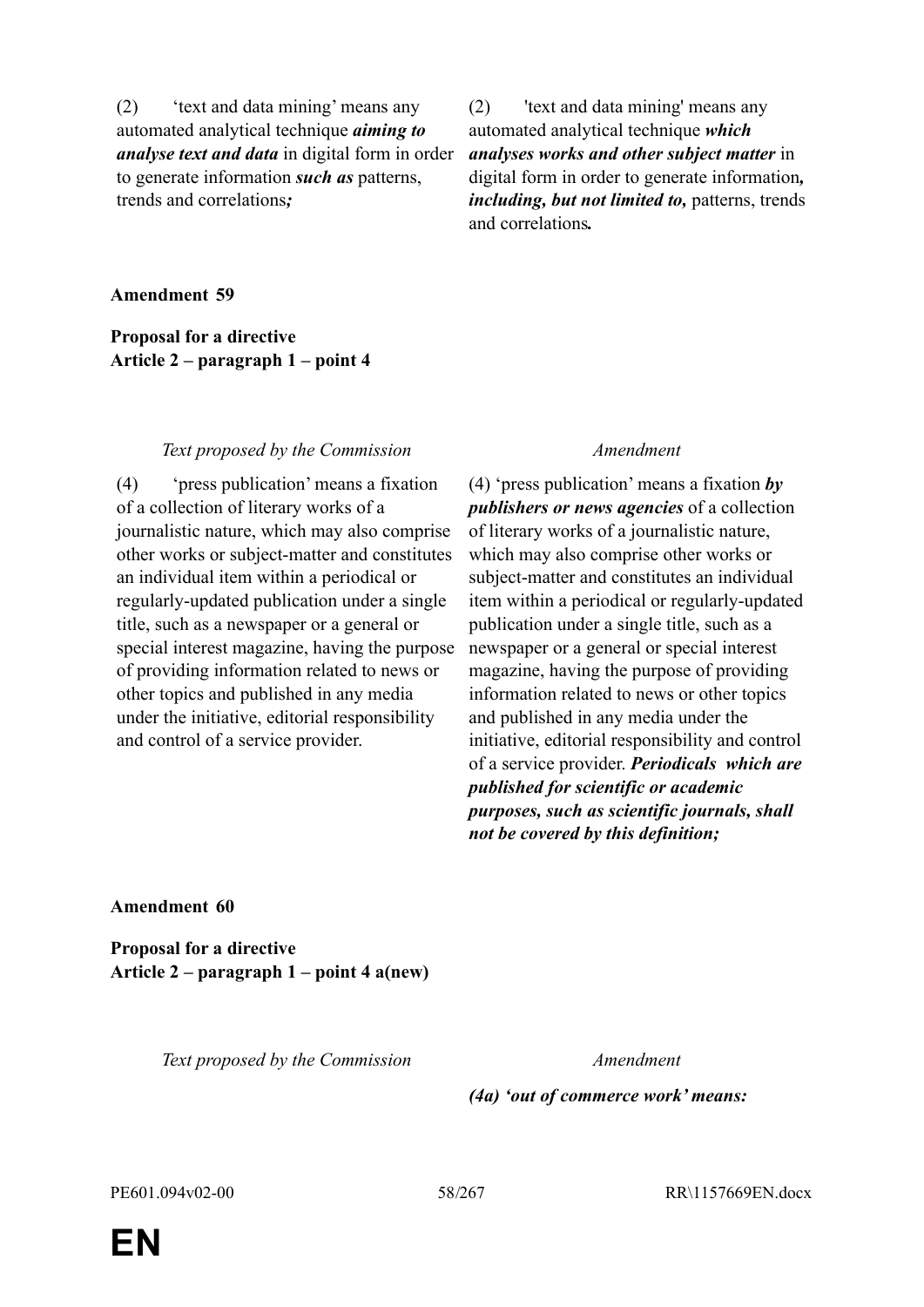*(a) an entire work or other subject matter in any version or manifestation that is no longer available to the public in a Member State through customary channels of commerce;*

*(b) a work or other subject matter that has never been in commerce in a Member State, unless, from the circumstances of that case, it is apparent that its author objected to making it available to the public;*

### **Amendment 61**

## **Proposal for a directive Article 2 – paragraph 1 – point 4 b (new)**

*Text proposed by the Commission Amendment*

*(4b) 'online content sharing service provider' means a provider of an information society service one of the main purposes of which is to store and give access to the public to copyright protected works or other protected subject-matter uploaded by its users, which the service optimises. Services acting in a noncommercial purpose capacity such as online encyclopaedia, and providers of online services where the content is uploaded with the authorisation of all rightholders concerned, such as educational or scientific repositories, should not be considered online content sharing service providers within the meaning of this Directive. Providers of cloud services for individual use which do not provide direct access to the public, open source software developing platforms, and online market places whose main activity is online retail of physical goods, should not be considered online content sharing service providers within the meaning of this Directive;*

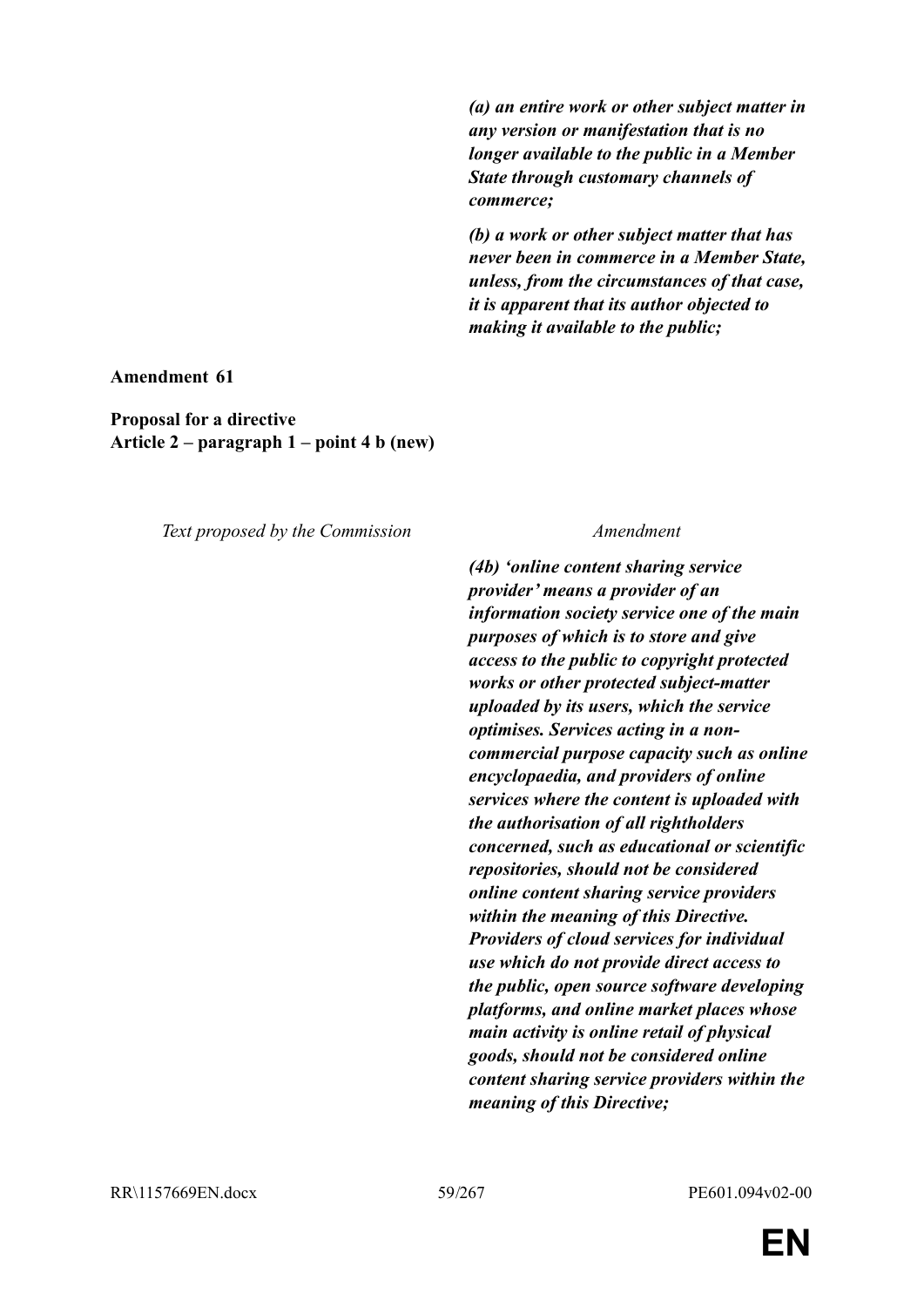## **Amendment 62**

# **Proposal for a directive Article 2 – paragraph 1 – point 4 c (new)**

*Text proposed by the Commission Amendment*

*(4c) 'information society service' means a service within the meaning of point (b) of Article 1(1) of Directive (EU) 2015/1535 of the European Parliament and of the Council1a;*

*\_\_\_\_\_\_\_\_\_\_\_*

*1a Directive (EU) 2015/1535 of the European Parliament and of the Council of 9 September 2015 laying down a procedure for the provision of information in the field of technical regulations and of rules on Information Society services (OJ L 241, 17.9.2015, p. 1).*

**Amendment 63** 

**Proposal for a directive Article 2 – paragraph 1 – point 4 d (new)** 

*Text proposed by the Commission Amendment*

*(4d) 'automated image referencing service' means any online service which reproduces or makes available to the public for indexing and referencing purposes graphic or art works or photographic works collected by automated means via a thirdparty online service.*

## **Amendment 64**

**Proposal for a directive Article 3**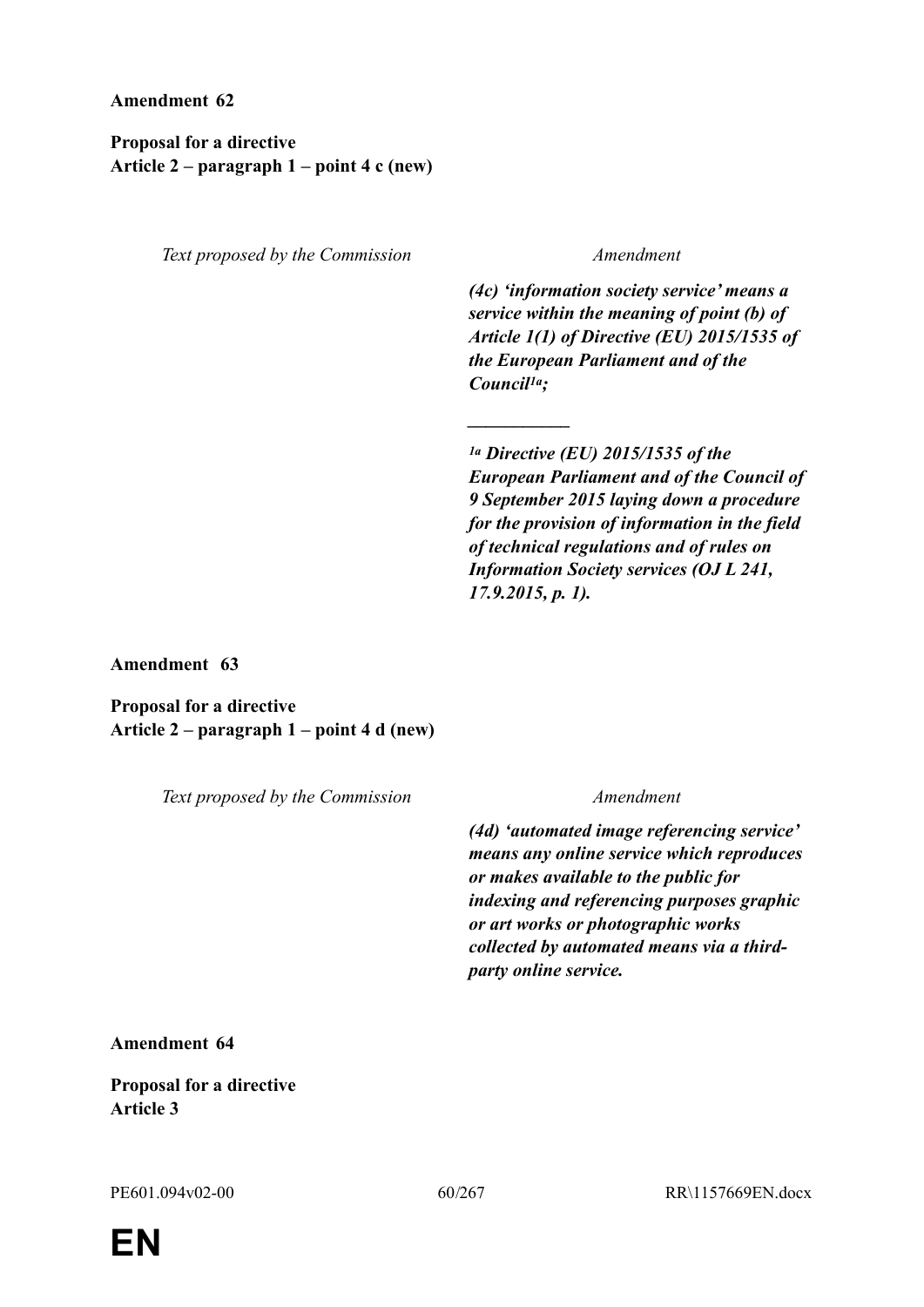# Text and data mining Text and data mining

1. Member States shall provide for an exception to the rights provided for in Article 2 of Directive 2001/29/EC, Articles 5(a) and 7(1) of Directive 96/9/EC and Article 11(1) of this Directive for reproductions and extractions *made by research organisations in order to carry out text and data mining* of works or other subject-matter *to which they have lawful access* for the purposes of scientific research.

2. Any contractual provision contrary to the exception provided for in paragraph 1 shall be unenforceable.

3. Rightholders shall be allowed to apply measures to ensure the security and integrity of the networks and databases where the works or other subject-matter are hosted. Such measures shall not go beyond what is necessary to achieve that objective.

Article 3 Article 3

1. Member States shall provide for an exception to the rights provided for in Article 2 of Directive 2001/29/EC, Articles 5(a) and 7(1) of Directive 96/9/EC and Article 11(1) of this Directive for reproductions and extractions of works or other subject-matter *to which research organisations have lawful access and made in order to carry out text and data mining* for the purposes of scientific research *by such organisations.*

*Member States shall provide for educational establishments and cultural heritage institutions conducting scientific research within the meaning of point (1)(a) or (1)(b) of Article 2, in such a way that the access to the results generated by the scientific research cannot be enjoyed on a preferential basis by an undertaking exercising a decisive influence upon such organisations, to also be able to benefit from the exception provided for in this Article.*

*1a. Reproductions and extractions made for text and data mining purposes shall be stored in a secure manner, for example by trusted bodies appointed for this purpose.*

2. Any contractual provision contrary to the exception provided for in paragraph 1 shall be unenforceable.

3. Rightholders shall be allowed to apply measures to ensure the security and integrity of the networks and databases where the works or other subject-matter are hosted. Such measures shall not go beyond what is necessary to achieve that objective.

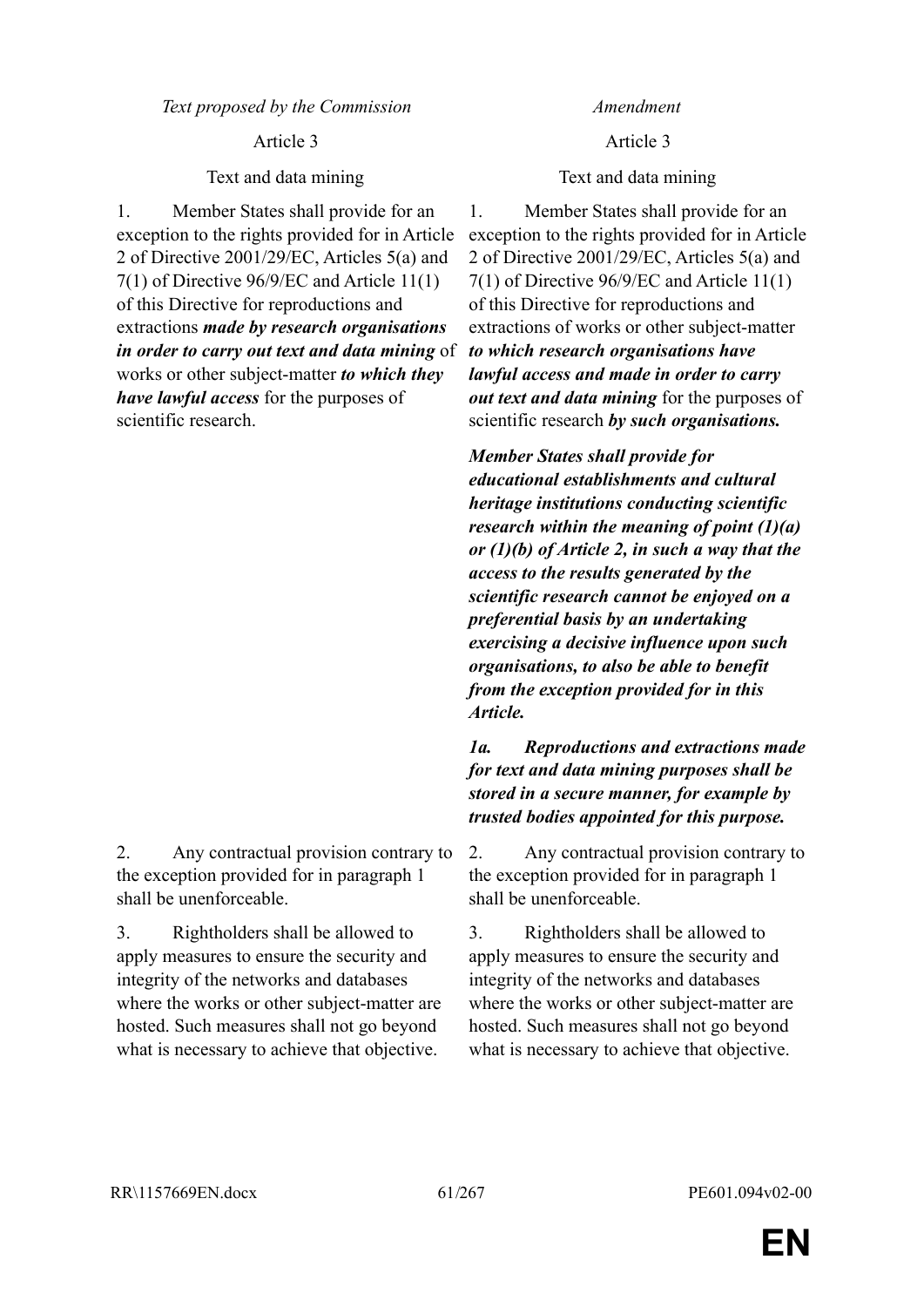4. Member States *shall encourage rightholders and research organisations to define commonly-agreed best practices concerning the application of the measures referred to in paragraph 3.*

4 Member States *may continue to provide text and data mining exceptions in accordance with point (a) of Article 5(3) of Directive 2001/29/EC.*

**Amendment 65** 

**Proposal for a directive Article 3 a (new)** 

*Text proposed by the Commission Amendment*

*Article 3a* 

# *Optional exception or limitation for text and data mining*

*1. Without prejudice to Article 3 of this Directive, Member States may provide for an exception or a limitation to the rights provided for in Article 2 of Directive 2001/29/EC, Articles 5(a) and 7(1) of Directive 96/9/EC and Article 11(1) of this Directive for reproductions and extractions of lawfully accessible works and other subject-matter that form a part of the process of text and data mining, provided that the use of works and other subject matter referred to therein has not been expressly reserved by their rightholders, including by machine readable means.*

*2. Reproductions and extractions made pursuant to paragraph 1 shall not be used for purposes other than text and data mining.*

*3. Member States may continue to provide text and data mining exceptions in accordance with Art. 5 (3) (a) of Directive 2001/29/EC.*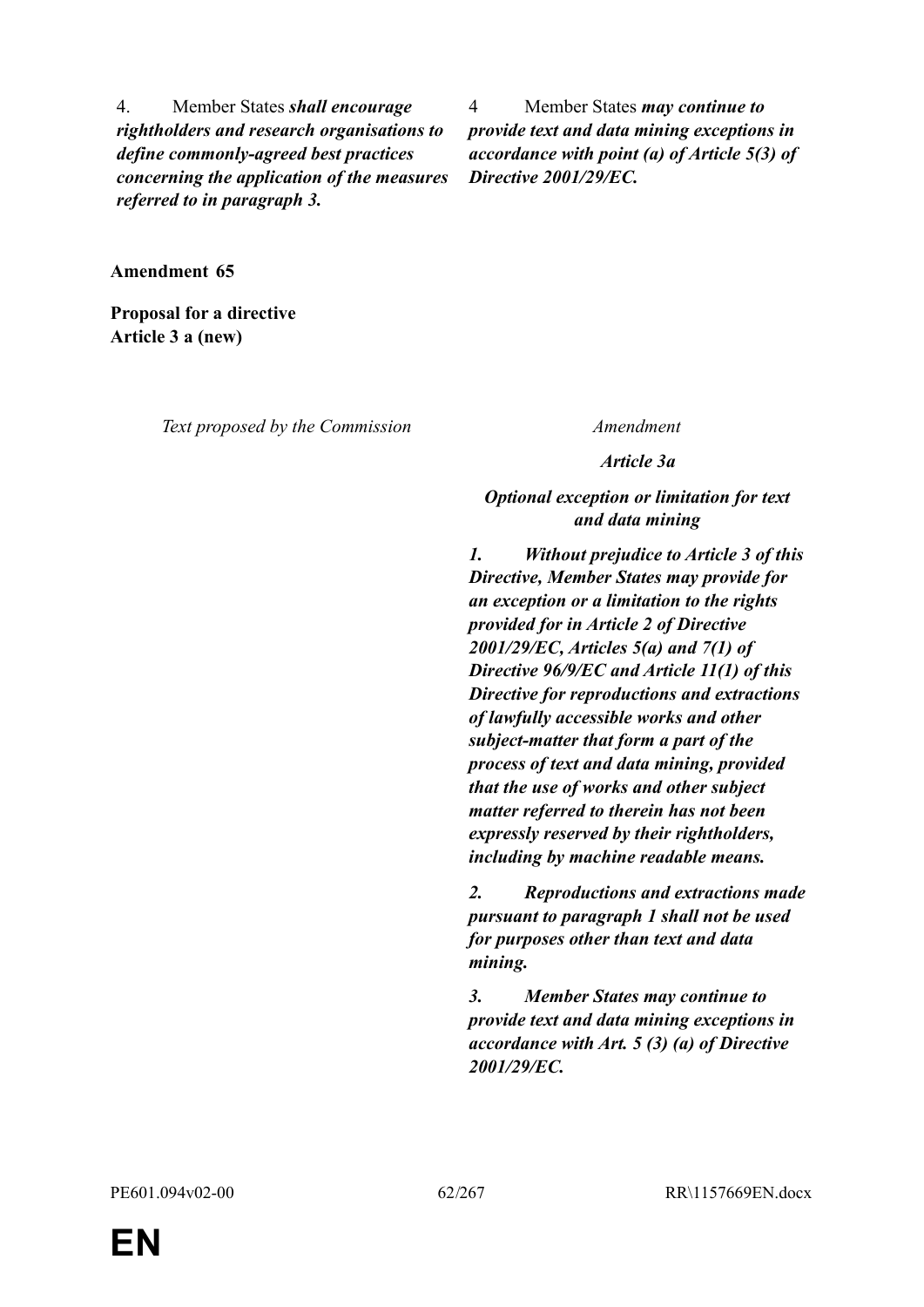# **Proposal for a directive Article 4**

*Text proposed by the Commission Amendment*

Use of works and other subject-matter in digital and cross-border teaching activities

1. Member States shall provide for an exception or limitation to the rights provided for in Articles 2 and 3 of Directive 2001/29/ EC, Articles 5(a) and 7(1) of Directive 96/9/ EC, Article 4(1) of Directive 2009/24/EC and Article 11(1) of this Directive in order to allow for the digital use of works and other subject-matter for the sole purpose of illustration for teaching, to the extent justified by the non-commercial purpose to be achieved, provided that the use:

(a) takes place on the premises of an educational establishment or through a secure electronic *network* accessible only by the educational establishment's pupils or students and teaching staff;

(b) is accompanied by the indication of the source, including the author's name, unless this turns out to be impossible.

# Article 4 Article 4

Use of works and other subject-matter in digital and cross-border teaching activities

1. Member States shall provide for an exception or limitation to the rights provided for in Articles 2 and 3 of Directive 2001/29/ EC, Articles 5(a) and 7(1) of Directive 96/9/ EC, Article 4(1) of Directive 2009/24/EC and Article 11(1) of this Directive in order to allow for the digital use of works and other subject-matter for the sole purpose of illustration for teaching, to the extent justified by the non-commercial purpose to be achieved, provided that the use:

(a) takes place on the premises of an educational establishment*, or in any other venue in which the teaching activity takes place under the responsibility of the educational establishment,* or through a secure electronic *environment* accessible only by the educational establishment's pupils or students and teaching staff;

(b) is accompanied by the indication of the source, including the author's name, unless this turns out to be impossible *for reasons of practicability*.

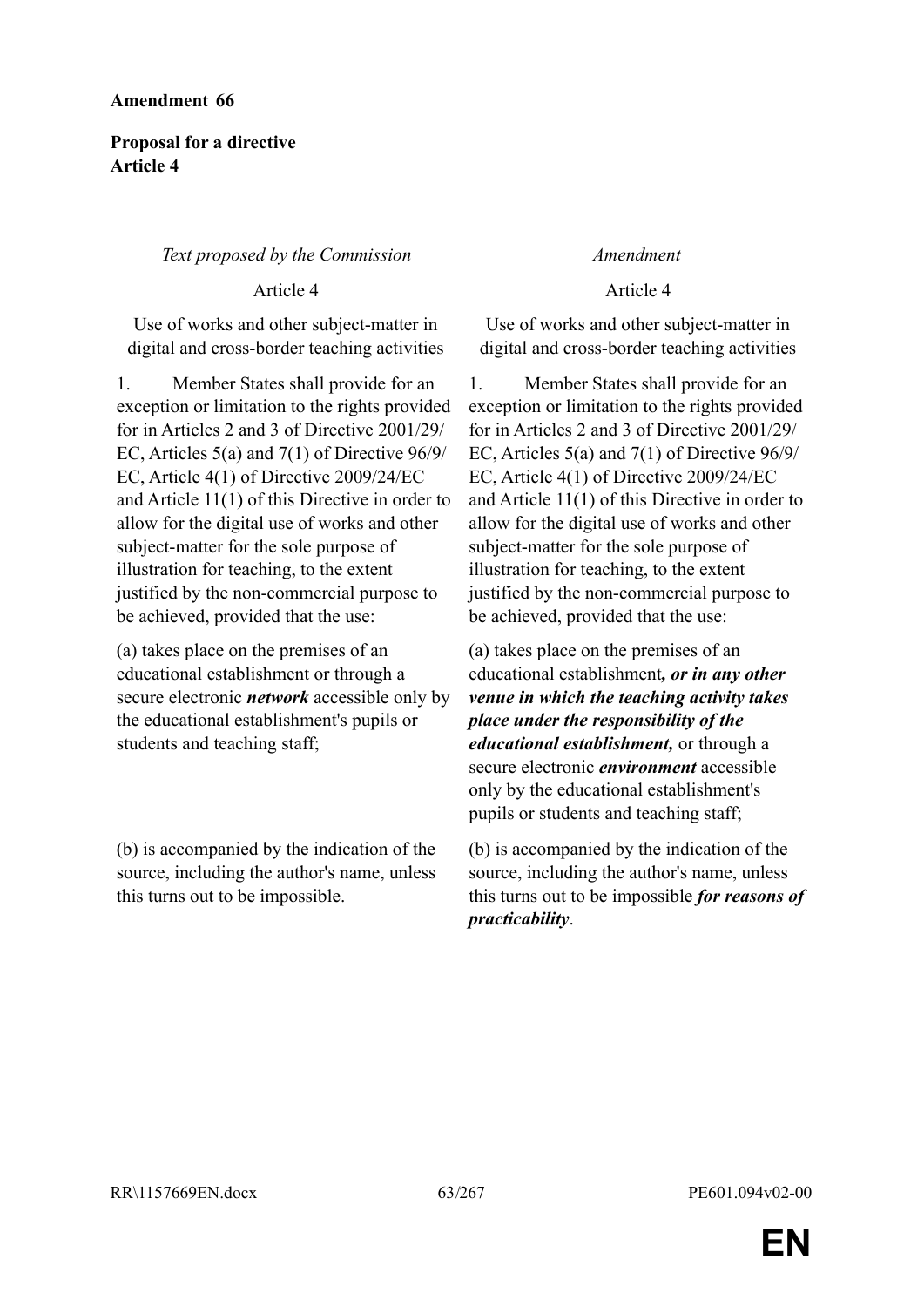2. Member States may provide that the exception adopted pursuant to paragraph 1 does not apply generally or as regards specific types of works or other subjectmatter, to the extent that adequate *licences* authorising the acts described in paragraph 1 are easily available in the market.

Member States availing themselves of the provision of the first subparagraph shall take the necessary measures to ensure appropriate availability and visibility of the licences authorising the acts described in paragraph 1 for educational establishments.

3. The use of works and other subjectmatter for the sole purpose of illustration for teaching through secure electronic *networks* undertaken in compliance with the provisions of national law adopted pursuant to this Article shall be deemed to occur solely in the Member State where the educational establishment is established.

4. Member States may provide for fair compensation for the harm incurred by the rightholders due to the use of their works or other subject-matter pursuant to paragraph 1. 2. Member States may provide that the exception adopted pursuant to paragraph 1 does not apply generally or as regards specific types of works or other subjectmatter, *such as material which is primarily intended for the educational market or sheet music,* to the extent that adequate *licencing agreements* authorising the acts described in paragraph 1 *and tailored to the needs and specificities of educational establishments* are easily available in the market.

Member States availing themselves of the provision of the first subparagraph shall take the necessary measures to ensure appropriate availability and visibility of the licences authorising the acts described in paragraph 1 for educational establishments.

3. The use of works and other subjectmatter for the sole purpose of illustration for teaching through secure electronic *environments* undertaken in compliance with the provisions of national law adopted pursuant to this Article shall be deemed to occur solely in the Member State where the educational establishment is established.

4. Member States may provide for fair compensation for the harm incurred by the rightholders due to the use of their works or other subject-matter pursuant to paragraph 1.

*4a*. *Without prejudice to paragraph 2, any contractual provision contrary to the exception or limitation adopted pursuant to paragraph 1 shall be unenforceable. Member States shall ensure that rightholders have the right to grant royaltyfree licences authorising the acts described in paragraph 1, generally or as regards specific types of works or other subjectmatter that they may choose.*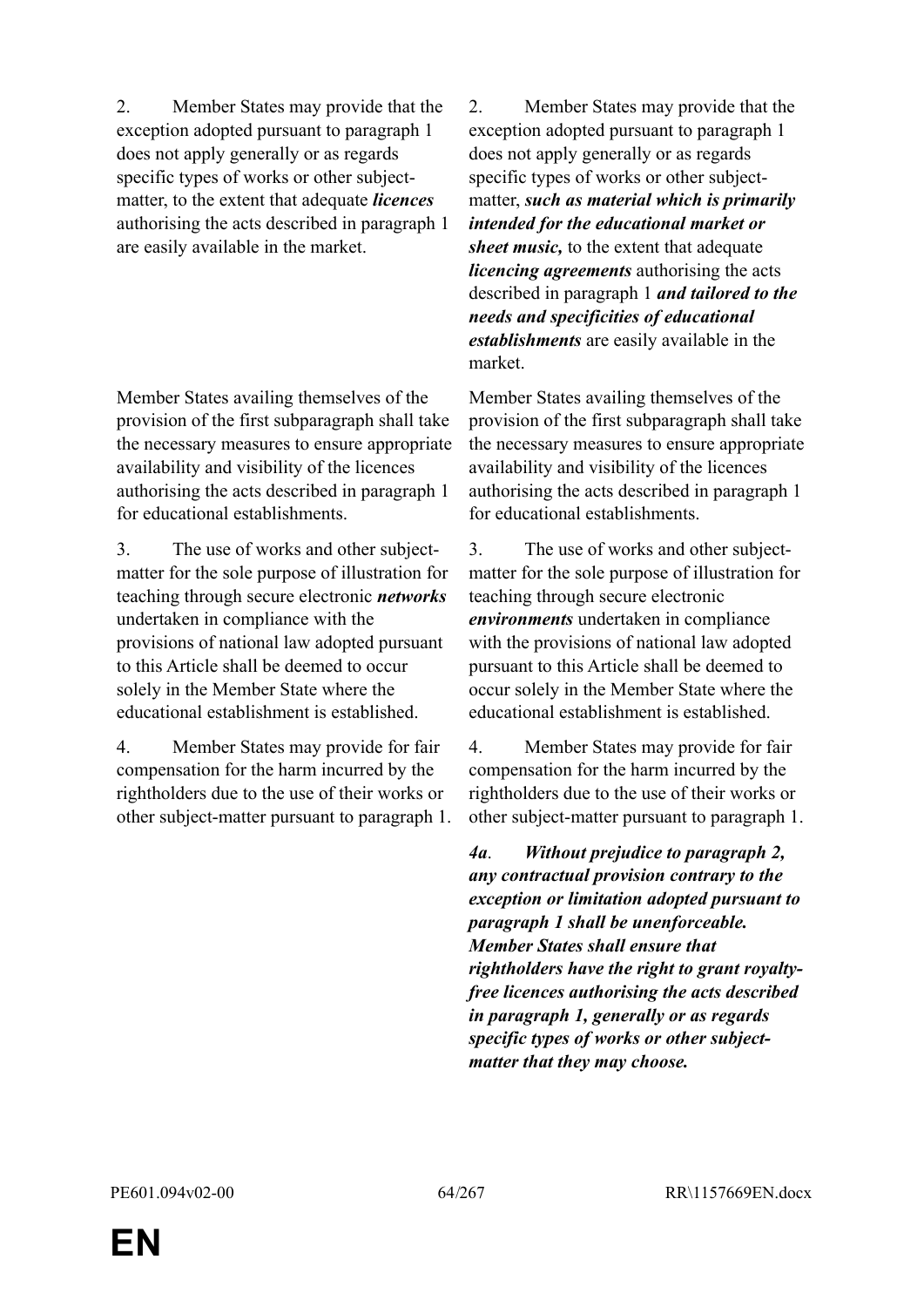## **Proposal for a directive Article 5**

*Text proposed by the Commission Amendment*

Member States shall provide for an exception to the rights provided for in Article 2 of Directive 2001/29/EC, Articles 5(a) and 7(1) of Directive  $96/9/EC$ , Article 4(1)(a) of Directive 2009/24/EC and Article 11(1) of this Directive, permitting cultural heritage institutions, to make copies of any works or other subject-matter that are permanently in their collections, in any format or medium, for the *sole* purpose of the preservation of such works or other subject-matter and to the extent necessary for such preservation.

## Article 5 Article 5

Preservation of cultural heritage Preservation of cultural heritage

*1.* Member States shall provide for an exception to the rights provided for in Article 2 of Directive 2001/29/EC, Articles 5(a) and  $7(1)$  of Directive 96/9/EC, Article 4(1)(a) of Directive 2009/24/EC and Article 11(1) of this Directive, permitting cultural heritage institutions to make copies of any works or other subject-matter that are permanently in their collections, in any format or medium, for the *purposes* of preservation of such works or other subject-matter and to the extent necessary for such preservation.

*1a. Member States shall ensure that any material resulting from an act of reproduction of material in the public domain shall not be subject to copyright or related rights, provided that such reproduction is a faithful reproduction for purposes of preservation of the original material.*

*1b. Any contractual provision contrary to the exception provided for in paragraph 1 shall be unenforceable.*

**Amendment 68** 

**Proposal for a directive Article 6** 

*Text proposed by the Commission Amendment*

Article 6 Article 6

RR\1157669EN.docx 65/267 PE601.094v02-00

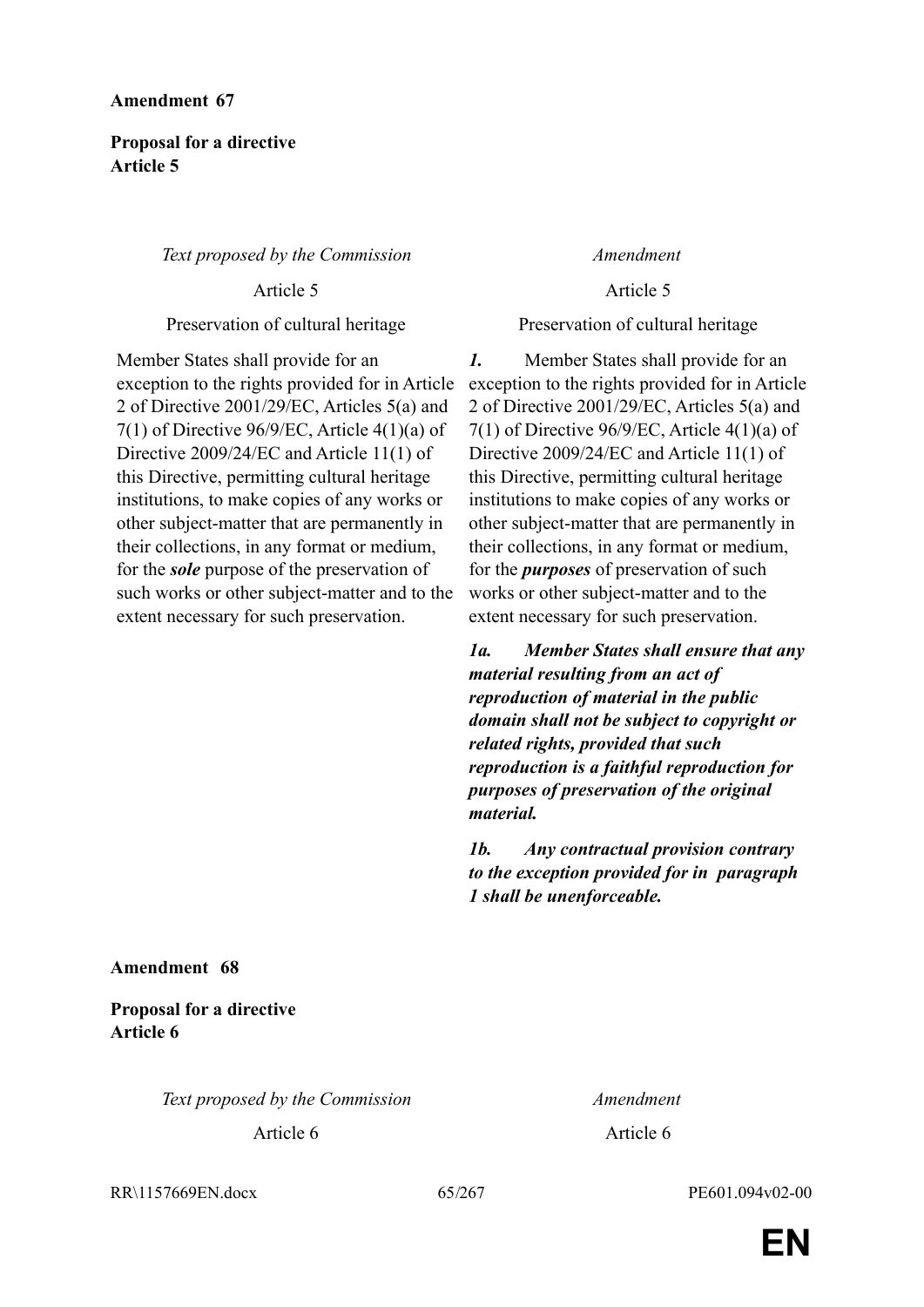## Common provisions Common provisions

Article 5(5) and the first, third and fifth subparagraphs of Article 6(4) of Directive 2001/29/EC shall apply to the exceptions and the limitation provided for under this Title.

# *1. Accessing content covered by an exception provided for in this Directive shall not confer on users any entitlement to use it pursuant to another exception.*

*2.* Article 5(5) and the first, third*, fourth* and fifth subparagraphs of Article 6(4) of Directive 2001/29/EC shall apply to the exceptions and the limitation provided for under this Title.

## **Amendment 69**

**Proposal for a directive Article 7** 

# *Text proposed by the Commission Amendment*

Use of out-of-commerce works by cultural heritage institutions

1. Member States shall provide that when a collective management organisation, on behalf of its members, concludes a nonexclusive licence for non-commercial purposes with a cultural heritage institution for the digitisation, distribution, communication to the public or making available of out-of-commerce works or other subject-matter permanently in the collection of the institution, such a non-exclusive licence may be extended or presumed to apply to rightholders of the same category as those covered by the licence who are not represented by the collective management organisation, provided that:

# Article 7 Article 7

# Use of out-of-commerce works by cultural heritage institutions

1. Member States shall provide that when a collective management organisation, on behalf of its members, concludes a nonexclusive licence for non-commercial purposes with a cultural heritage institution for the digitisation, distribution, communication to the public or making available of out-of-commerce works or other subject-matter permanently in the collection of the institution, such a non-exclusive licence may be extended or presumed to apply to rightholders of the same category as those covered by the licence who are not represented by the collective management organisation, provided that: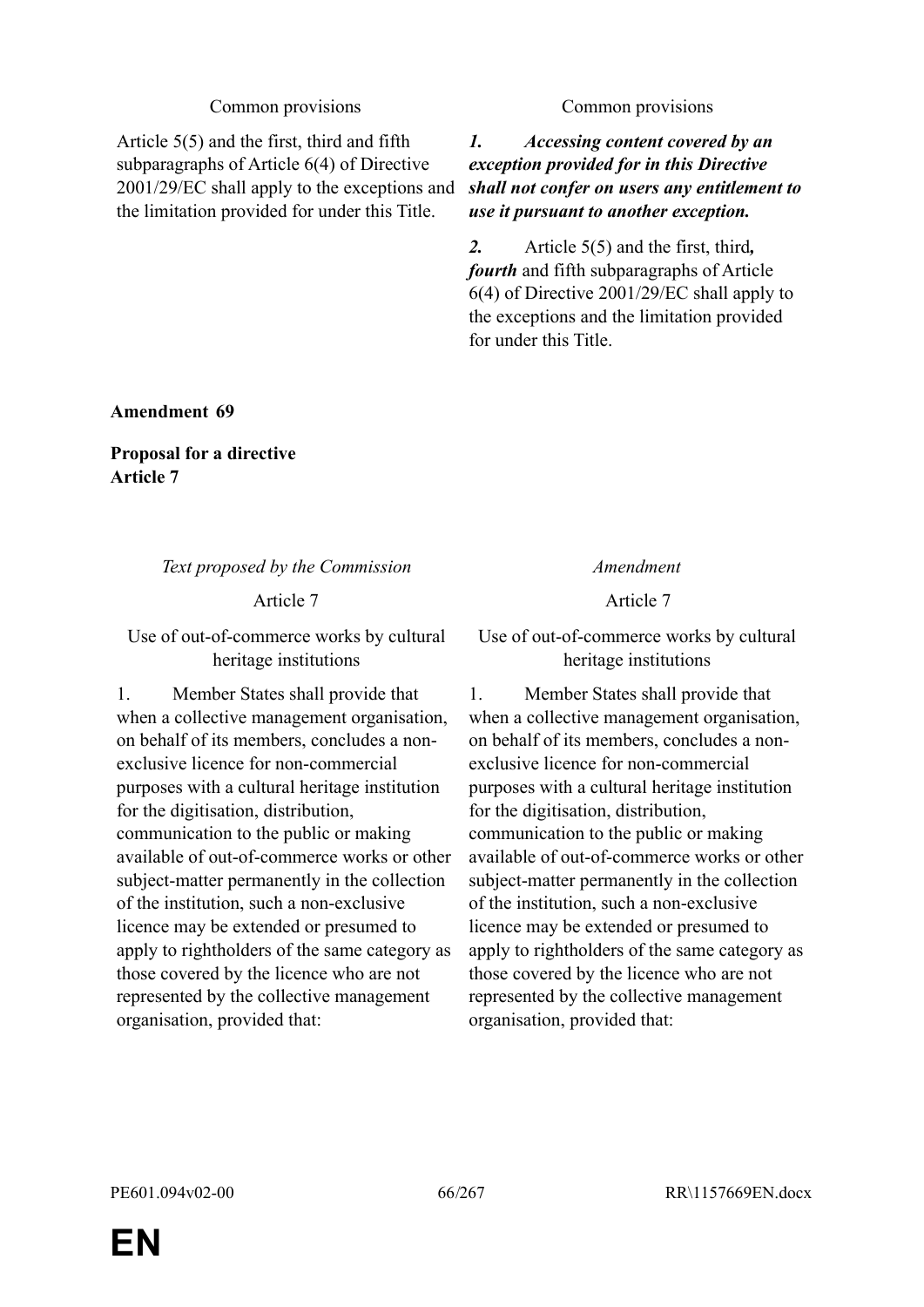(a) the collective management organisation is, on the basis of mandates from rightholders, broadly representative of rightholders in the category of works or other subject-matter and of the rights which are the subject of the licence;

(b) equal treatment is guaranteed to all rightholders in relation to the terms of the licence;

(c) all rightholders may at any time object to their works or other subject-matter being deemed to be out of commerce and exclude the application of the licence to their works or other subject-matter.

(a) the collective management organisation is, on the basis of mandates from rightholders, broadly representative of rightholders in the category of works or other subject-matter and of the rights which are the subject of the licence;

(b) equal treatment is guaranteed to all rightholders in relation to the terms of the licence;

(c) all rightholders may at any time object to their works or other subject-matter being deemed to be out of commerce and exclude the application of the licence to their works or other subject-matter.

*1a. Member States shall provide for an exception or limitation to the rights provided for in Articles 2 and 3 of Directive 2001/29/EC, Articles 5(a) and 7(1) of Directive 96/9/EC, Article 4(1) of Directive 2009/24/EC, and Article 11(1) of this Directive, permitting cultural heritage institutions to make copies available online of out-of-commerce works that are located permanently in their collections for not-forprofit purposes, provided that:*

*(a) the name of the author or any other identifiable rightholder is indicated, unless this turns out to be impossible;*

*(b) all rightholders may at any time object to their works or other subject-matter being deemed to be out of commerce and exclude the application of the exception to their works or other subject-matter.*

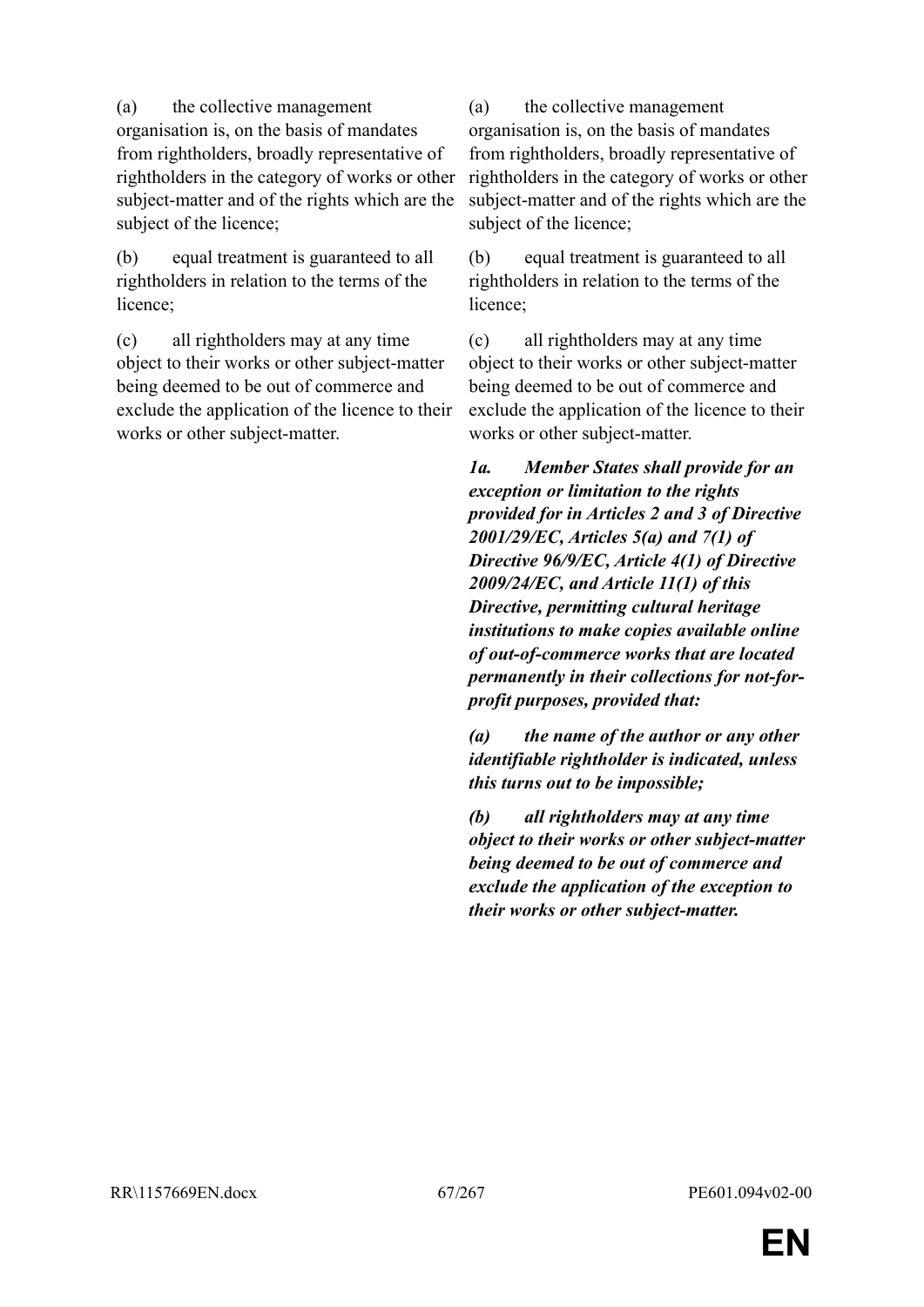2. *A work or other subject-matter shall be deemed to be out of commerce when the whole work or other subject-matter, in all its translations, versions and manifestations, is not available to the public through customary channels of commerce and cannot be reasonably expected to become so.*

Member States shall, in consultation with rightholders, collective management organisations and cultural heritage institutions, ensure that the requirements used to determine whether works and other subject-matter can be licensed in accordance with paragraph 1 do not extend beyond what is necessary and reasonable and do not preclude the possibility to determine the outof-commerce status of a collection as a whole, when it is reasonable to presume that all works or other subject-matter in the collection are out of commerce.

3. Member States shall provide that appropriate publicity measures are taken regarding:

(a) the deeming of works or other subject-matter as out of commerce;

(b) *the* licence, and in particular its application to unrepresented rightholders; *1b. Member States shall provide that the exception adopted pursuant to paragraph 1a does not apply in sectors or for types of works where appropriate licensing-based solutions, including but not limited to solutions provided for in paragraph 1, are available. Member States shall, in consultation with authors, other rightholders, collective management organisations and cultural heritage institutions, determine the availability of extended collective licensing-based solutions for specific sectors or types of works.*

2. *Member States may provide a cut-off date in relation to determining whether a work previously commercialised is deemed to be out of commerce.*

Member States shall, in consultation with rightholders, collective management organisations and cultural heritage institutions, ensure that the requirements used to determine whether works and other subject-matter can be licensed in accordance with paragraph 1 *or used in accordance with paragraph 1a* do not extend beyond what is necessary and reasonable and do not preclude the possibility to determine the outof-commerce status of a collection as a whole, when it is reasonable to presume that all works or other subject-matter in the collection are out of commerce.

3. Member States shall provide that appropriate publicity measures are taken regarding:

(a) the deeming of works or other subject-matter as out of commerce;

(b) *any* licence, and in particular its application to unrepresented rightholders;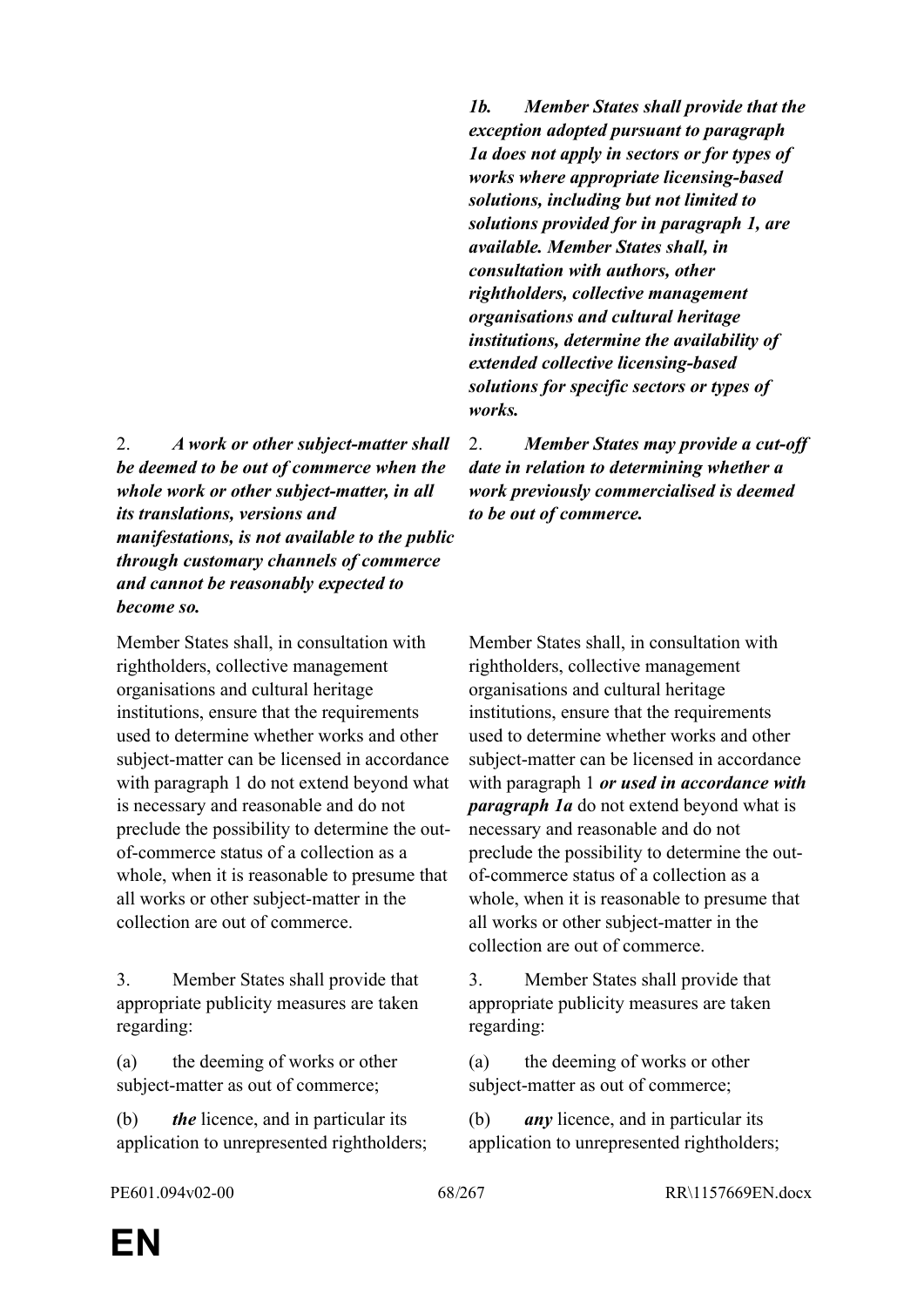(c) the possibility of rightholders to object, referred to in point (c) of paragraph 1;

including during a *reasonable* period of *time* before the works or other subject-matter are digitised, distributed, communicated to the public or made available.

4. Member States shall ensure that the licences referred to in paragraph 1 are sought from a collective management organisation that is representative for the Member State where:

(a) the works or phonograms were first published or, in the absence of publication, where they were first broadcast, except for cinematographic and audiovisual works;

(b) the producers of the works have their headquarters or habitual residence, for cinematographic and audiovisual works; or

(c) the cultural heritage institution is established, when a Member State or a third country could not be determined, after reasonable efforts, according to points (a) and (b).

5. Paragraphs 1, 2 and 3 shall not apply to the works or other subject-matter of third country nationals except where points (a) and (b) of paragraph 4 apply.

# (c) the possibility of rightholders to object, referred to in point (c) of paragraph 1 *and point (b) of paragraph 1a;*

including during a period of *at least six months* before the works or other subjectmatter are digitised, distributed, communicated to the public or made available.

4. Member States shall ensure that the licences referred to in paragraph 1 are sought from a collective management organisation that is representative for the Member State where:

(a) the works or phonograms were first published or, in the absence of publication, where they were first broadcast, except for cinematographic and audiovisual works;

(b) the producers of the works have their headquarters or habitual residence, for cinematographic and audiovisual works; or

(c) the cultural heritage institution is established, when a Member State or a third country could not be determined, after reasonable efforts, according to points (a) and (b).

5. Paragraphs 1, 2 and 3 shall not apply to the works or other subject-matter of third country nationals except where points (a) and (b) of paragraph 4 apply.

**Amendment 70** 

**Proposal for a directive Article 8** 

*Text proposed by the Commission Amendment*

Cross-border uses Cross-border uses

Article 8 Article 8

RR\1157669EN.docx 69/267 PE601.094v02-00

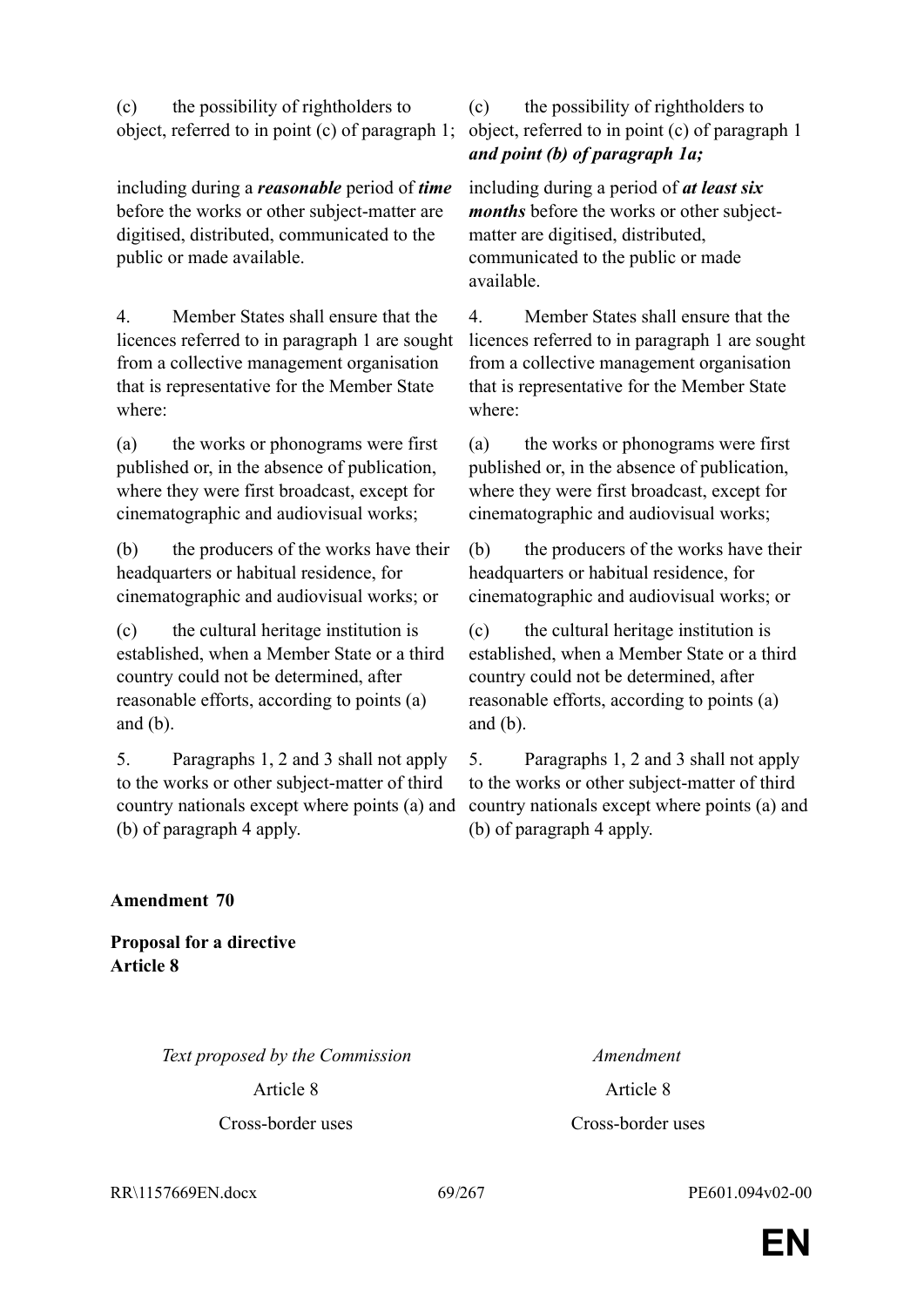1. *Works* or other subject-matter covered by *a licence granted in accordance with* Article 7 may be used by the cultural heritage institution in accordance with *the terms of the licence* in all Member States.

2. Member States shall ensure that information that allows the identification of the works or other subject-matter covered by *a licence granted in accordance with* Article 7 and information about the possibility of rightholders to object referred to in Article 7(1)(c) are made *publicly* accessible in a single online portal for at least six months before the works or other subject-matter are digitised, distributed, communicated to the public or made available in Member States other than the one where the licence is granted, and for the whole duration of the licence.

3. The portal referred to in paragraph 2 shall be established and managed by the European Union Intellectual Property Office in accordance with Regulation (EU) No 386/2012.

1. *Out-of-commerce works* or other subject-matter covered by Article 7 *may be* used by the cultural heritage institution in accordance with *that Article* in all Member **States** 

2. Member States shall ensure that information that allows the identification of the works or other subject-matter covered by Article 7 and information about the possibility of rightholders to object referred to in *point (c) of* Article 7(1) *and point (b) of Article 7(1a)* are made *permanently, easily and effectively* accessible in a *public* single online portal for at least six months before the works or other subject-matter are digitised, distributed, communicated to the public or made available in Member States other than the one where the licence is granted, *or in the cases covered by Art 7(1a) where the cultural heritage institution is established* and for the whole duration of the licence.

3. The portal referred to in paragraph 2 shall be established and managed by the European Union Intellectual Property Office in accordance with Regulation (EU) No 386/2012.

## **Amendment 71**

**Proposal for a directive Article 9 – paragraph 1** 

*Text proposed by the Commission Amendment*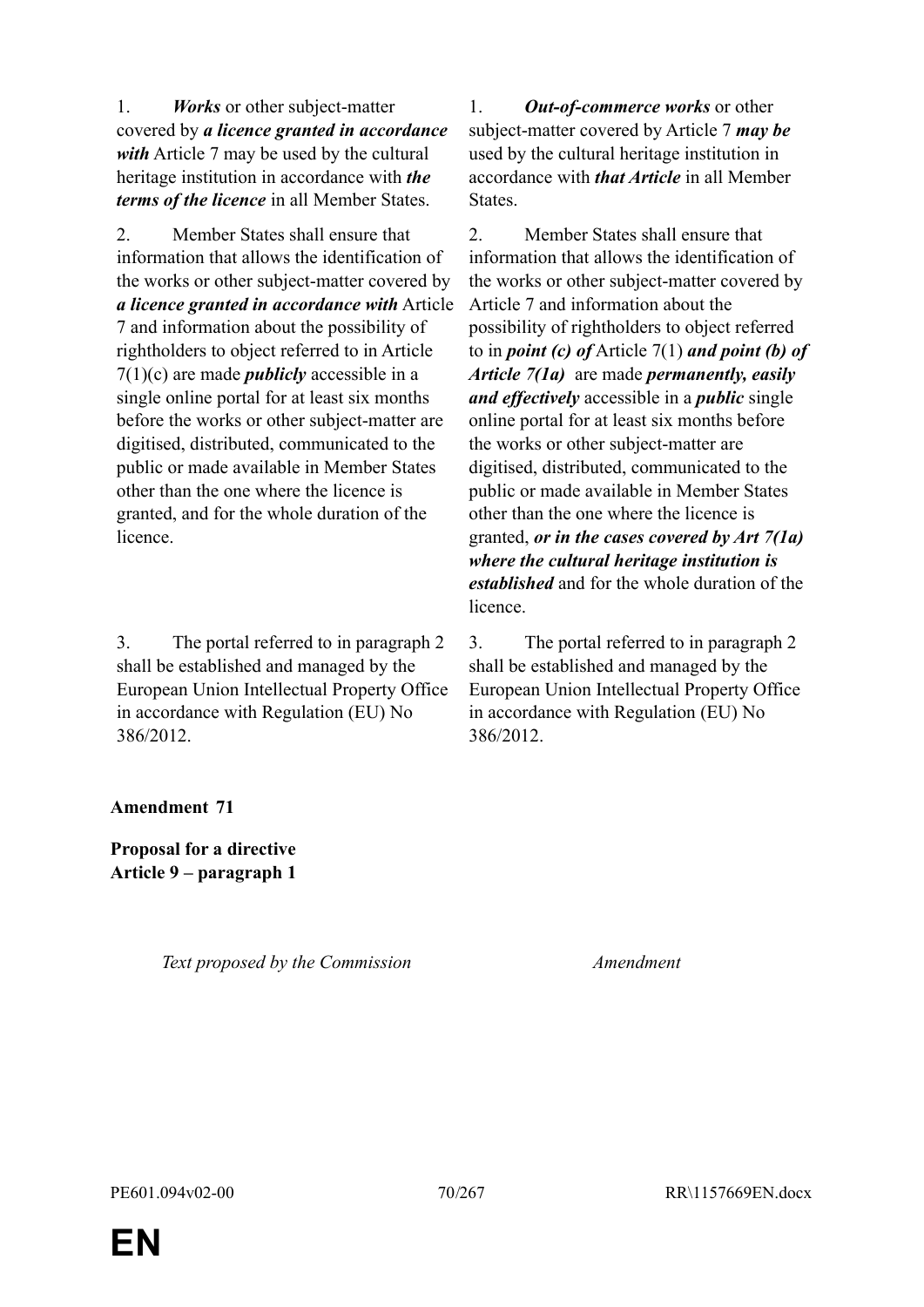Member States shall ensure a regular dialogue between representative users' and rightholders' organisations, and any other relevant stakeholder organisations, to, on a sector-specific basis, foster the relevance and usability of the licensing mechanisms referred to in Article 7(1), ensure the effectiveness of the safeguards for rightholders referred to in this Chapter, notably as regards publicity measures, and, where applicable, assist in the establishment of the requirements referred to in the second subparagraph of Article 7(2).

Member States shall ensure a regular dialogue between representative users' and rightholders' organisations, and any other relevant stakeholder organisations, to, on a sector-specific basis, foster the relevance and usability of the licensing mechanisms referred to in Article 7(1) *and the exception referred to in Article 7(1a),* ensure the effectiveness of the safeguards for rightholders referred to in this Chapter, notably as regards publicity measures, and, where applicable, assist in the establishment of the requirements referred to in the second subparagraph of Article 7(2).

**Amendment 72** 

**Proposal for a directive Article 10** 

### *Text proposed by the Commission Amendment*

### Negotiation mechanism Negotiation mechanism

Member States shall ensure that where parties wishing to conclude an agreement for the purpose of making available audiovisual works on video-on-demand platforms face difficulties relating to the licensing of rights, they may rely on the assistance of an impartial body with relevant experience. *That body* shall provide assistance with negotiation and help reach agreements.

No later than [date mentioned in Article 21(1)] Member States shall *notify to* the Commission the body *referred to in* paragraph 1.

Article 10 Article 10

Member States shall ensure that where parties wishing to conclude an agreement for the purpose of making available audiovisual works on video-on-demand platforms face difficulties relating to the licensing of *audiovisual* rights, they may rely on the assistance of an impartial body with relevant experience. *The impartial body created or designated by the Member State for the purpose of this Article* shall provide assistance *to the parties* with negotiation and help *them to* reach agreement.

No later than [date mentioned in Article 21(1)] Member States shall *inform* the Commission *of* the body *they create or designate pursuant to the first paragraph.*

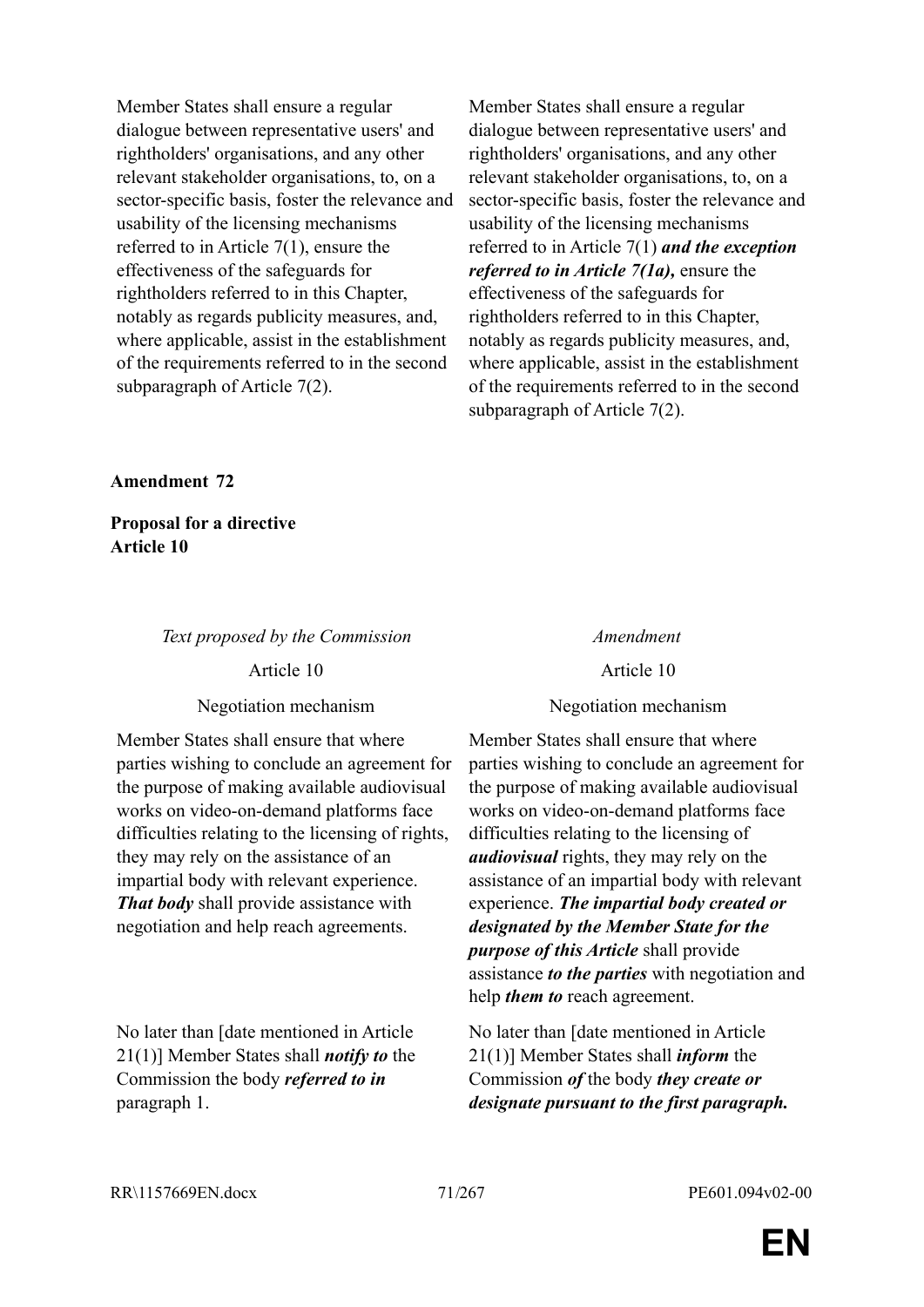*To encourage the availability of audiovisual works on video-on-demand platforms, Member States shall foster dialogue between representative organisations of authors, producers, video-on-demand platforms and other relevant stakeholders.*

### **Amendment 73**

**Proposal for a directive Title III – Chapter 2 a (new) – Article 10 a (new)** 

*Text proposed by the Commission Amendment*

### *CHAPTER 2a*

## *Access to Union publications*

### *Article 10 a*

## *Union Legal Deposit*

*1. Any electronic publication dealing with Union-related matters such as Union law, Union history and integration, Union policy and Union democracy, institutional and parliamentary affairs, and politics, that is made available to the public in the Union shall be subject to a Union Legal Deposit.* 

*2. The European Parliament Library shall be entitled to delivery, free of charge, of one copy of every publication referred to in paragraph 1.*

*3. The obligation set out in paragraph 1 shall apply to publishers, printers and importers of publications for the works they publish, print or import in the Union.*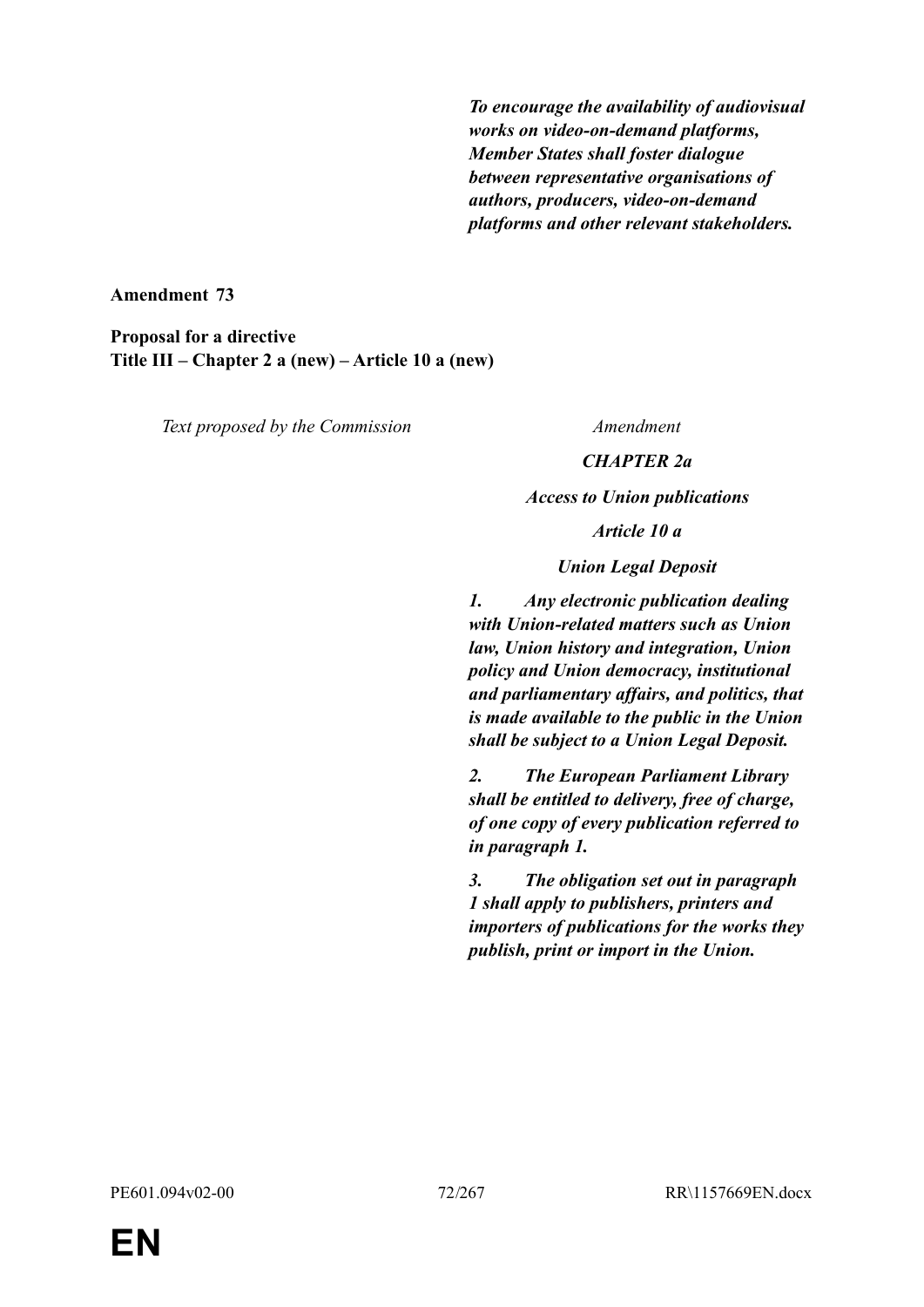*4. From the day of the delivery to the European Parliament Library, the publications referred to in paragraph 1 shall become part of the European Parliament Library permanent collection. They shall be made available to users at the European Parliament Library's premises exclusively for the purpose of research or study by accredited researchers and under the control of the European Parliament Library.* 

*5. The Commission shall adopt acts to specify the modalities relating to the delivery to the European Parliament Library of publications referred to in paragraph 1.* 

**Amendment 74** 

**Proposal for a directive Article 11** 

*Text proposed by the Commission Amendment*

Article 11 Article 11

Protection of press publications concerning digital uses

1. Member States shall provide publishers of press publications with the rights provided for in Article 2 and Article 3(2) of Directive 2001/29/EC for the digital use of their press publications.

Protection of press publications concerning digital uses

1. Member States shall provide publishers of press publications with the rights provided for in Article 2 and Article 3(2) of Directive 2001/29/EC *so that they may obtain fair and proportionate remuneration* for the digital use of their press publications *by information society service providers.*

*1a. The rights referred to in paragraph 1 shall not prevent legitimate private and non-commercial use of press publications by individual users.*

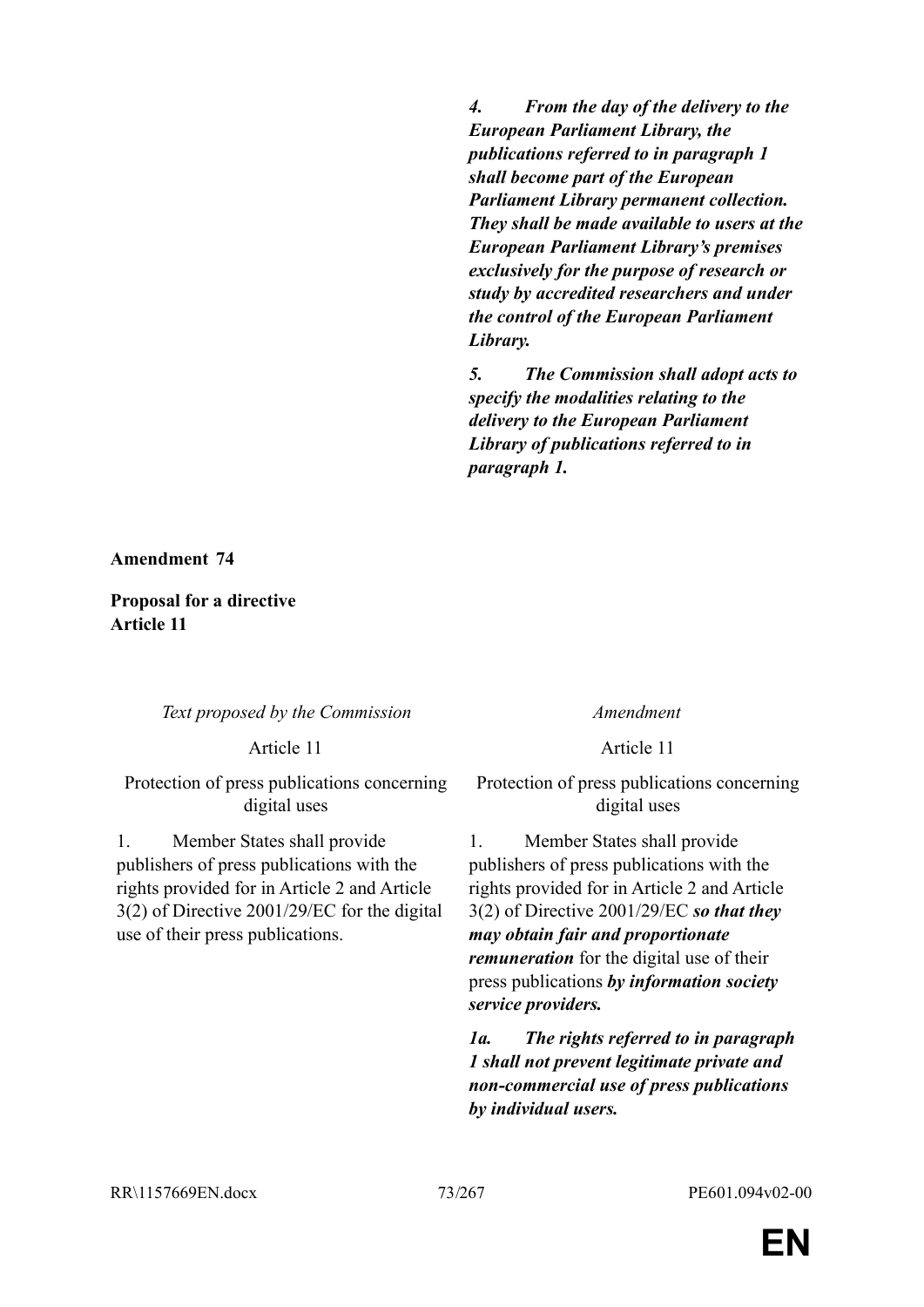2. The rights referred to in paragraph 1 shall leave intact and shall in no way affect any rights provided for in Union law to authors and other rightholders, in respect of the works and other subject-matter incorporated in a press publication. Such rights may not be invoked against those authors and other rightholders and, in particular, may not deprive them of their right to exploit their works and other subjectmatter independently from the press publication in which they are incorporated.

3. Articles 5 to 8 of Directive 2001/29/ EC and Directive 2012/28/EU shall apply mutatis mutandis in respect of the rights referred to in paragraph 1.

4. The rights referred to in paragraph 1 shall expire 20 years after the publication of the press publication. This term shall be calculated from the first day of January of the year following the date of publication.

2. The rights referred to in paragraph 1shall leave intact and shall in no way affect any rights provided for in Union law to authors and other rightholders, in respect of the works and other subject-matter incorporated in a press publication. Such rights may not be invoked against those authors and other rightholders and, in particular, may not deprive them of their right to exploit their works and other subjectmatter independently from the press publication in which they are incorporated.

# *2a. The rights referred to in paragraph 1 shall not extend to acts of hyperlinking.*

3. Articles 5 to 8 of Directive 2001/29/ EC and Directive 2012/28/EU shall apply mutatis mutandis in respect of the rights referred to in paragraph 1.

4. The rights referred to in paragraph 1 shall expire 20 years after the publication of the press publication. This term shall be calculated from the first day of January of the year following the date of publication.

# *The right referred to in paragraph 1 shall not apply with retroactive effect.*

*4a. Member States shall ensure that authors, receive an appropriate share of the additional revenues press publishers receive for the use of a press publication by information society service providers.*

**Amendment 75** 

**Proposal for a directive Article 12** 

*Text proposed by the Commission Amendment*

Article 12 **Article 12** 

## Claims to fair compensation Claims to fair compensation

PE601.094v02-00 74/267 RR\1157669EN.docx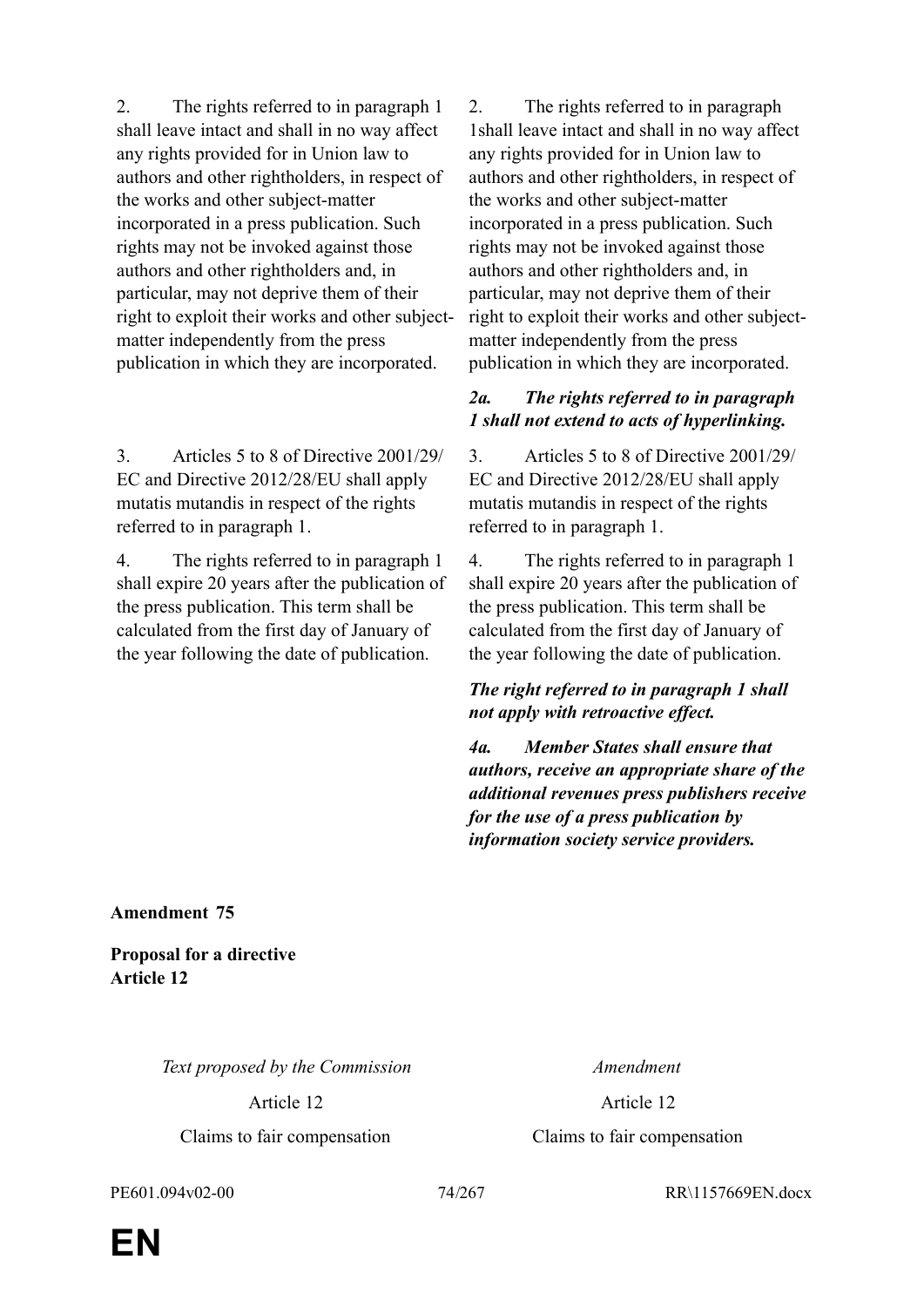Member States may provide that where an author has transferred or licensed a right to a publisher, such a transfer or a licence constitutes a sufficient legal basis for the publisher to claim a share of the compensation for the uses of the work made under an exception or limitation to the transferred or licensed right.

Member States *with compensation sharing systems between authors and publishers for exceptions and limitations* may provide that where an author has transferred or licensed a right to a publisher, such a transfer or a licence constitutes a sufficient legal basis for the publisher to claim a share of the compensation for the uses of the work made under an exception or limitation to the transferred or licensed right, *provided that an equivalent compensation sharing system was in operation in that Member State before 12 November 2015.*

*The first paragraph shall be without prejudice to the arrangements in Member States concerning public lending rights, the management of rights not based on exceptions or limitations to copyright, such as extended collective licensing schemes, or concerning remuneration rights on the basis of national law.*

**Amendment 76** 

**Proposal for a directive Title IV – Chapter 1 a (new) – Article 12 a (new)** 

*Text proposed by the Commission Amendment*

### *CHAPTER 1 a*

*Protection of sport event organizers*

*Article 12 a*

*Protection of sport event organizers*

*Member States shall provide sport event organizers with the rights provided for in Article 2 and Article 3 (2) of Directive 2001/29/EC and Article 7 of Directive 2006/115/EC.*

### *Justification*

*Article 165(1) TFEU states that the Union is to contribute to the promotion of European sporting issues. The protection of intellectual property of sport event organisers has already*  RR\1157669EN.docx 75/267 PE601.094v02-00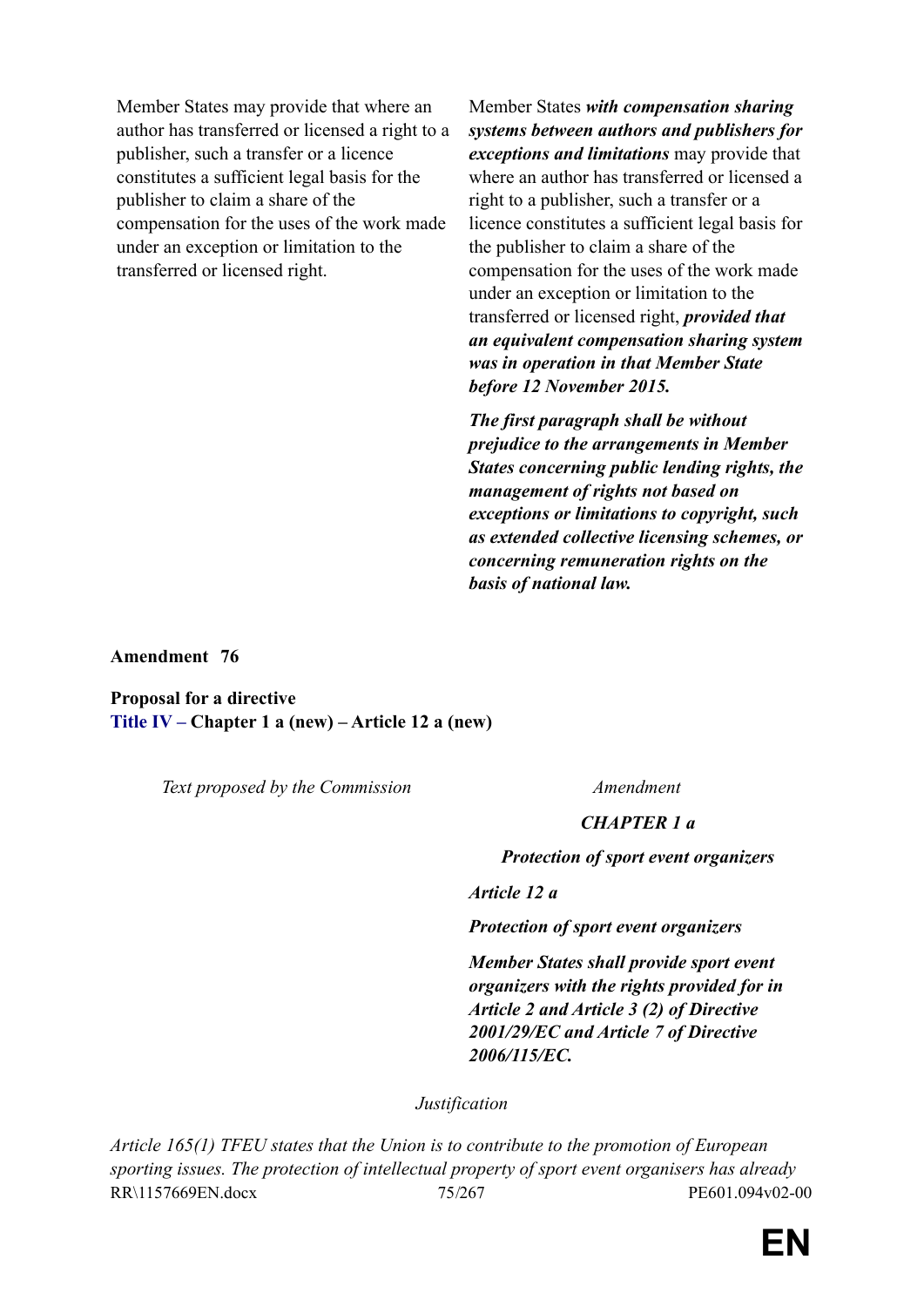*been envisaged in recital 52 to Directive 2010/13/EU and was supported by the European Parliament in several reports on sport. The Court held in Joined cases C-403/08 and C-429/08, FAPL, EU:C:2011:631, that sporting events have a unique and original character worthy of protection comparable to the protection of works. To date five Member States have granted a neighbouring right to sport event organisers.* 

### **Amendment 77**

**Proposal for a directive Article 13** 

*Text proposed by the Commission Amendment*

Use of protected content by information society service providers storing and giving access to large amounts of works and other subject-matter uploaded by their users

Article 13 Article 13

Use of protected content by *online content sharing service providers*

*-1. Without prejudice to Article 3(1) and (2) of Directive 2001/29/EC, online content sharing service providers perform an act of communication to the public and shall conclude fair and appropriate licensing agreements with rightholders, unless the rightholder does not wish to grant a license or licenses are not available. Licensing agreements concluded by the online content sharing service providers with rightholders shall cover the liability for works uploaded by the users of their services in line with terms and conditions set out in the licensing agreement, provided that those users do not act for commercial purposes or are not the rightholder or his representative.*

**EN**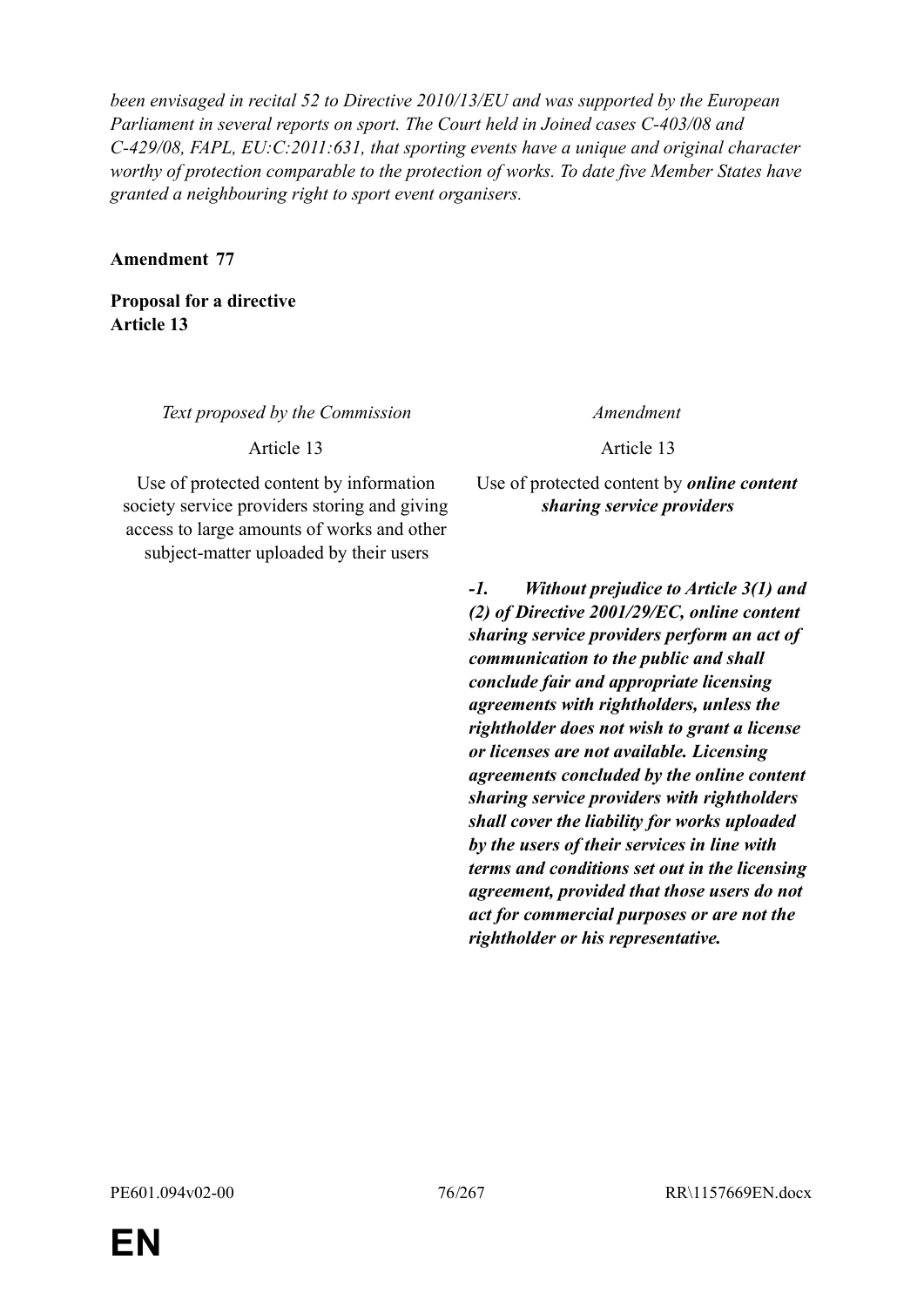1. *Information society service providers that store and provide to the public access to large amounts of works or other subject-matter uploaded by their users* shall, in cooperation with rightholders, take measures to ensure the functioning of agreements concluded with rightholders for the use of their works or other subject-matter *or to prevent the availability on their services of works or other subject-matter identified by rightholders through the cooperation with the service providers. Those measures, such as the use of effective content recognition technologies, shall be appropriate and proportionate. The service providers shall provide rightholders with adequate information on the functioning and the deployment of the measures, as well as, when relevant, adequate reporting on the recognition and use* of the works and other subject-matter.

1. *Online content sharing service providers referred to in paragraph -1* shall, in cooperation with rightholders, take *appropriate and proportionate* measures to ensure the functioning of *licensing* agreements *where* concluded with rightholders for the use of their works or other subject-matter *on those services.* 

*In the absence of licensing agreements with rightholders online content sharing service providers shall take, in cooperation with rightholders, appropriate and proportionate measures leading to the non-availability on those services of works or other subject matter infringing copyright or relatedrights, while non-infringing works and other subject matter shall remain available.*

*1a. Member States shall ensure that the online content sharing service providers referred to in paragraph -1 shall apply the measures referred to in paragraph 1 based on the relevant information provided by rightholders.*

*The online content sharing service providers shall be transparent towards rightholders and shall inform rightholders of the measures employed, their implementation, as well as when relevant, shall periodically report on the use of the works and other subject-matter.*

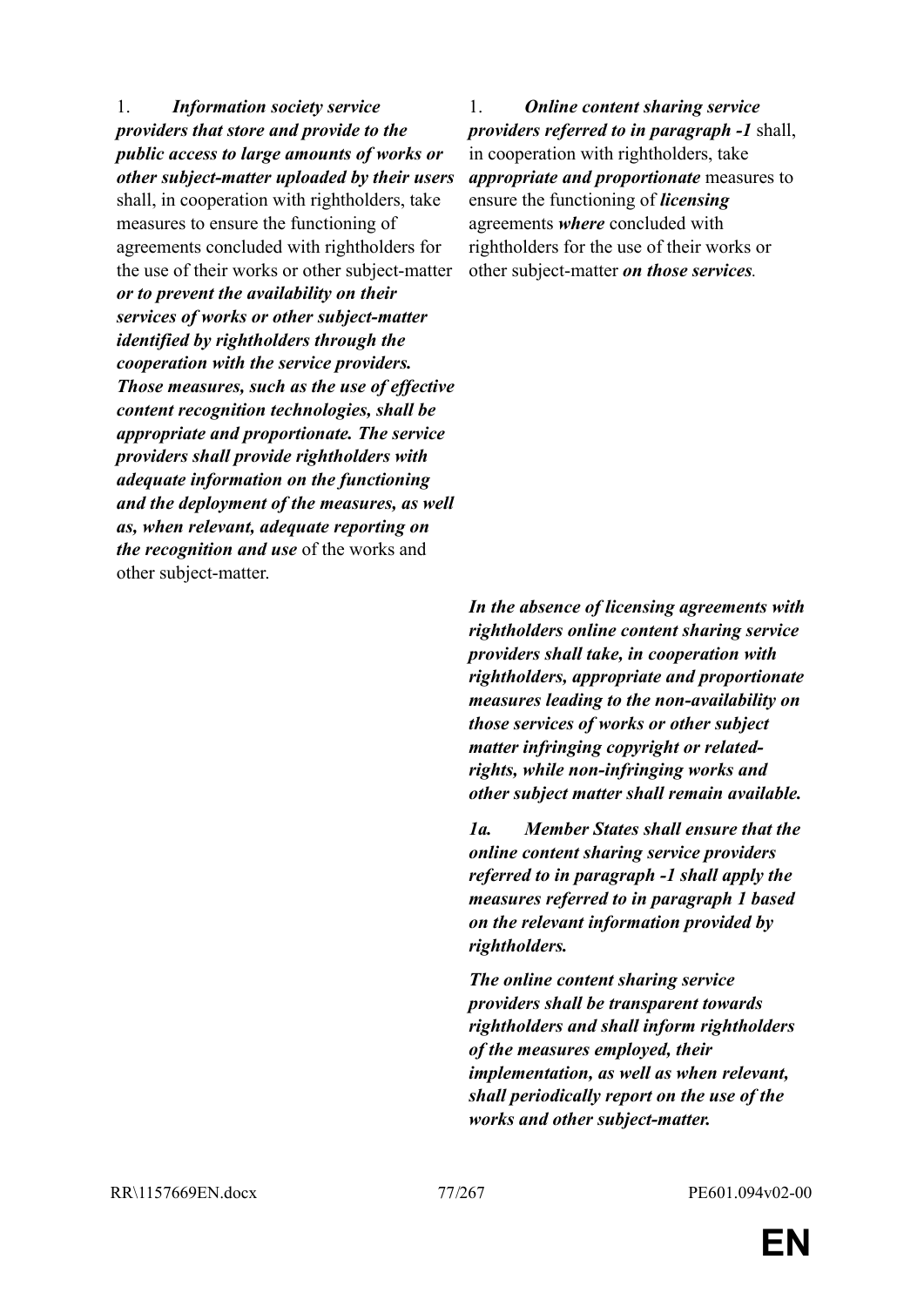2. Member States shall ensure that the service providers referred to in paragraph 1 put in place complaints and redress mechanisms that are available to users in case of disputes over the application of the measures referred to in paragraph 1.

*1b. Members States shall ensure that the implementation of such measures shall be proportionate and strike a balance between the fundamental rights of users and rightholders and shall in accordance with Article 15 of Directive 2000/31/EC, where applicable, not impose a general obligation on online content sharing service providers to monitor the information which they transmit or store.*

2. *To prevent misuses or limitations in the exercise of exceptions and limitations to copyright,* Member States shall ensure that the service providers referred to in paragraph 1 put in place *effective and expeditious* complaints and redress mechanisms that are available to users in case of disputes over the application of the measures referred to in paragraph 1. *Any complaint filed under such mechanisms shall be processed without undue delay. The rightholders shall reasonably justify their decisions to avoid arbitrary dismissal of complaints.*

*Moreover, in accordance with Regulation (UE) 2016/679 and Directive 2002/58/EC, the measures referred to in paragraph 1 shall not require the identification of individual users and the processing of their personal data.*

*Member States shall also ensure that, in the context of the application of the measures referred to in paragraph 1, users have access to a court or other relevant judicial authority to assert the use of an exception or limitation to copyright.*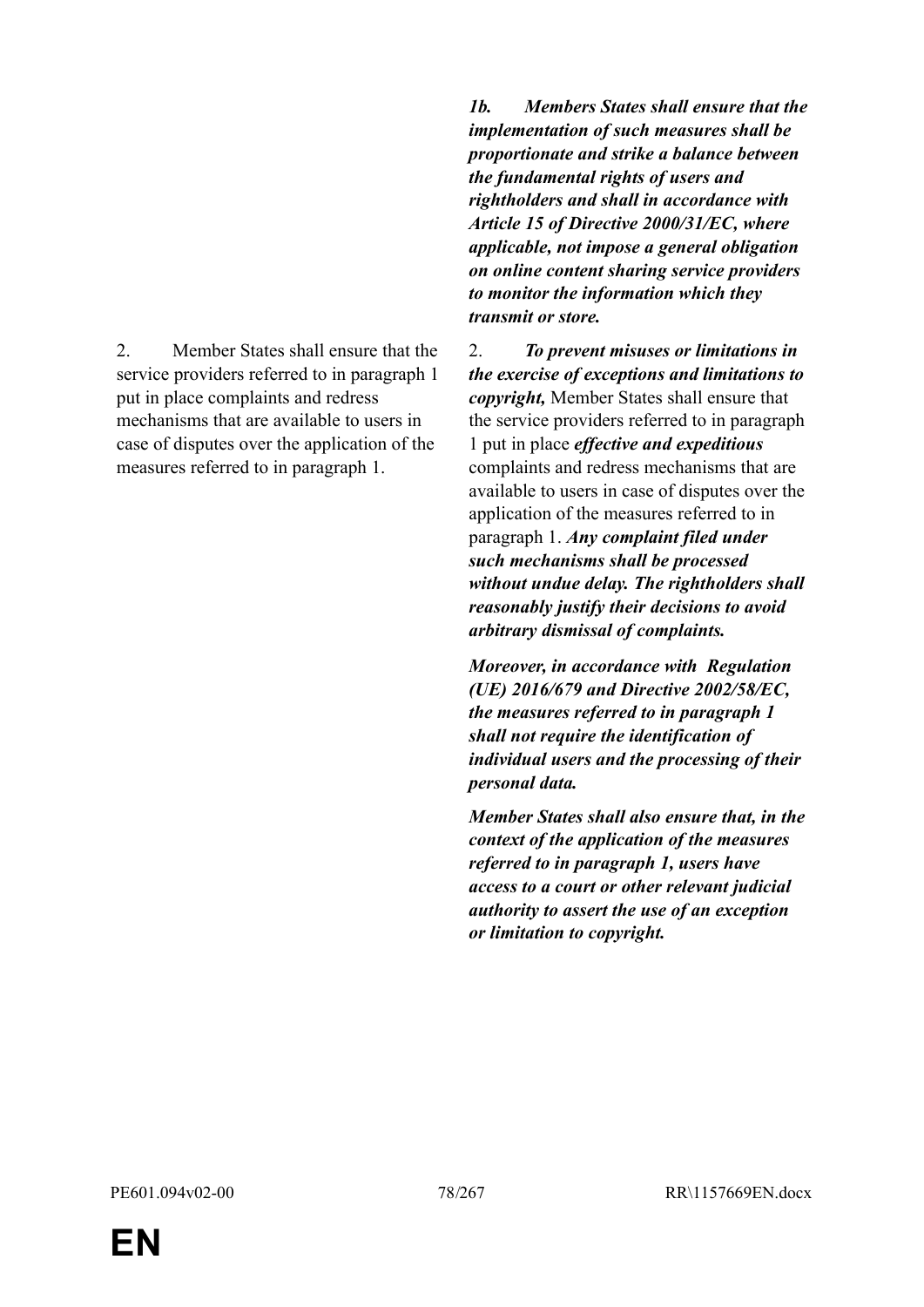3. Member States shall facilitate, where appropriate, the cooperation between the *information society* service providers and rightholders through stakeholder dialogues to define best practices, *such as appropriate and proportionate content recognition technologies,* taking into account, among others, the nature of the services, the availability of the technologies and their effectiveness in light of technological developments.

3. Member States shall facilitate, where appropriate, the cooperation between the *online content sharing* service providers*, users* and rightholders through stakeholder dialogues to define best practices *for the implementation of the measures referred to in paragraph 1 in a manner that is proportionate and efficient,* taking into account, among others, the nature of the services, the availability of technologies and their effectiveness in light of technological developments.

**Amendment 78** 

**Proposal for a directive Article 13 a (new)** 

*Text proposed by the Commission Amendment*

*Article 13a*

*Member States shall provide that disputes between successors in title and information society services regarding the application of Article 13(1) may be subject to an alternative dispute resolution system.*

*Member States shall establish or designate an impartial body with the necessary expertise, with the aim of helping the parties to settle their disputes under this system.*

*The Member States shall inform the Commission of the establishment of this body no later than (date mentioned in Article 21(1)).*

**Amendment 79** 

**Proposal for a directive Article 13 b (new)** 

*Text proposed by the Commission Amendment* RR\1157669EN.docx 79/267 PE601.094v02-00

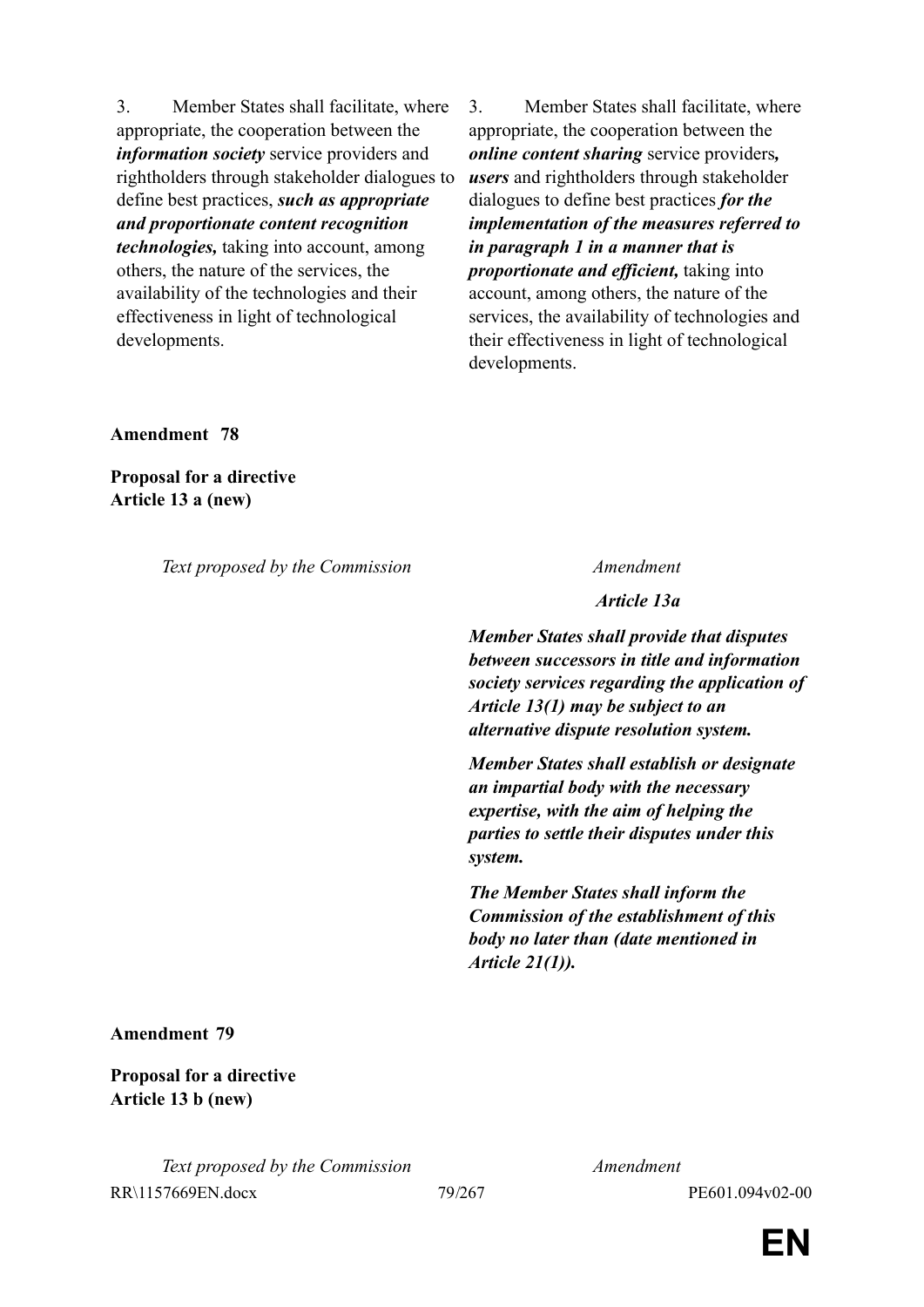*Article 13b*

*Use of protected content by information society services providing automated image referencing*

*Member States shall ensure that information society service providers that automatically reproduce or refer to significant amounts of copyright-protected visual works and make them available to the public for the purpose of indexing and referencing conclude fair and balanced licensing agreements with any requesting rightholders in order to ensure their fair remuneration. Such remuneration may be managed by the collective management organisation of the rightholders concerned.*

**Amendment 80** 

**Proposal for a directive Chapter 3 –Article 13 c (new)** 

*Text proposed by the Commission Amendment*

*Article 13c* 

*Principle of fair and proportionate remuneration*

*1. Member States shall ensure that authors and performers receive fair and proportionate remuneration for the exploitation of their works and other subject matter, including for their online exploitation. This may be achieved in each sector through a combination of agreements, including collective bargaining agreements, and statutory remuneration mechanisms.*

*2. Paragraph 1 shall not apply where an author or performer grants a nonexclusive usage right for the benefit of all users free of charge.*

**EN**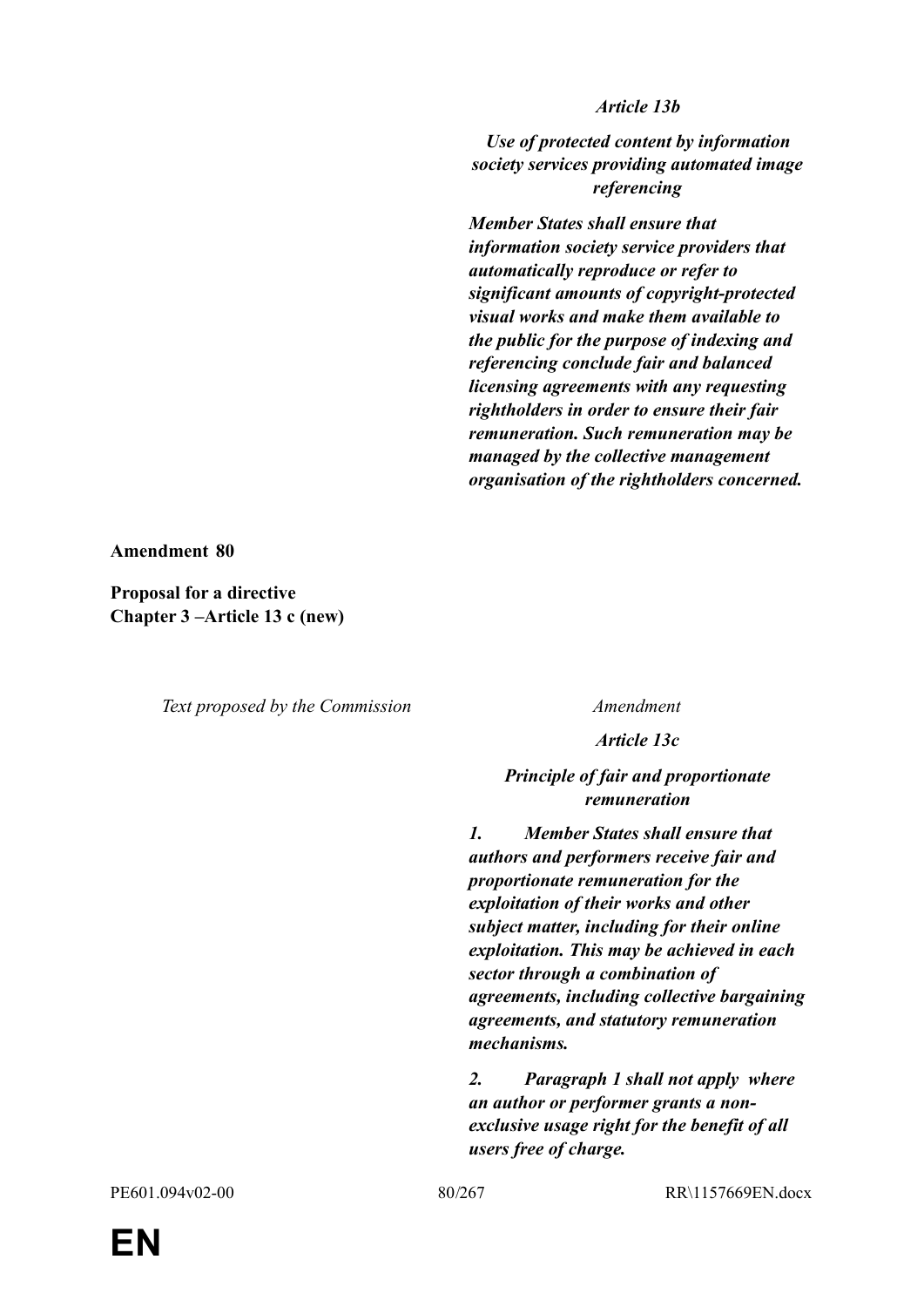*3. Member States shall take account of the specificities of each sector in encouraging the proportionate remuneration for rights granted by authors and performers.*

*4. Contracts shall specify the remuneration applicable to each mode of exploitation.*

### **Amendment 81**

### **Proposal for a directive Article 14**

*Text proposed by the Commission Amendment*

Transparency obligation Transparency obligation

1. Member States shall ensure that authors and performers receive on a regular basis and taking into account the specificities of each sector, timely, *adequate and sufficient* information on the exploitation of their works and performances from those to whom they have licensed or transferred their rights, notably as regards modes of exploitation, revenues generated and remuneration due.

Article 14 Article 14

1. Member States shall ensure that authors and performers receive on a regular basis, *not less than once a year*, and taking into account the specificities of each sector *and the relative importance of each individual contribution*, timely*, accurate, relevant and comprehensive* information on the exploitation of their works and performances from those to whom they have licensed or transferred their rights, notably as regards modes of exploitation*, direct and indirect* revenues generated, and remuneration due.

*1a. Member States shall ensure that where the licensee or transferee of rights of authors and performers subsequently licenses those rights to another party, such party shall share all information referred to in paragraph 1 with the licensee or transferee.*

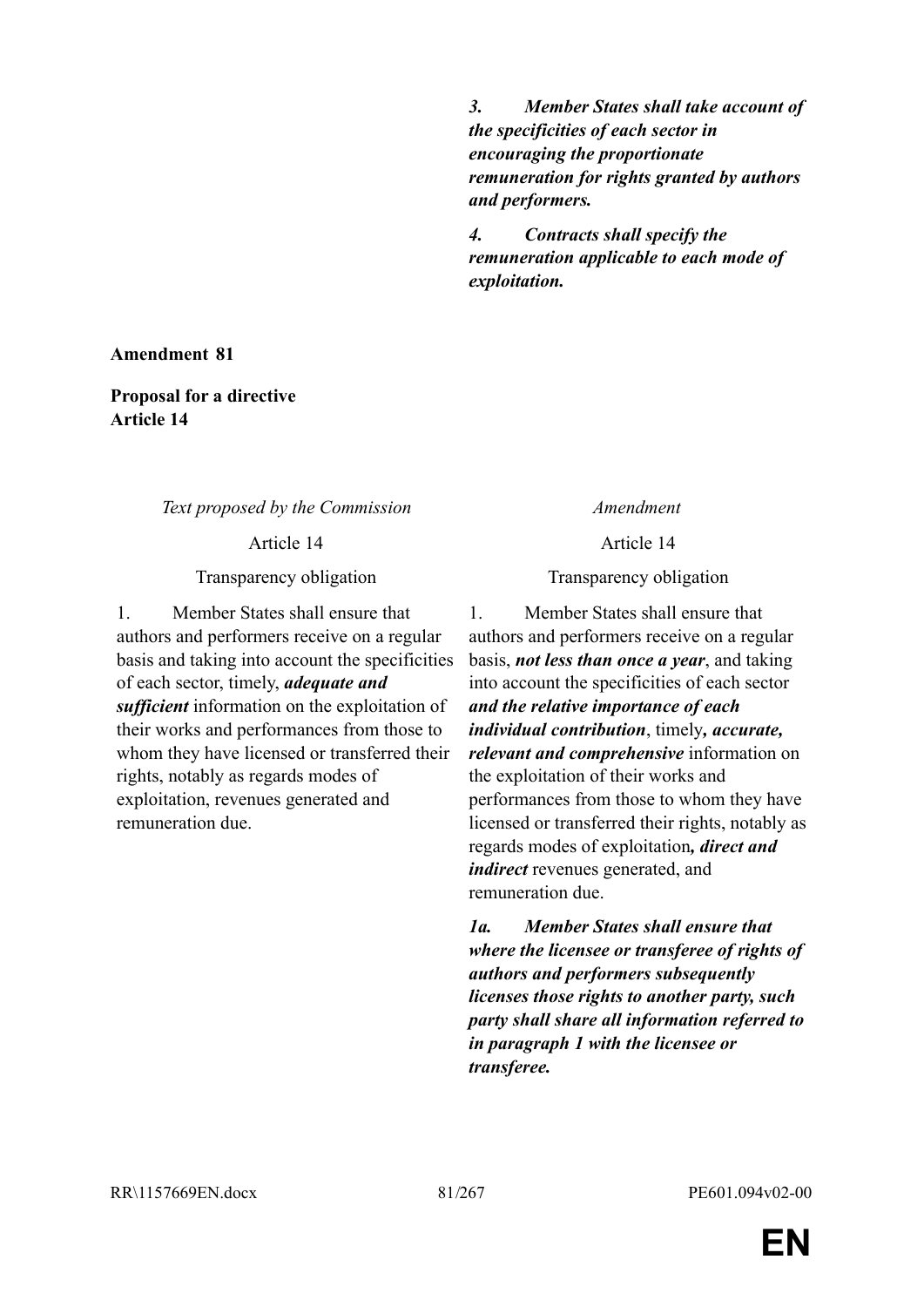2. The obligation in paragraph 1 shall be proportionate and effective and shall ensure *an appropriate* level of transparency in every sector. However, in those cases where the administrative burden resulting from the obligation would be disproportionate in view of the revenues generated by the exploitation of the work or performance, Member States may adjust the obligation in paragraph 1, provided that the obligation remains effective and ensures *an appropriate* level of transparency.

*3. Member States may decide that the obligation in paragraph 1 does not apply when the contribution of the author or performer is not significant having regard to the overall work or performance*.

4. Paragraph 1 shall not be applicable to 4. entities subject to the transparency obligations established by Directive 2014/26/ EU.

*The main licensee or transferee shall pass all the information referred to in the first subparagraph on to the author or performer. That information shall be unchanged, except in the case of commercially sensitive information as defined by Union or national law, which, without prejudice to Articles 15 and 16a, may be subject to a non-disclosure agreement, for the purpose of preserving fair competition. Where the main licensee or transferee does not provide the information as referred to in this subparagraph in a timely manner, the author or performer shall be entitled to request that information directly from the sub-licensee.*

2. The obligation in paragraph 1 shall be proportionate and effective and shall ensure *a high* level of transparency in every sector. However, in those cases where the administrative burden resulting from the obligation would be disproportionate in view of the revenues generated by the exploitation of the work or performance, Member States may adjust the obligation in paragraph 1, provided that the obligation remains effective and ensures *a high* level of transparency.

Paragraph 1 shall not be applicable to entities subject to the transparency obligations established by Directive 2014/26/ EU *or to collective bargaining agreements, where those obligations or agreements provide for transparency requirements comparable to those referred to in paragraph 2.*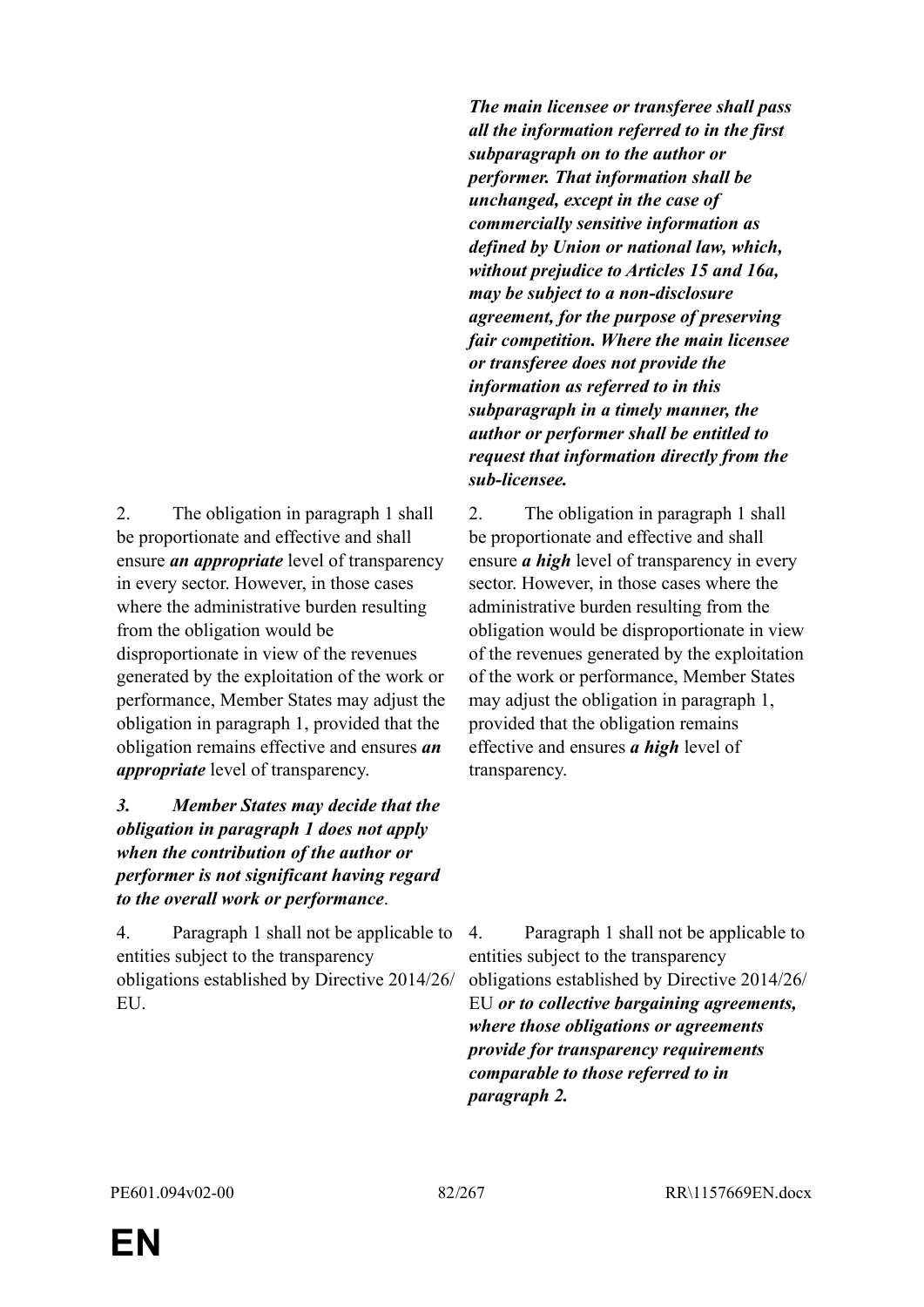### **Amendment 82**

# **Proposal for a directive Article 15 – paragraph 1**

### *Text proposed by the Commission Amendment*

Member States shall ensure that authors and performers are entitled to *request* additional, appropriate remuneration from the party with whom they entered into a contract for the exploitation of the rights when the remuneration originally agreed is disproportionately low compared to the subsequent relevant revenues and benefits derived from the exploitation of the works or performances.

Member States shall ensure*, in the absence of collective bargaining agreements providing for a comparable mechanism,*  that authors and performers *or any representative organisation acting on their behalf* are entitled to *claim* additional*,* appropriate *and fair* remuneration from the party with whom they entered into a contract for the exploitation of the rights when the remuneration originally agreed is disproportionately low compared to the subsequent relevant *direct or indirect* revenues and benefits derived from the exploitation of the works or performances.

### **Amendment 83**

**Proposal for a directive Article 16 – paragraph 1** 

## *Text proposed by the Commission Amendment*

Member States shall provide that disputes concerning the transparency obligation under Article 14 and the contract adjustment mechanism under Article 15 may be submitted to a voluntary, alternative dispute resolution procedure.

Member States shall provide that disputes concerning the transparency obligation under Article 14 and the contract adjustment mechanism under Article 15 may be submitted to a voluntary, alternative dispute resolution procedure. *Member States shall ensure that representative organisations of authors and performers may initiate such procedures at the request of one or more authors and performers.*

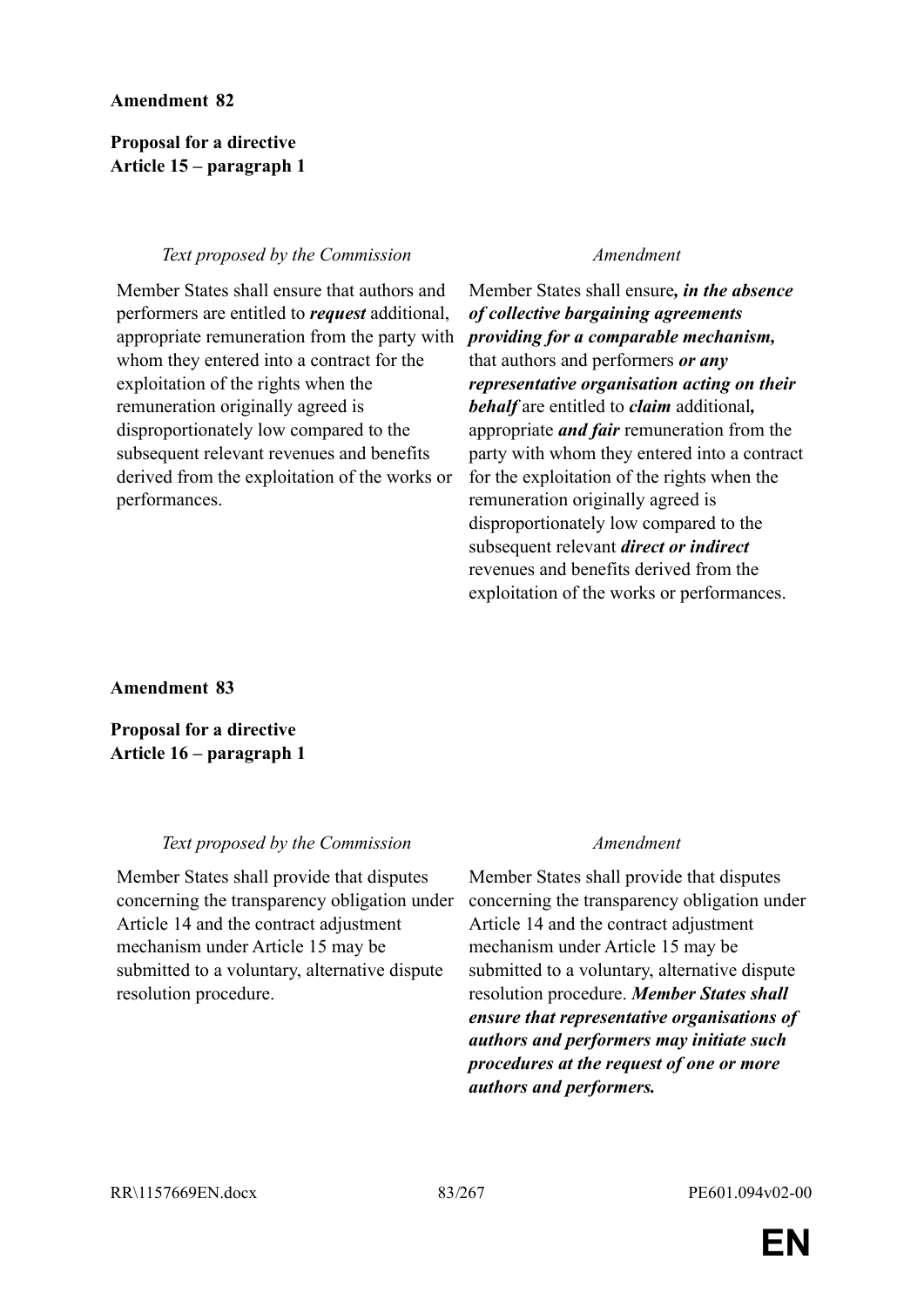**Proposal for a directive Article 16 a (new)** 

*Text proposed by the Commission Amendment*

*Article 16 a* 

*Right of revocation*

*1. Member States shall ensure that where an author or a performer has licensed or transferred her or his rights concerning a work or other protected subject-matter on an exclusive basis, the author or performer has a right of revocation where there is an absence of exploitation of the work or other protected subject matter or where there is a continuous lack of regular reporting in accordance with Article 14. Member States may provide for specific provisions taking into account the specificities of different sectors and works and anticipated exploitation period, notably provide for time limits for the right of revocation.*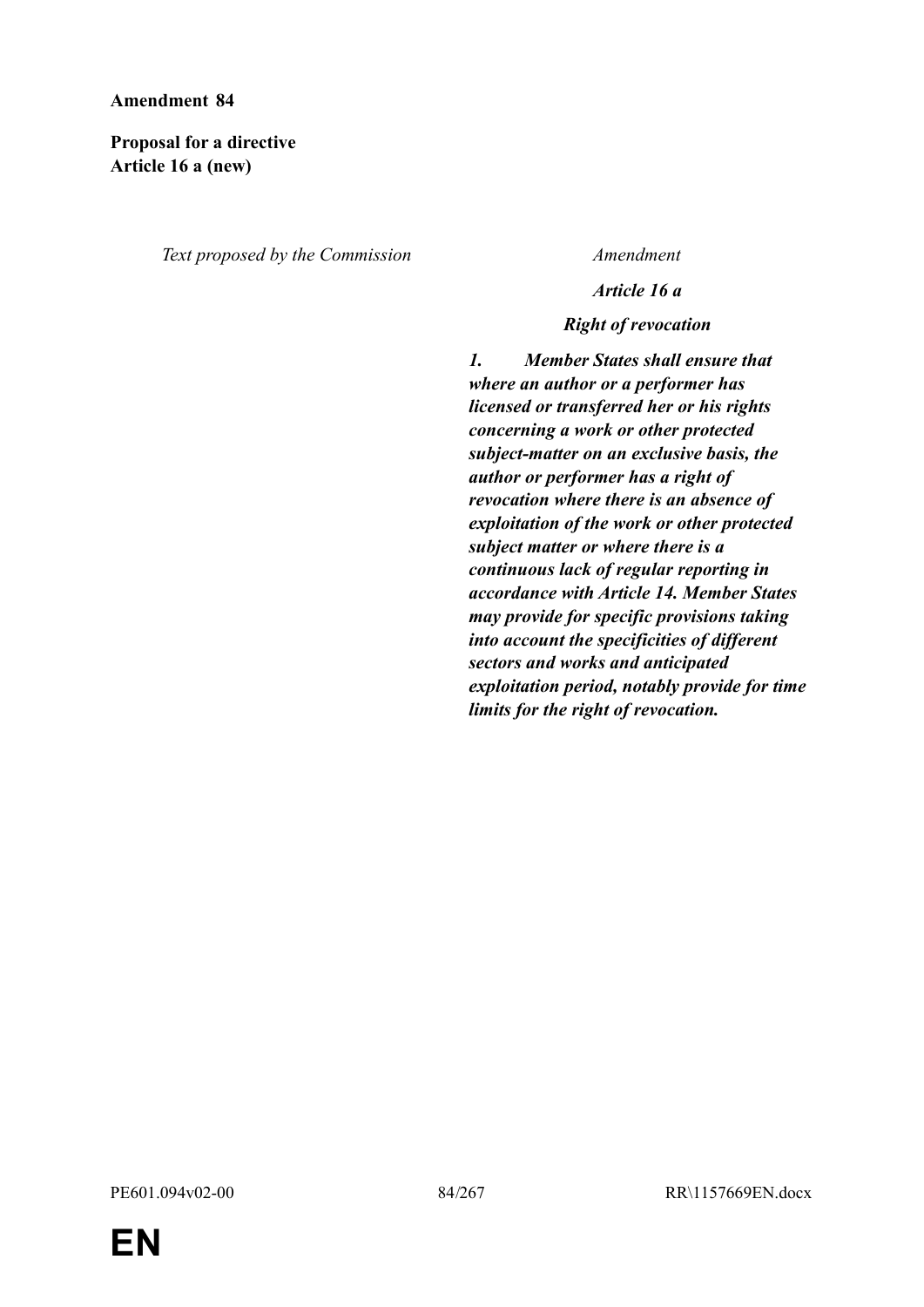*2. The right of revocation provided for in paragraph 1 may be exercised only after a reasonable time from the conclusion of the licence or transfer agreement, and only upon written notification setting an appropriate deadline by which the exploitation of the licensed or transferred rights is to take place. After the expiration of that deadline, the author or performer may choose to terminate the exclusivity of the contract instead of revoking the rights. Where a work or other subject-matter contains the contribution of a plurality of authors or performers, the exercise of the individual right of revocation of such authors or performers shall be regulated by national law, laying down the rules on the right of revocation for collective works, taking into account the relative importance of the individual contributions.*

*3. Paragraphs 1 and 2 shall not apply if the non-exercise of the rights is predominantly due to circumstances which the author or the performer can be reasonably expected to remedy.*

*4. Contractual or other arrangements derogating from the right of revocation shall be lawful only if concluded by means of an agreement which is based on a collective bargaining agreement.*

**Amendment 85** 

**Proposal for a directive Article 17 a (new)** 

*Text proposed by the Commission Amendment*

*Article 17 a*